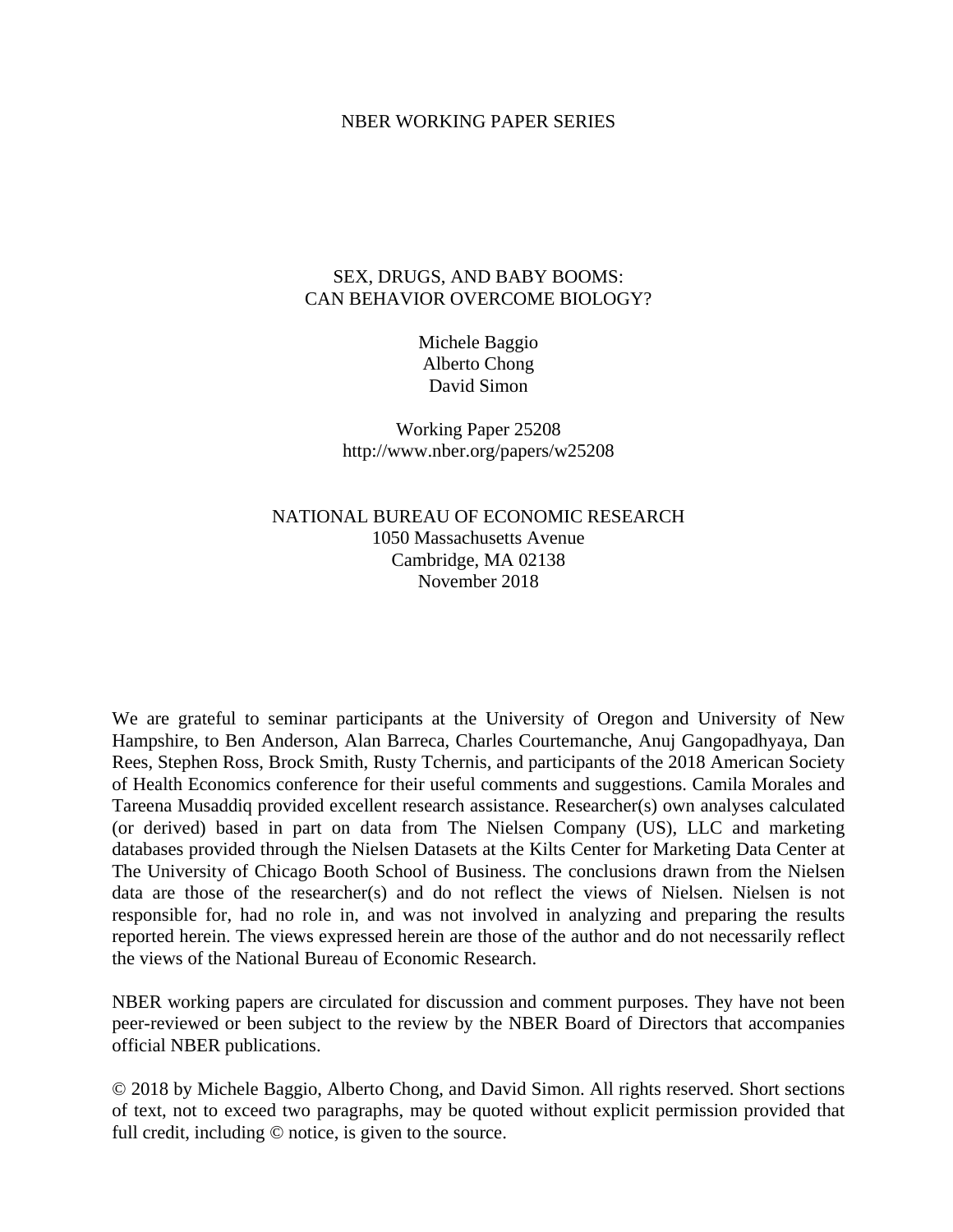Sex, Drugs, and Baby Booms: Can Behavior Overcome Biology? Michele Baggio, Alberto Chong, and David Simon NBER Working Paper No. 25208 November 2018 JEL No. D90,I18,J13,K10,K29

#### **ABSTRACT**

We study the behavioral changes due to marijuana consumption on fertility and its key mechanisms, as opposed to physiological changes. We can employ several large proprietary data sets, including the 1997 National Longitudinal Survey of Youth, Nielsen Retail Scanner database, as well as the Vital Statistics Natality files and apply a differences-in-differences approach by exploiting the timing of the introduction of medical marijuana laws among states. We first replicate the earlier literature by showing that marijuana use increases after the passage of medical marijuana laws. Our novel results reveal that birth rates increased after the passage of a law corresponding to increased frequency of sexual intercourse, decreased purchase of condoms and suggestive evidence on decreased condom use during sex. More sex and less contraceptive use may be attributed to behavioral responses such as increased attention to the immediate hedonic effects of sexual contact, delayed discounting and ignoring costs associated with risky sex. These findings are consistent with a large observational literature linking marijuana use with increased sexual activity and multiple partners. Our findings are robust to a broad set of tests.

Michele Baggio Department of Economics University of Connecticut 365 Fairfield Way, U-1063 Storrs, CT 06269 michele.baggio@uconn.edu

Alberto Chong Department of Economics Andrew Young School of Policy Studies Georgia State University 14 Marietta Ave. Atlanta, GA 30303 achong6@gsu.edu

David Simon Department of Economics University of Connecticut 365 Fairfield Way, U-1063 Storrs, CT 06269 and NBER david.simon@uconn.edu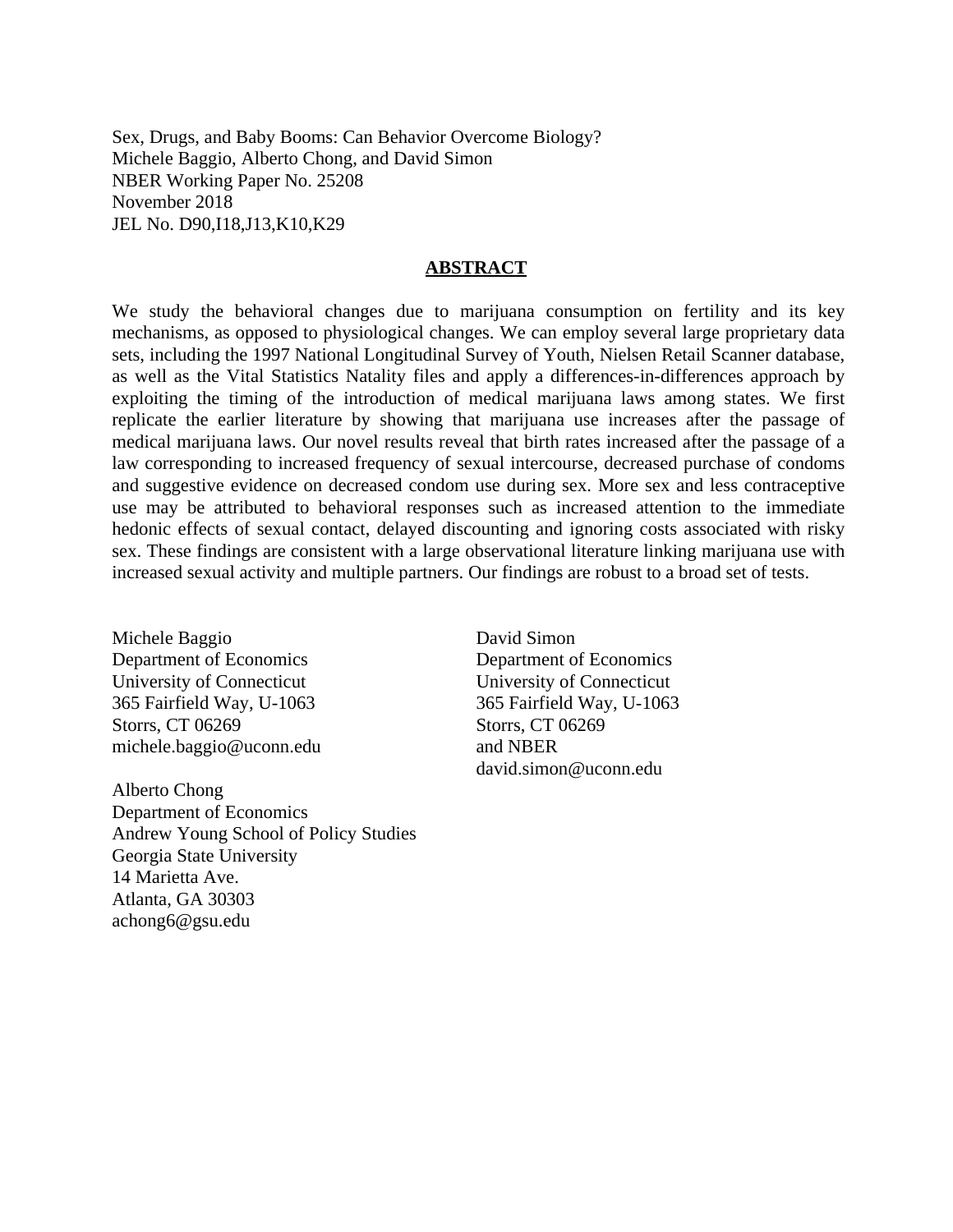#### **1. Introduction**

While exceptions may occur in every discipline, in sciences such as biology, chemistry, or physics causal links are seen as a truth clad in iron. There is, essentially, a deterministic view on the average predictions of these disciplines. This is not the case in the social sciences, where claiming any causal link is particularly difficult as data are difficult to come by and are noisy, empirical techniques depend on strict assumptions, and results tend to be not robust enough. While hard and soft sciences are frequently perceived to move in parallel worlds they sometimes intersect, which potentially allow researchers to study specific questions from these two perspectives and thus help provide relevant insights, comparisons, and contributions that may enhance the understanding of the issue under analysis. Fertility is a topic where one finds such an intersection between hard and soft sciences, as there has been a long tradition to understand how some substances may impact both changes in sexual behavior as well as the biological propensity for child bearing.

In recent years, and largely because of the mainstreaming of marijuana use, the medical and biological literatures have placed intense scrutiny on how this substance may impact fertility by focusing on the specific physiological changes that occur due to its use, as marijuana use may impact hormones related to fertility. As a result of this research, there is some consensus that cannabis-related compounds negatively impact both male and female reproductive physiology. In the case of men these compounds disrupt some important biological connections in the body, which result in a significant reduction of hormones, a dramatic decrease of plasma testosterone levels as well as a significantly reduction in semen volume, sperm count, sperm motility, loss of libido, and impotence. In the case of women, the active component in cannabis disrupts the menstrual cycle, suppresses egg production, and impairs embryo implantation and development (e.g., Bari et al., 2011; Djernis et al., 2015; Fronczak et al., 2012).

Research in the hard sciences appears to have established a negative causal link between cannabis and reproductive likelihood through physiological mechanisms. However, this likely tells part of the story only, as drugs in general and cannabis in particular may also impact attitudes, perceptions, and ultimately the behavior of individuals. Indeed, conventional wisdom suggests that mood-enhancing drugs and sex are complements. In the specific case of marijuana, it is typically believed that its consumption heightens sensory perception, increases relaxation, reduces stress and diminishes anxiety (e.g., Palamar et al, 2018). It is reasonable to expect that attitudes and perception towards sexual activity may be impacted as well. Enhanced senses may contribute to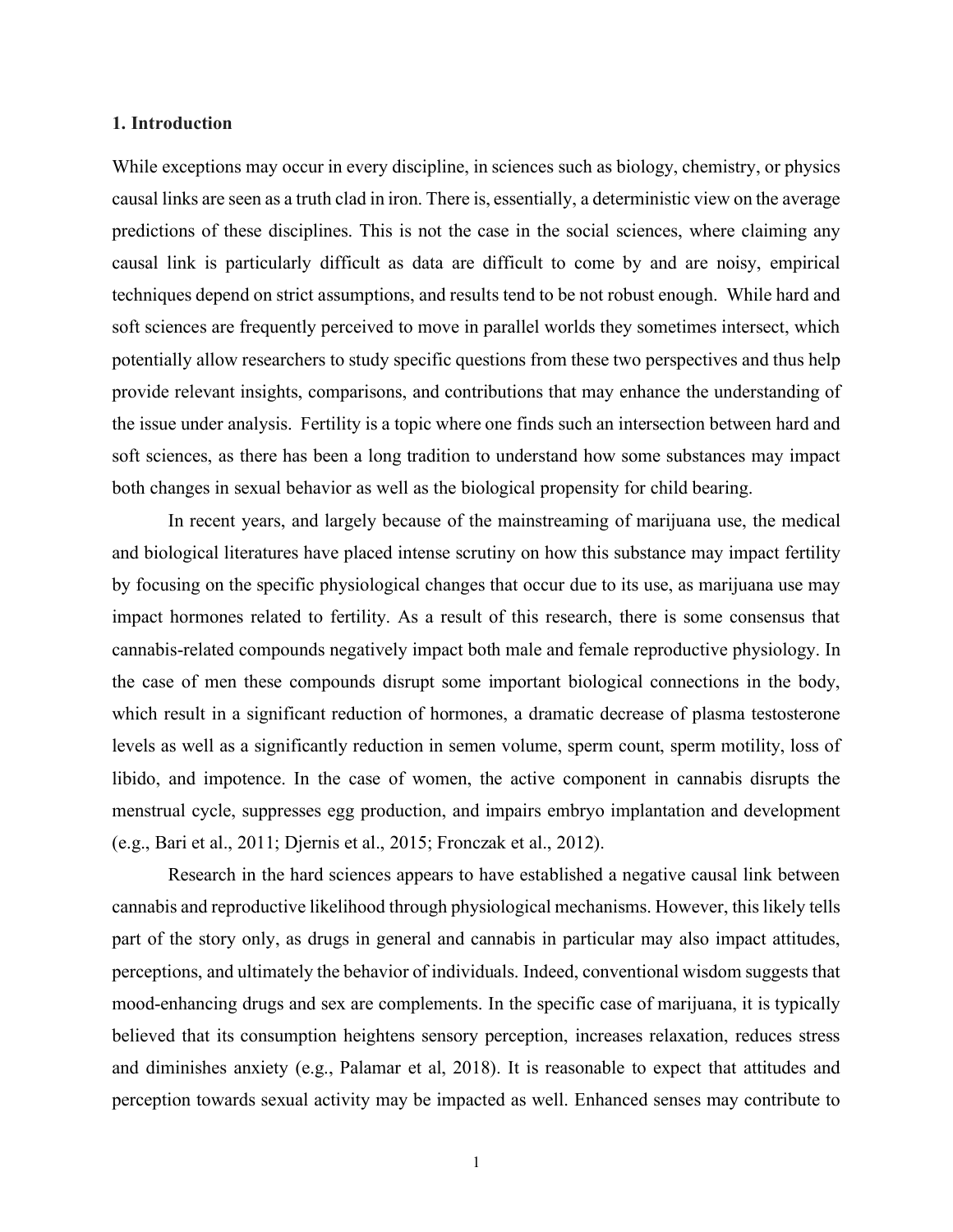an increase in sexual activity. A feeling of relaxation may change attitudes toward taking sexual risks by becoming less concerned about the consequences of sexual intercourse, including reducing protection or taking on more sexual partners. Cannabis consumption may have a direct bearing on attitudes and perception towards sexual activity as well as on the risk associated to it all of which may be directly related to fertility impacts. Overall, it is unclear whether any potential behavioral changes in individuals may help compensate or even overcompensate the likely reduction due to physiological mechanisms, so that instead of a reduction, as predicted by the hard sciences, we may end up observing an increase in fertility rates. In other words, it is unclear whether behavior may overcome biology through changes in sex frequency and risk factors.

In this paper we focus on the link between cannabis and fertility as well as its potential key behavioral mechanisms by exploiting the exogenous variations in medical marijuana laws (MMLs). In particular our approach is to seek a causal relationship between the legalization of medical marijuana and fertility rates by exploiting differences in the timing of the change of marijuana laws among states. We adopt a difference-in-difference (DID) research design by estimating a reduced-form model conditioning on county and year-quarter fixed effects while also controlling for state-specific time trends. The latter allows for different trends in each state and thus relax the parallel trend assumption that is required in the DID approach. We take clues from the associational evidence of the medical literature, which has studied the correlation between marijuana and increased sexual pleasure and relaxation, and we focus on the potential mechanisms that may contribute to the increase in fertility rates. In particular, we look at increases in the frequency of sexual activity and risky sexual behavior, derived from heightened pleasure or some impairment in judgment. Previous studies on these mechanisms are rather limited in terms of sample size and representativeness, and have rarely been published in the economic literature; and most if not all focus on correlation only (e.g., Sarvet, et al., 2018; Sun and Eisenberg, 2017). In fact, to our knowledge, there is not a single empirical study that provides causal evidence between marijuana use, sexual behavior, and fertility rates.

To understand relationship between marijuana, fertility, and sexual behavior; we gathered data from multiple sources, many of which were restricted use. Our main findings show a consistent relationship across three large, restricted data sets. First, to study fertility we use the county geo-coded Vital Statistics Natality files for years 2005–2014, which we merge onto the SEER population counts data to calculate the general birth rate in a county-year-quarter, defined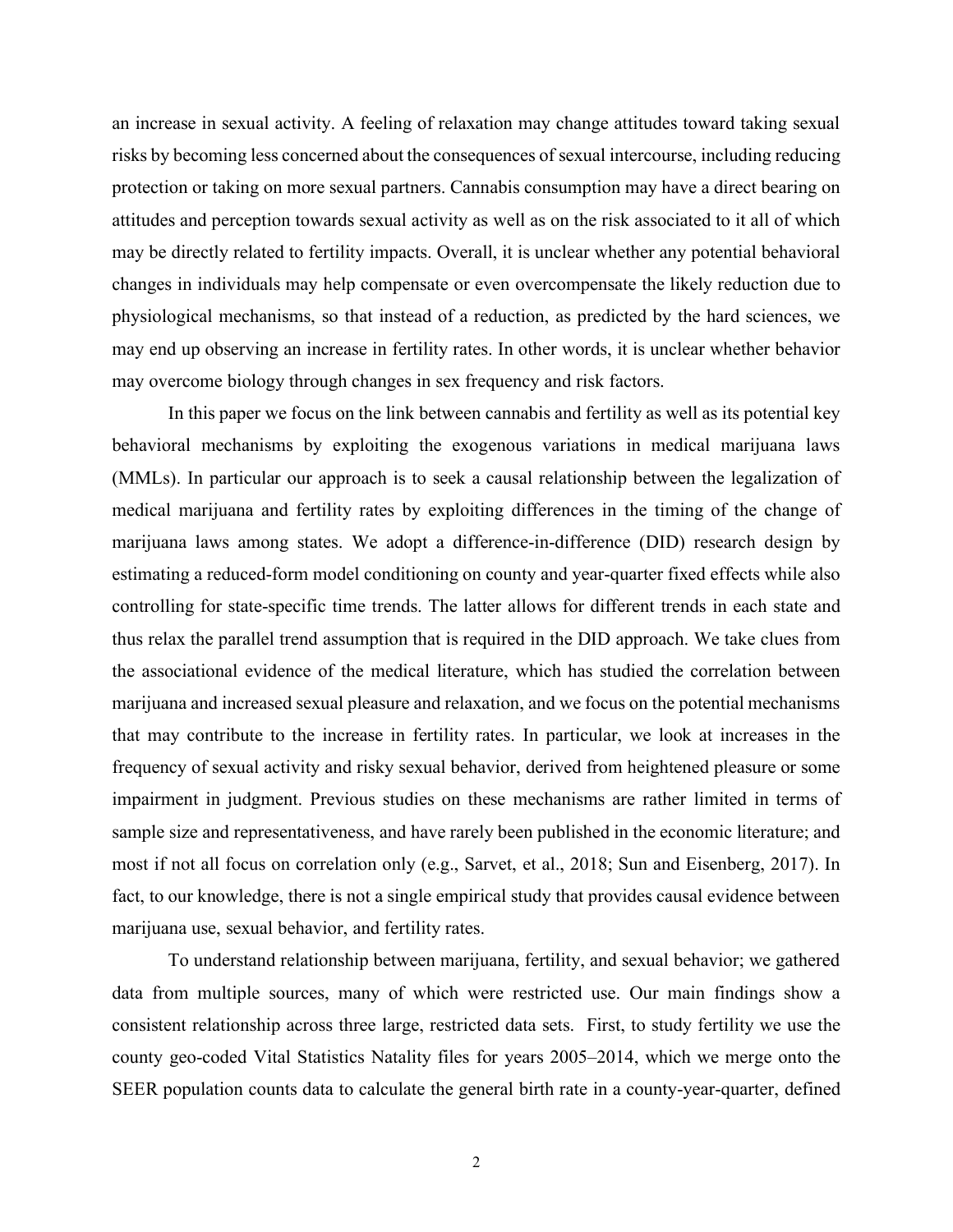as the total number of births in a county in each year-quarter divided by population counts on the population of women ages 15 to 44 in their county of residence. To understand the relationship between marijuana use, sexual activity and risk taking in sex, we employ the restricted use, geocoded, National Longitudinal Survey of Youth 1997 (NLSY97), from years 2005 to 2011. <sup>1</sup> The NLSY97 allows us to both confirm the effects found in the earlier literature that medical marijuana laws increase marijuana use in adults and to demonstrate that such laws are associated with increased sexual activity. Additionally, we test in the NLSY97 the degree to which MMLs change sexual risk-taking behavior as proxied by sex with strangers and condom use. While we find some suggestive evidence that MMLs decrease condom use, small sample sizes in this data set means statistical power is limited. Therefore, we supplement this analysis with data from the Nielsen Retail Scanner database on monthly purchases of condoms in grocery, convenience, drug, or mass distribution stores in US counties for the period 2006-2014 in order to better understand the relationship between MMLs and condom use. Additionally, data on the implementation of MMLs come from the Marijuana Policy Project (MPP) previous literature (e.g., Anderson et al., 2013 and 2015; Sabia et al., 2017).

We find that behavior trumps biology as we provide causal evidence on the impact of marijuana use on the general fertility rate and find that such causal link is positive and economically significant. In addition, we find increases in the frequency of intercourse as a mechanism that explains increased fertility rates. Changes in risk perception are another mechanism as we find a negative causal link between MMLs and the purchase of condoms. In particular, our results show increased birth rates coupled with a higher likelihood of an individual having sex and lower county level sales of condoms. In line with the medical literature, which is mostly based on correlation of small non-representative samples, the changes in sexual behavior that we document may be attributable to several factors. First, the earlier literature shows there might be effects on the extensive margin i.e. cannabis use may lead to early initiation of sex (Cavazos-Rehg et al., 2011; Heil et al., 2011; Tapert et al., 2001). This is further substantiated by van Gelder et al. (2011) finding that that drug users are on average younger than nonusers at first

 <sup>1</sup> The NLSY97 is a nationally representative survey of a cohort of individuals conducted annually from 1997 to 2015 and includes information on detailed aspects of sexual activity and substance use of individuals as they develop from adolescents through their adulthood. The questions on marijuana use are reported continuously only through 2011; and then are not asked again until 2015. Likewise, questions on sexual behavior are only continuously asked from 2000 to 2011. We therefore only look at the NLSY from 2005 to 2011.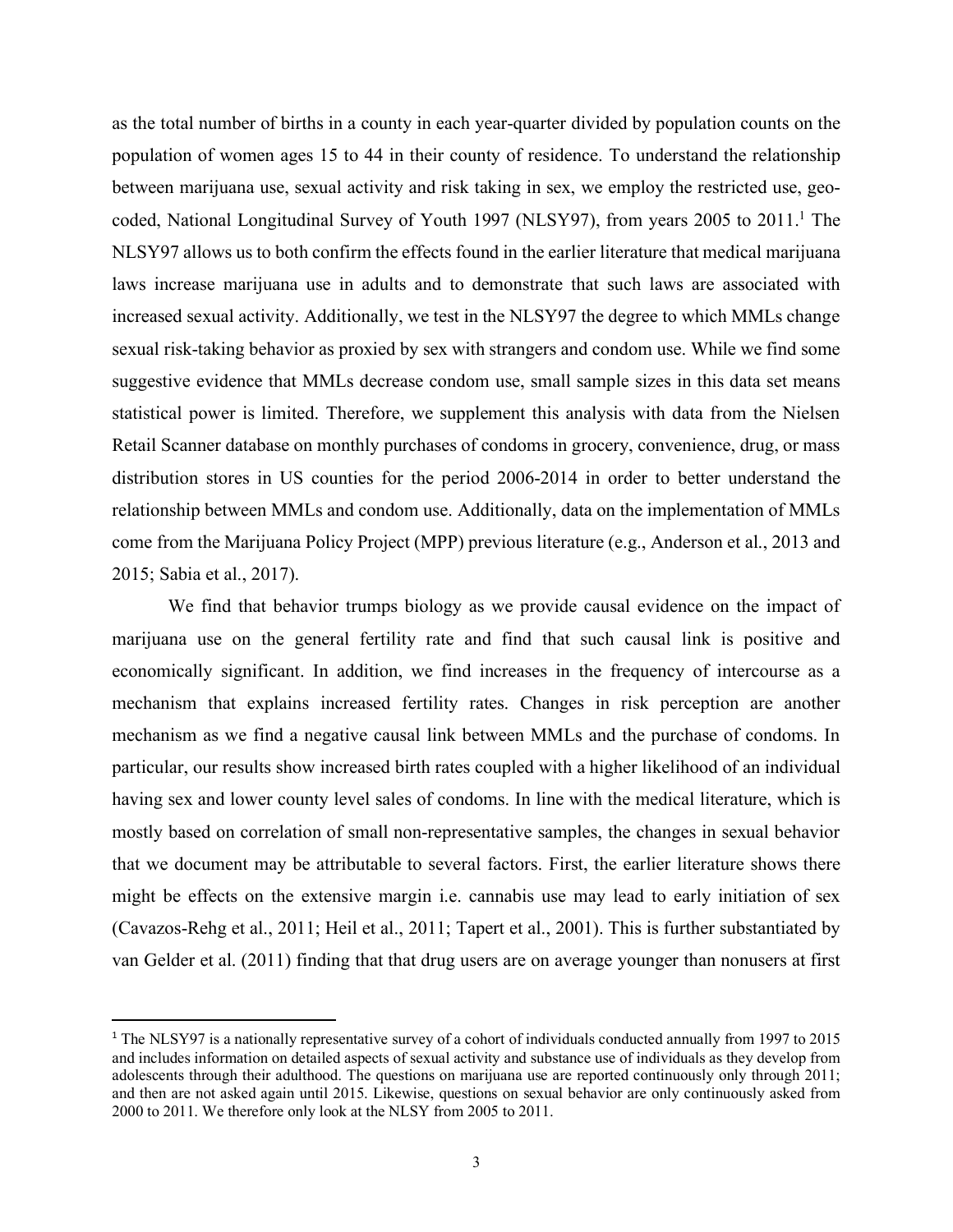vaginal sex and are more likely to have engaged in risky sexual behavior in the previous year. Second, increased frequency for sexual intercourse is potentially due to a large literature linking marijuana use to multiple and casual partners(Basikin-Sommers et al, 2006; Grossman et al., 2004; LaBrie et al., 2005). Finally, a drop in sales of condoms may be attributed to lower use due to behavioral responses such as increased attention to immediate hedonic effects of sexual contact, delayed discounting and ignoring costs associated with risky sex (George and Koob, 2010, Vangsness et al., 2005, Kingree and Phan, 2002). To supplement this, we provide additional, albeit noisy evidence on individual condom use. Declines in condom use is consistent with evidence that substance use may affect contraception either directly or indirectly even if it does not immediately precede sexual intercourse: the latter being due to its earlier effects on partner selection and partner communication. If individuals are engaging with multiple and/or casual partners, these interactions are likely to be unplanned, resulting in lesser use of contraception. (Zabin and Hayward, 1994). Our findings are robust, as placebo, falsification tests, and event study analysis confirm a causal interpretation of the findings between MMLs, fertility rates with increased sexual activity as a main mechanism.

The paper is organized as follows. The next section provides a literature review. Section 3 introduces the data. Section 4 presents the empirical strategy and different estimation methods. In Section 5 we discuss results, provide evidence on mechanisms and apply several robustness checks. In Section 6 we discuss the magnitude of our findings including likely mechanisms for spillover effects. Finally, in the last section we provide a brief summary and conclusions.

## **2. What Do We Know?**

## *2.1 Biological effects of marijuana use on fertility*

Fertility rates can be impacted by altered hormone activity resulting from use of marijuana. In recent years the medical literature has provided strong evidence that cannabis use may be associated with reduced male fertility through impairment in semen quality (Sansone et al., 2018; du Plessis et al., 2015; Gundersen et al., 2015; Pacey et al, 2015), an increase in the percentage of motile sperm (Close et al., 1990), an increase in ejaculation problems, a reduction in sperm count, and impotence (Bari et al., 2017; Djernis, 2015). Similarly, in the case of female fertility, marijuana disrupts the menstrual cycle, suppresses egg production, and impairs embryo implantation and development (Bari, et al., 2017). There is also evidence of biological changes in the brain following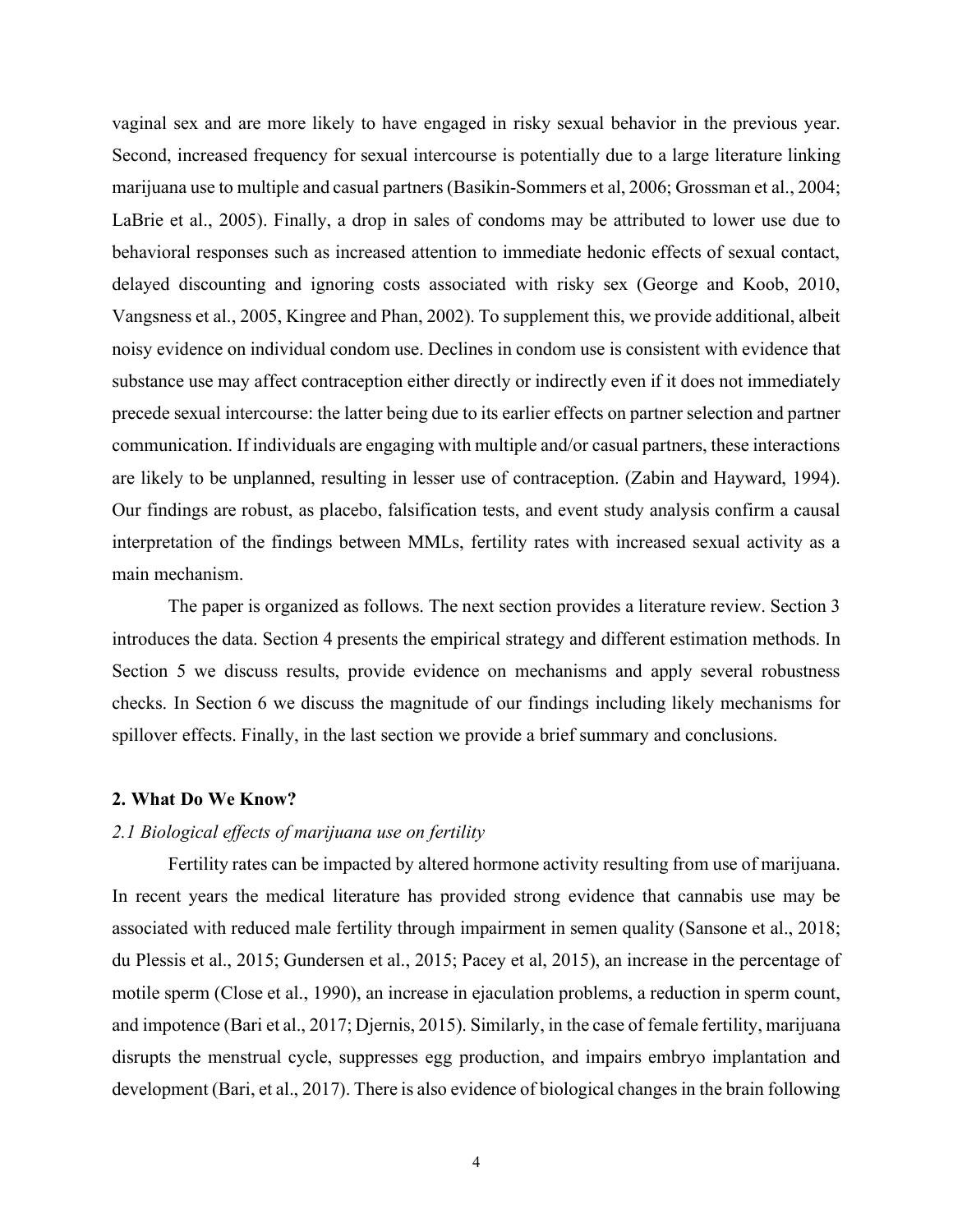the use of alcohol and marijuana. Substance use inhibits neural activity in the prefrontal cortex, the area of the brain responsible for planning for the future and integrating behavioral alternatives with context and long-term goals. Research shows that behavioral responses to substance use, such as increased attention to immediate hedonic effects of sexual contact, delayed discounting and ignoring costs associated with risky sex, can partially be attributed to these changes in neural activity in the brain (George and Koob, 2010, Vangsness et al., 2005).

## *2.2. Marijuana use and risky sexual behavior*

 $\overline{a}$ 

In addition to any direct physiological effects, there are other links associated with sexual behavior and cannabis use. A host of studies, starting in the 1980s, shows a positive association between marijuana use and risky sexual behavior, though these studies fail to address potential selection biases. This extensive literature finds that substance use is positively associated with several sexual behaviors such as early initiation of sexual intercourse, multiple sexual partners, and engaging in intercourse without contraception. There are several types of risky behaviors resulting from substance use that can lead increased fertility and unwanted pregnancies. First, substance use can result in early sexual intercourse (Ramrakha et al, 2000; Tapert et al., 2001). For instance, Cavazos-Rehg et al. (2011) link teen marijuana use to greater probability of sexual intercourse and pregnancy. <sup>2</sup> Second, individuals are more likely to have multiple sexual partners (Basikin-Sommers et al, 2006). For example, Grossman et al (2004) suggest that cannabis may be employed as a way to "break the ice" with a new partner.<sup>3</sup> Third, marijuana use is associated with inconsistent or no condom use (Brooks et al., 2004; Shrier et al., 1997; Guo et al., 2002; Hittner

<sup>&</sup>lt;sup>2</sup> Heil et al. (2011) also find that use of marijuana at the age of nineteen increases likelihood of subsequent unplanned pregnancy and, as a result, higher rates of abortion. In addition, they found evidence that women who use marijuana are at an increased likelihood of abortion independent of unplanned pregnancy rates.

<sup>&</sup>lt;sup>3</sup> Likewise, LaBrie et al. (2005) also suggest that levels of substance use in conjunction with sexual activity differ across partner types, with substance use being more common with newer or less well-known partners. Anderson and Stein (2011) find that on days of sexual activity with casual partners, the likelihood of risky sex was 2.5 times higher when marijuana was used than when marijuana was not used. However, on days of sexual activity with regular partners, marijuana use had no effect on risky sex. In addition, a positive association exists between sexual assertiveness and length of sexual relationship, suggesting that women may be more sexually assertive with known partners compared with new partners (Mokoroff et al., 2009). Multiple or casual partners can hence increase the likelihood of risky sex. Alternatively, a teenager who chooses to have many sexual partners may use drugs and alcohol to cope with society's negative view of such behavior (Cooper et al., 1990). In effect, the teenager would consume these substances to lower the psychic costs of risky sex. Cooper et al. (1990) hence suggest that there can be reverse causality between drug use and multiple sexual partners.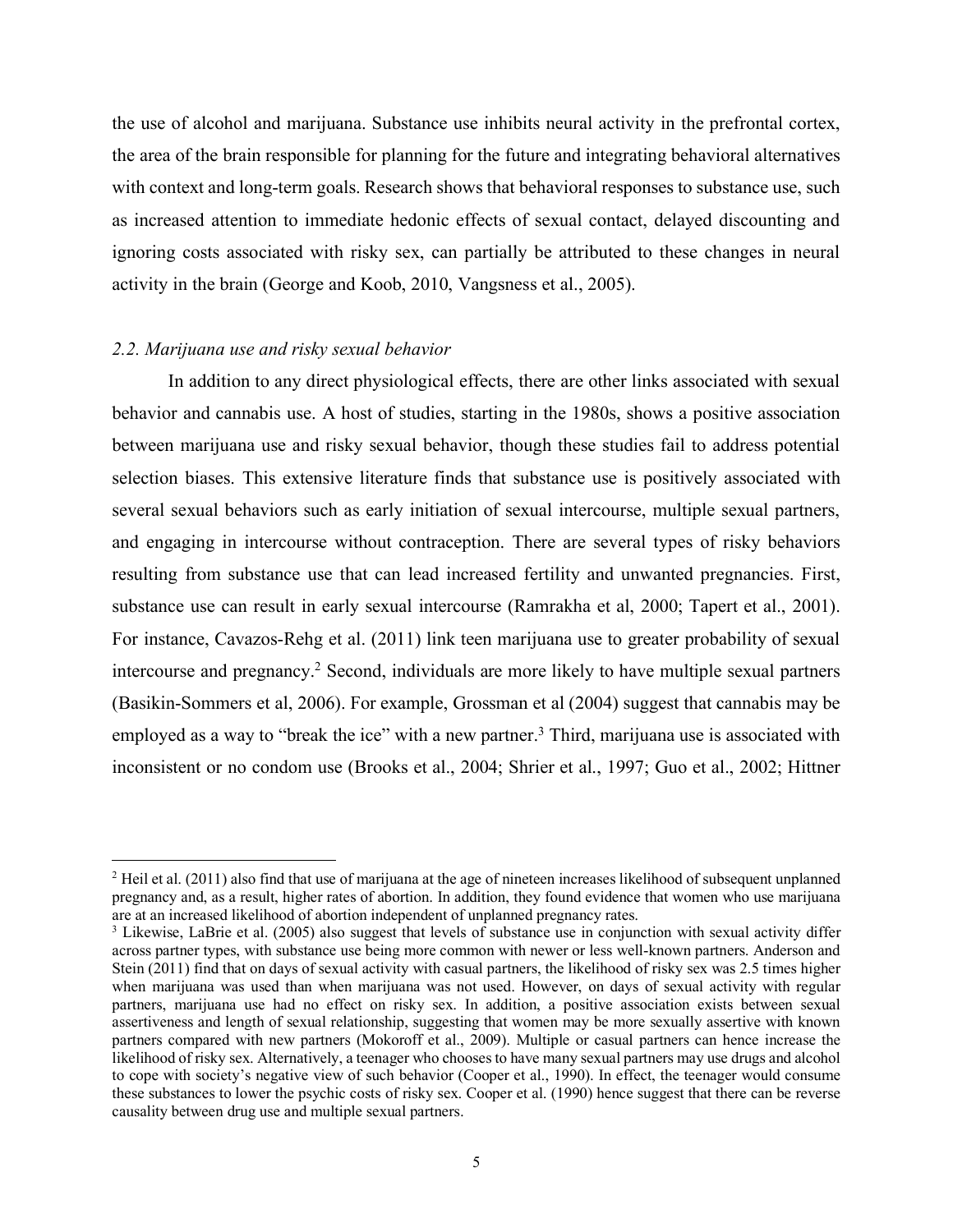and Kennington, 2008). <sup>4</sup> Specifically, studies suggest that marijuana use at the time of sexual activity reduces the likelihood of condom use (Bailey et al., 1998; Kingree and Betz, 2003; Kingree and Phan, 2002). 5

The effect of marijuana on risky sex need not occur directly through impairing judgement or encouraging risky sexual behavior. Research on young adult relationships suggests that contraceptive use is greatest when sexual activity is planned and when partners have developed a close relationship (Zabin and Hayward, 1994). Substance use may affect these important determinants of birth control through influencing how a romantic relationship develops and the communication between two partners. Interestingly, this suggests that substance use may affect the use of contraception and sexual behavior even if it does not immediately precede sexual intercourse because of its earlier effects on partner selection and partner communication. In fact, there is evidence from experimental studies that verbal communication is impaired after marijuana consumption (e.g., Haney et al., 1999)<sup>6</sup>.

While these studies provide mounting evidence of positive association between marijuana use and risky sexual behavior, causality is difficult to establish due to issues of endogeneity. Adolescent sexual behavior and substance use can depend on a set of personal and social behaviors, many of which are unmeasured. Thus, researchers need a credible empirical strategy in order to overcome this bias<sup>7</sup>.

 $\overline{a}$ 

<sup>4</sup> In addition, several recent studies have assessed daily fluctuations in substance use (alcohol or marijuana) and condom use behavior (e.g. Leigh et al., 2008; Schroder et al., 2009; Anderson et al., 2011; Cooper, 2006), thus allowing for modeling of individual (within-person) effects, as well as situational and contextual factors, such as partner type.

 $\frac{5}{3}$  Earleywine (2002) suggests a woman, who is high on marijuana and faces a situation in which she needs to initiate or insist upon condom use, will be more likely to have unprotected sex than when not high. This can be a result of being more focused on the moment and the physical sensations (due to heightened sexual arousal and pleasure) and positive mood presented by the sexual situation, rather than thinking about potential future negative consequences of not using condoms (e.g. STIs, unwanted pregnancies, etc.).<br><sup>6</sup> Marijuana use hence may decrease the ability to engage in effective communication about condom use e.g.

negotiation and sexual assertiveness. Lower levels of sexual assertiveness have been associated with unprotected sex (frequency of condom use) and intentions to use condoms (Stoner et al., 2008; Morokoff et al., 2009; Parks et al., 2012).

 $\frac{7}{1}$  This is precisely why the causal nature of this relationship is not well established, with only a handful of studies attempting to establish causality and not just association (Rashad and Kaestner, 2004). To address this, Rees et al. (2001) use IV and bivariate probit models on data from NLSY97 and conclude that the link between substance use and sexual behavior found by previous researchers may not reflect causation. Their results suggest that the positive correlation between substance use and risky sexual behavior can, more often than not, be attributed to the influence of unobservables, yielding only weak evidence that marijuana and alcohol use influence sexual behavior.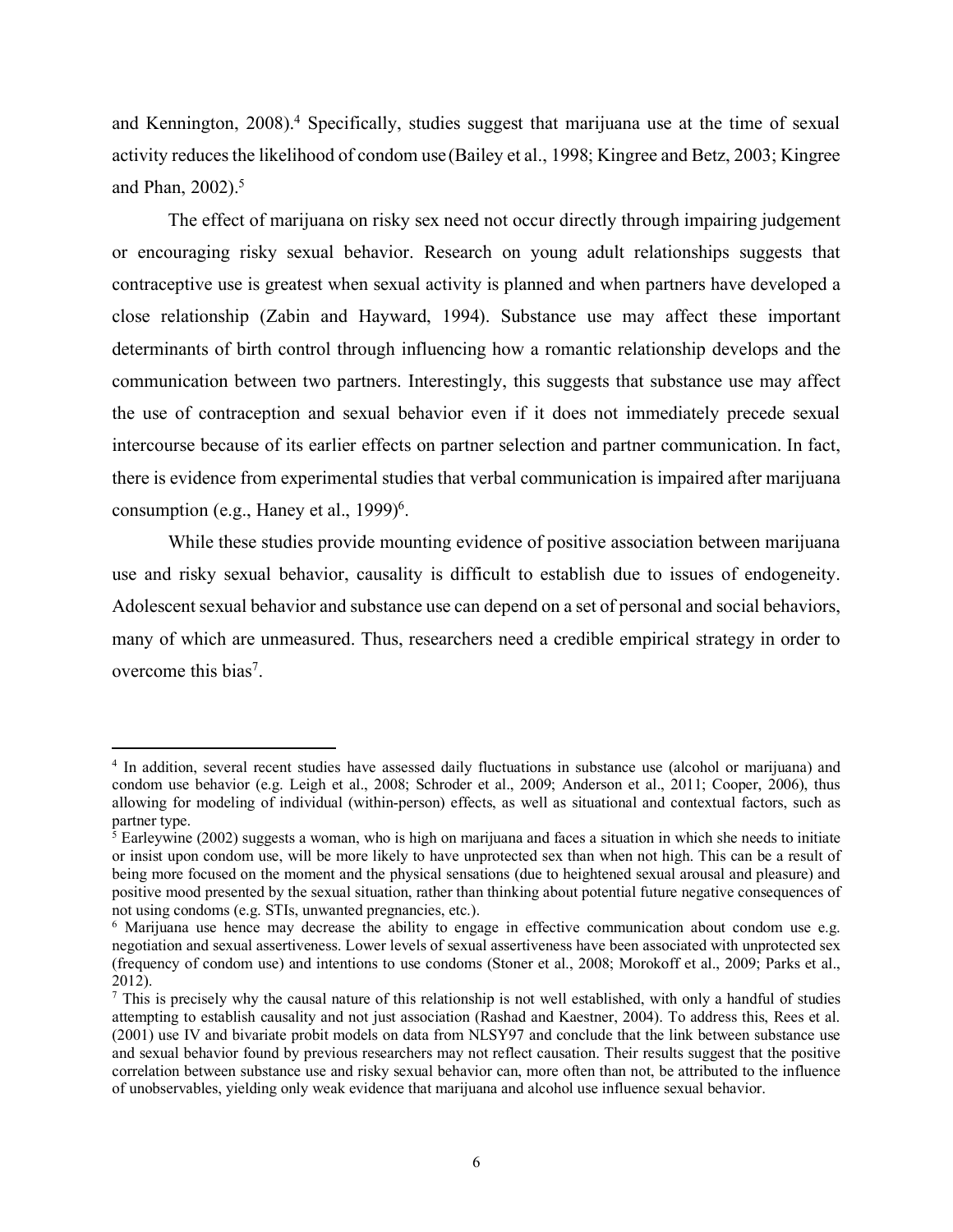#### *2.3. Marijuana use and non-risky sexual behavior.*

While there is an extensive literature on marijuana use and risky sex, a smaller literature also appreciates that marijuana consumption may directly lead to increased relaxation, arousal and enjoyment of sex. Regular marijuana users report a set of physiological and perceptual effects that are likely to influence sexual decision-making and perception. These include a sense of enhanced responsiveness to sexual touch, an increase in positive mood and relaxation, as well as an increase in strong emotions. Supporting this, animal studies show that using a cannabinoid compound to stimulate the same neuro receptors that process THC leads to copulation in previously nonsexually active rats (Canseco-Alba and Rodriguez-Manzo, 2012). In humans, low levels of cannabis use are associated with increased reported sexual arousal. While higher doses of marijuana eventually led to a diminished libido in men, both high and low doses of marijuana is associated with increased sexual proclivity in women (Gorzalka, Hill, and Chang, 2010; Koff, 1974; Bari et al., 2017; Djernis, 2015).

To the degree that medical marijuana relieves chronic pain, pain during sex, and improves life satisfaction, then it is natural that sexual activity could also increase. Consequently, with the liberalization of marijuana laws there has been a steep increase in cannabis products designed to improve sexual wellness, and use of marijuana in sexual therapy to remove psychological anxiety or physical pain associated with sex (Palamar, et al, 2018; Sun and Eisenberg, 2017). While this supports increased frequency of sexual activity there is a dearth of evidence (that we know of) connecting marijuana use to increased decisions to bear children. Therefore, we believe the most likely interpretation of declining condom use is that it reflects increase in risk taking during sex.

In summary, in spite of many attempts at establishing a link between marijuana and sexualrelated activities, the related causal evidence is rail thin and rather weak. Moreover, the existing associational literature is also limited with the relationship predominantly studied in adolescents and young adults or in selected subpopulations and geographically concentrated areas. Unsurprisingly, the evidence on behavioral changes that marijuana use may produce on fertility is nonexistent, to our knowledge. The causal relationship being unknown, raises concerns about policy making and laws that relax substance use, in terms of their spillover effects on sexual behavior.

#### *2.4 Medical marijuana laws, marijuana use, and other potential channels*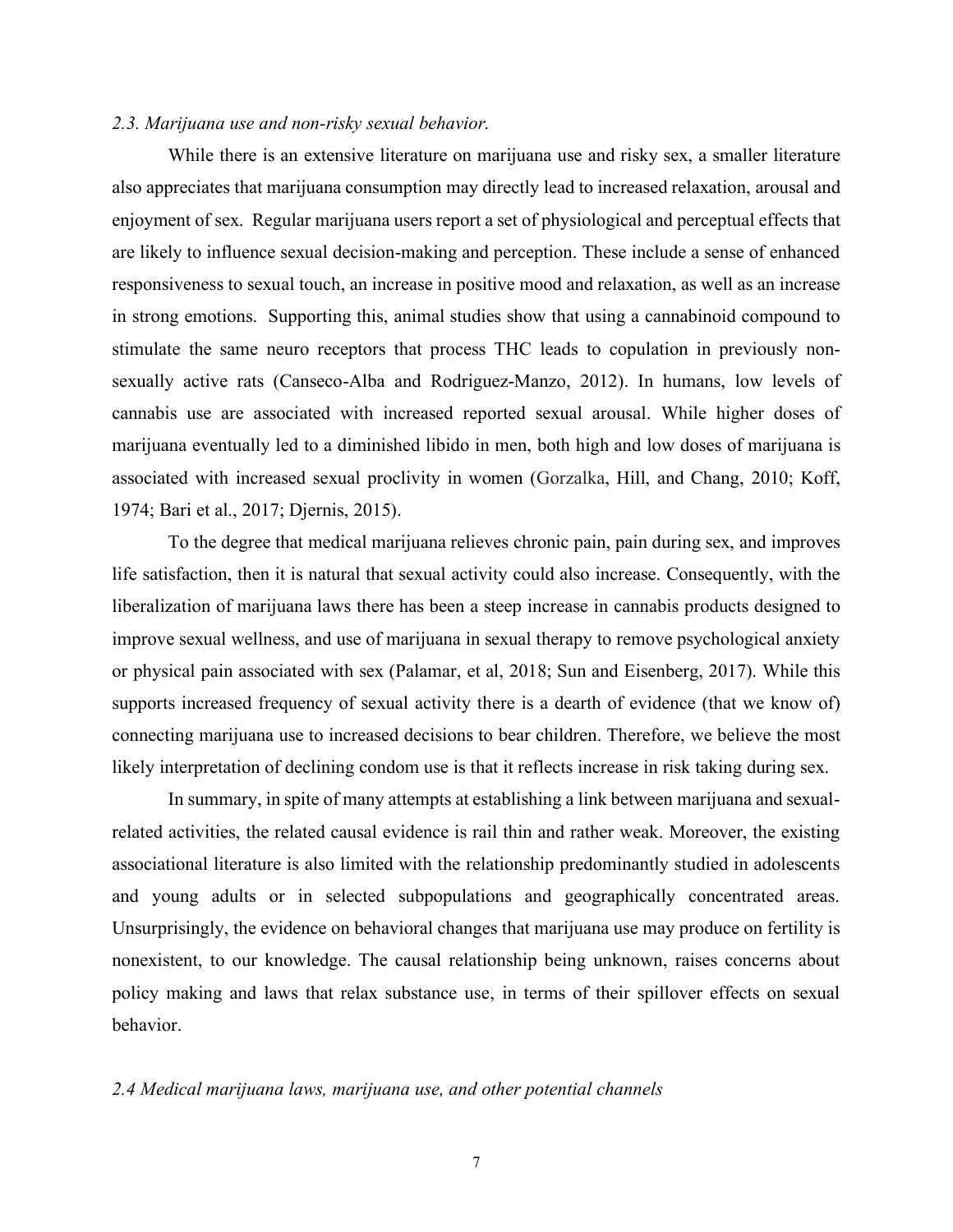Our identification strategy relies on medical marijuana laws (MMLs) in our sample increasing marijuana use. A growing literature on MMLs supports this assumption. Specifically, MMLs have been shown to increase the probability of marijuana use by 14-15% over the mean (e.g., Wen et al., 2015; Pacula et al, 2015). Wen et al. specifically show a substantial increase in reported marijuana use using the National Survey of Drug Use and Health (NSDUH) using similar variation to us in late adopting states from 2004 to 2012. There could be a variety of mechanisms by which this increased use of marijuana occurs. There could be direct effects of increased medical use, though the number of registered medical patients is relatively small, suggesting a large portion of increased marijuana use is not purely due to medical use. Alternatively, medical marijuana could be diverted to recreational use, though this is not the only way that non-patient users could increase use after MMLs. Medical marijuana laws could have nuanced impacts on the black market: for example, these laws decrease the price of high-quality black market marijuana by 26% (Anderson et. al, 2013), and may encourage dealers to focus marketing sales to adults instead of teens (Anderson et al, 2014). Finally, MMLs could embolden marginal users who see the liberalization of marijuana laws as a reflection of greater societal approval of marijuana use<sup>8</sup>.

To that end we document a robust increase in marijuana among young adults following the passage of these laws using the NLSY97. We show through an event study analysis that this increase in use is not driven by a pre-trend. It is also recognized that states that allow home cultivation of marijuana may be particularly susceptible to recreational take-up. Therefore, following the earlier literature (Anderson et al, 2013), we show separate results assigning treatment based on the date any medical marijuana law is enacted, and for the date home cultivation is allowed (if ever), as well as heterogeneity in effects across other types of MMLs.

In this analysis we do not look at recreational legalization of marijuana for three reasons. First, most states legalized recreational marijuana late in our sample (from 2012 - 2014). Given the limitations of our restricted use birth certificate data: there would be a very limited post period for our findings. This is particularly true for fertility, which requires at least nine months after the passage of a law to observe effects. Second, there have been documented large cross border spillovers of recreational marijuana use (Hansen et al. 2018), making it unclear that a state level

<sup>&</sup>lt;sup>8</sup> Other evidence of MMLs on illegal supply has shown that passage of a law potentially increases farmer output in local state markets and reduces demand for illegally imported marijuana, in turn reducing violent crime in states on the Mexican border, (Gavrilova et al, 2017).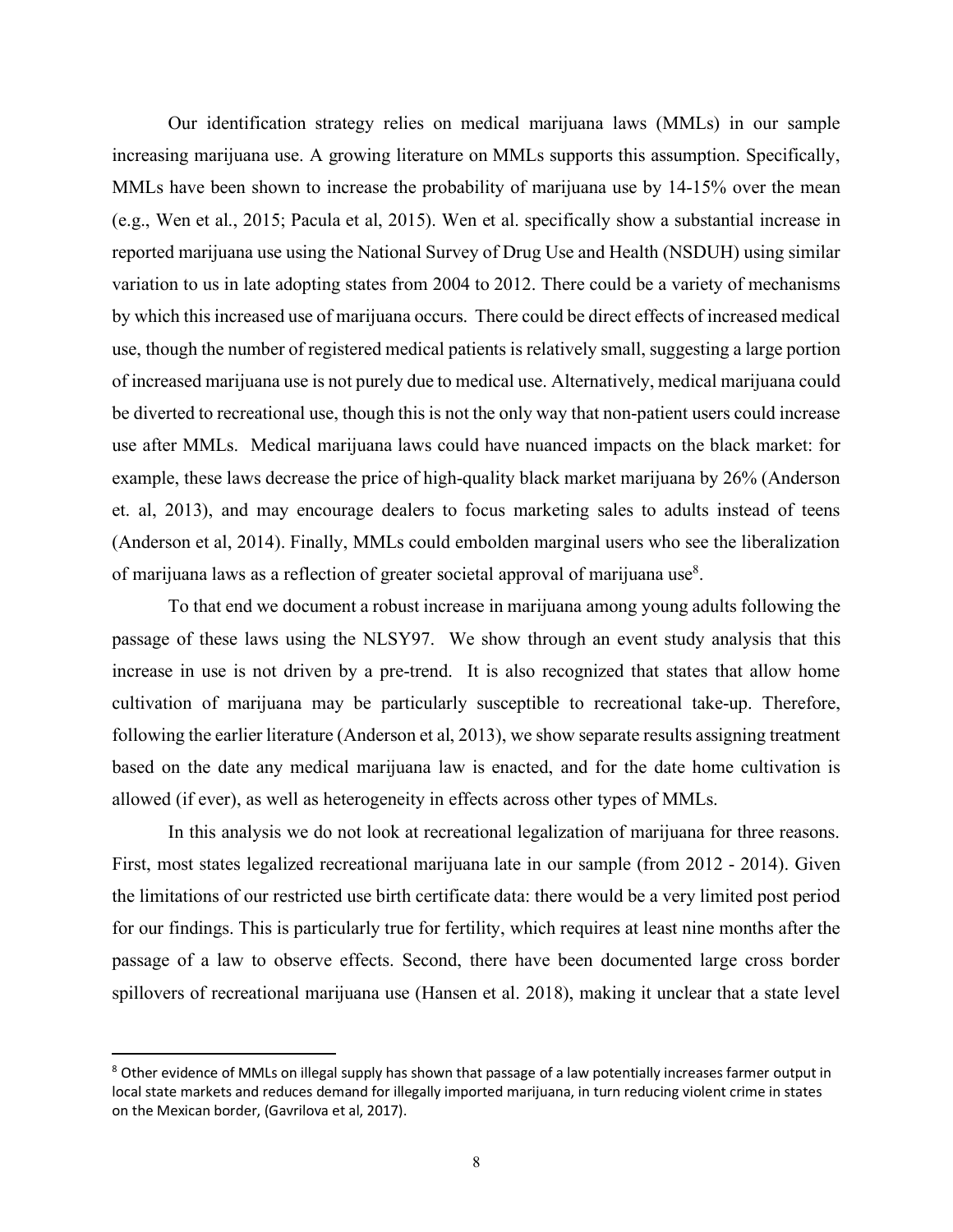difference in difference design using nearby states as controls is appropriate. Finally, the NLSY97 stops reporting yearly interviews in 2011, and any questions on marijuana use in 2013, limiting the available data for studying the effect of recreational marijuana laws on marijuana use, sex, and condom use.

## **3. Data**

 $\overline{a}$ 

## *3.1 Data on marijuana laws*

We exploit variation across states and over time in the implementation of MMLs. For this analysis we focus on the period 2004-2014. <sup>9</sup> Information on the exact date of enactment and implementation of MMLs come from the Marijuana Policy Project (MPP), the previous literature (e.g., Anderson et al., 2013 and 2015; Wen et al., 2015; Sabia et al., 2017), and specialized Internet websites. It has been noted in this literature that there is sometimes a lag between when a law is enacted in a state and the actual date of operation of dispensaries or otherwise when legally supplied marijuana becomes available (e.g., Choi et al., 2016; Anderson et al., 2018; Powell et al., 2018).<sup>10</sup> At the same time, monitoring and enforcement of marijuana use may change with enactment of a law even if other channels for legal supply are not yet in operation. Likewise, MMLs could make marginal users feel emboldened to begin use as soon as an MML passes. With this in mind, we take a parsimonious approach: showing our main results both assigning treatment based on whether any MML was passed and assigning treatment based on whether\when home cultivation is allowed in a state. We focus on home cultivation because it is one of the clearest avenues by which supply for recreational use could become available, in part due to the difficulties involved in states regulating home cultivators. Generally, we see larger effects on marijuana use

<sup>&</sup>lt;sup>9</sup> We limit these years because they are the only ones we consistently have across all of our major datasets. While the NLSY97 starts in 1997: the majority of the respondents did not come to age until 2005, and since the earlier literature and our own tests show no effect on teen use of MMLs we cannot document first stage effects on marijuana use or sexual activity before this time. Likewise, while the Vital Statistics goes back further, the US standard birth certificate changed substantially in 2003 and without being able to document effects on sexual activity and marijuana use we decided to not look at fertility in this earlier period. Regardless, one of the advantages of focusing on the 2004-2014 period is that it limits our sample to recent MML changes, which is arguably most relevant for future policy predictions. Finally, we only have Nielsen data going back to 2006.

 $10$  For instance, although Connecticut passed a MML in 2012, home cultivation was not allowed and the first dispensary opened in 2014, only. Delaware passed a MML in 2011 but home cultivation was not allowed and the first dispensary did not open until 2015. New Hampshire passed a MML in 2013 but home cultivation was not allowed and the dispensary did not open until 2016. New Jersey passed a MML in 2010 but home cultivation was not allowed and the first dispensary did not open until 2012. New York passed a MML in 2014, but the first dispensary did not open until 2016.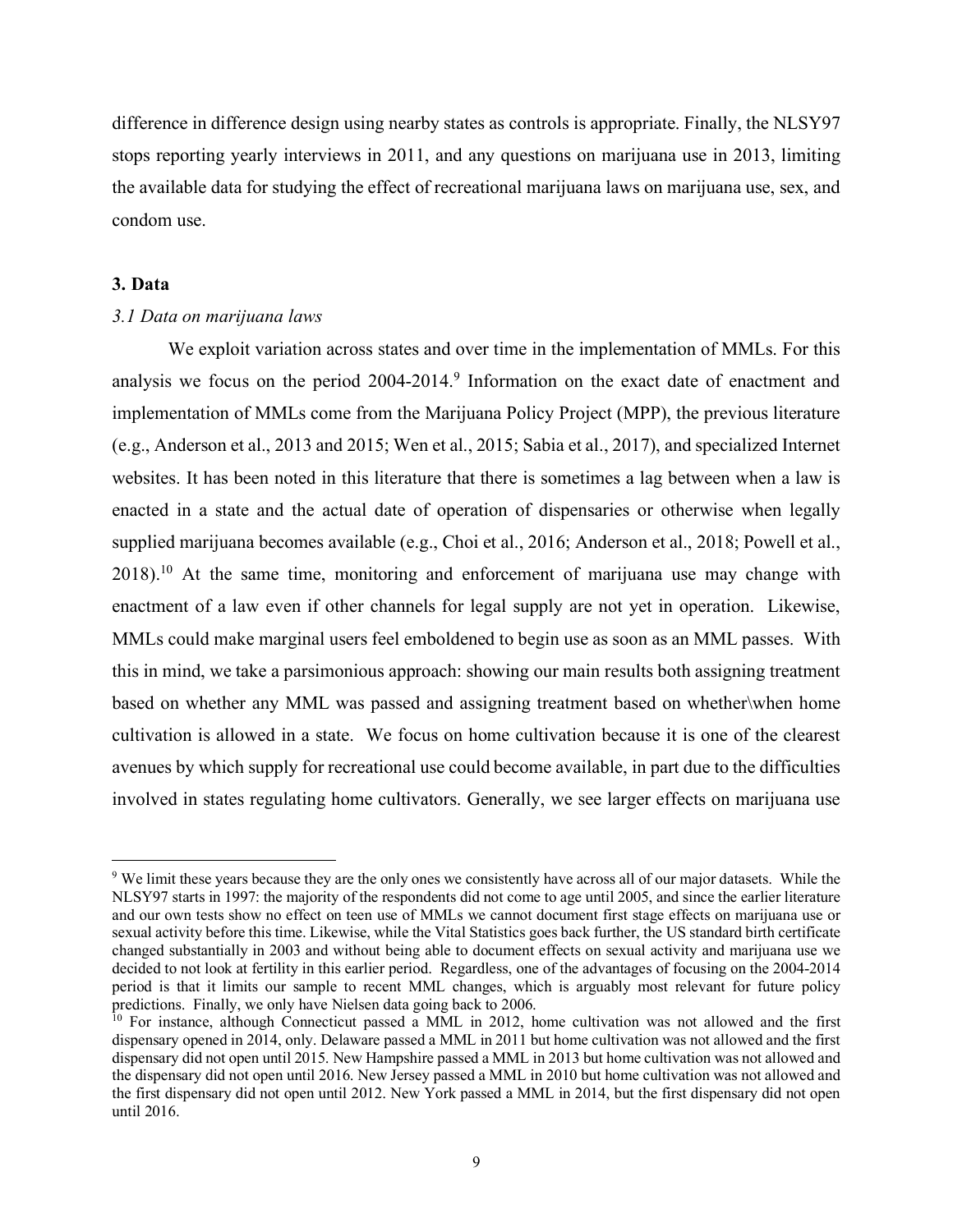and fertility in states that allow home cultivation. We have also replicated our analysis using the date when the first legal supply channel became available, defined as the date either that home cultivation is allowed, or as of the opening of the first dispensary or treatment center. In practice results based on "first legal supply available" were similar to assigning treatment based on date of home cultivation.

Table 1 presents a list of dates of when the medical marijuana law in a state first became effective, whether the state allows home cultivation, the date when the first dispensary or compassionate treatment center opened, and whether medical marijuana can be prescribed for nonspecific pain symptoms. Unless otherwise noted, states that allowed home cultivation or had nonspecific pain provisions, enacted these provisions at the same time the law was enacted. For reference, we also show the date that "legal supply first became available" as defined above. In some cases, a law is enacted outside of our sample while a provision is passed within the time frame of our sample. In this case we leave the date as "----", so that table 1 only shows variation from the passage of laws/provisions used in this study.

#### *3.2 Birth Rates*

 $\overline{a}$ 

The primary data on fertility are birth records from the restricted use Vital Statistics Natality files from the National Center for Health Statistics<sup>11</sup>, geo-coded at the county level for cohorts conceived between 2004 and 2014 (birth certificate data years 2005-2014). The Vital Statistics contains information from all birth certificates in the U.S. such as birth outcomes, gestational length, and parental demographic information. We begin by calculating for each birth the estimated year and quarter of conception using gestational age as reported on the birth certificate. From there we construct the number of births for each county-year-quarter of conception, giving us conceptions beginning in the first quarter of 2004 and ranging to the third quarter of 2014. From this information we derive the numerator of the general fertility rate as the number of conceptions that result in a live birth in a given county-year-quarter cell. To calculate the denominator, we use county-level population estimates come from the SEER population provided by the National Cancer Institute.<sup>12</sup> Specifically, the denominator of the general fertility

<sup>&</sup>lt;sup>11</sup> As compiled from data provided by the 57 vital statistics jurisdictions through the Vital Statistics Cooperative Program.

<sup>&</sup>lt;sup>12</sup> These data were downloaded from the NBER website: http://www.nber.org/data/. A main advantage of SEER is that it is to our knowledge viewed as providing the best publically available county level population estimates in intercensal years.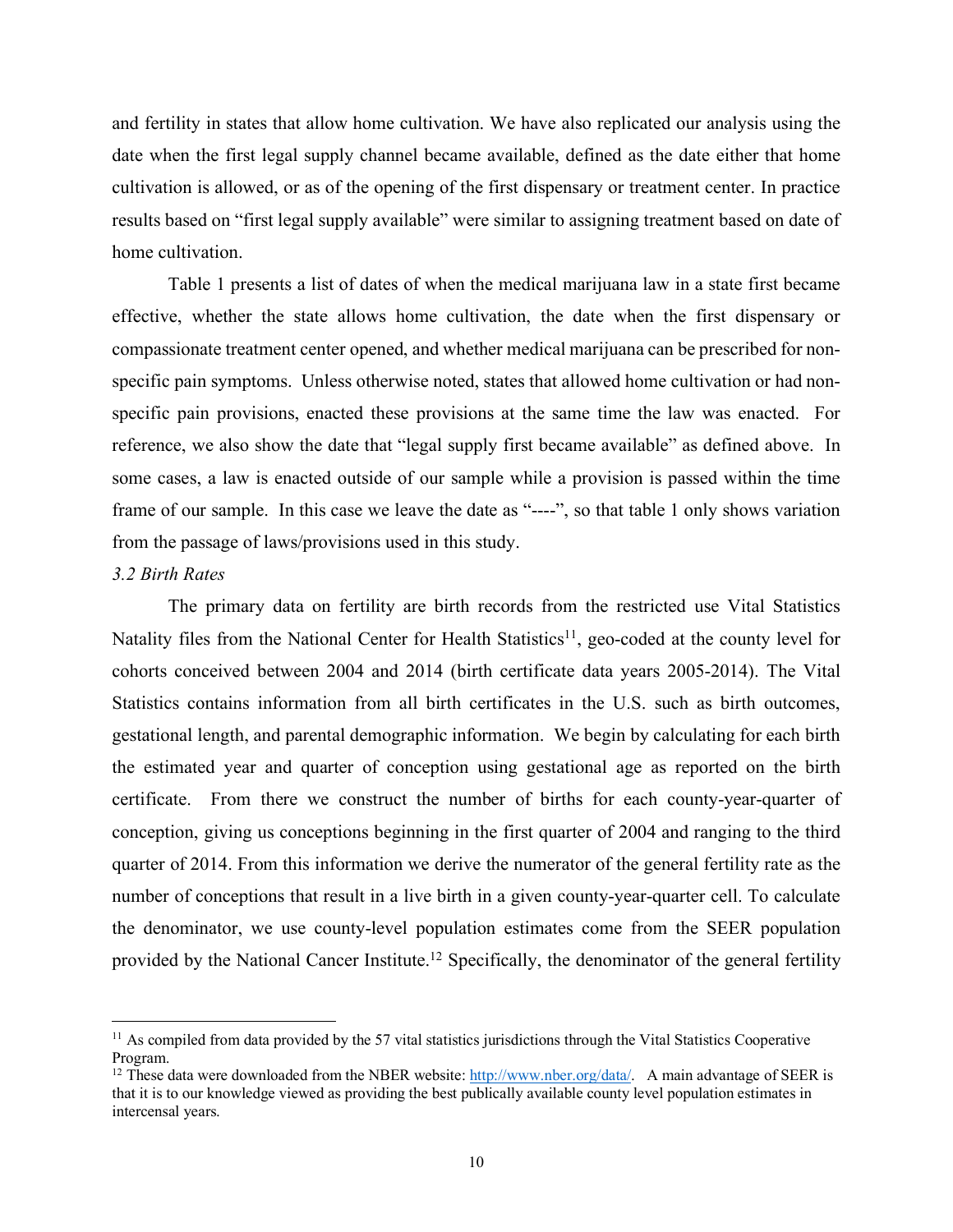rate is defined based on the population (in 1000s) of women of childbearing age (15 to 44) during the corresponding quarter-year of conception. Month and location of birth, together with gestational length, allow us to assign to each birthrate cell the status of MMLs at the quarter when the child was conceived. We assign treatment to conceptions that occurred the first full quarter after the passage of the law. We similarly construct subgroup specific fertility rates by taking subgroup counts of births from the vital statistics and dividing by the appropriate denominator from the SEER data.<sup>13</sup> However, we do not have SEER data counts by marital status or education so in this case we divide by the full population of women<sup>14</sup>. In our sample, the general fertility rate is 14.83 per 1000 women of child bearing age in a county-quarter. Summary statistics are presented in Table 2, Panel A.

## *3.3 Sexual Behavior and Marijuana Use*

 $\overline{a}$ 

Data on marijuana use and sexual behavior are available from the National Longitudinal Survey of Youth 1997 (NLSY97). The NLSY97 is a nationally representative survey of a cohort of individuals who were 12-16 years of age in December 1996 and has been conducted annually from 1997 to 2011, and every two years afterwards. The survey includes information on many detailed aspects of individuals as they develop from adolescents through their adulthood. Using this dataset for our analysis presents at least two advantages. First, it includes detailed questions about sexual activity and substance use of the respondent. The survey asks about marijuana use and sex frequency in the previous 30 days. It also includes questions about the propensity to risk of the respondent with regards to sexual activity such as condom use and promiscuity.<sup>15</sup> The second advantage is that since respondents are followed over time we can control for individual unobserved heterogeneity that may be correlated with marijuana use and MMLs (Anderson et al.,

<sup>&</sup>lt;sup>13</sup> For example, when constructing the Black fertility rates, we total the number of Black mothers and divide by the number of Black women in the appropriate county-year-quarter cell ages 15 to 14

<sup>&</sup>lt;sup>14</sup> Mechanistically this means the marital status specific fertility rates will be lower than the general fertility rate. However, for our purposes we use this subgroup analysis mainly to compare effects across marital status groups or estimate effects relative to the mean.

<sup>&</sup>lt;sup>15</sup> The specific questions are the following. For sexual frequency: "About how many times have you had sexual intercourse in the past four weeks?" This question has been asked continuously starting in 2000 until 2011. For marijuana use: "On how many days have you used marijuana in the last 30 days?" This question has been asked continuously from 1997 until 2011. For sex with strangers: "Since the last interview, have you had sex with someone who was a stranger to you?" This question has been asked continuously starting in 2000 until 2011. For condom use: "Thinking about all the times that you have had sexual intercourse since the last interview, about what percent of the time, from 0 to 100, have you or your sexual partner or partners used a condom?" This question has been asked continuously since 2002.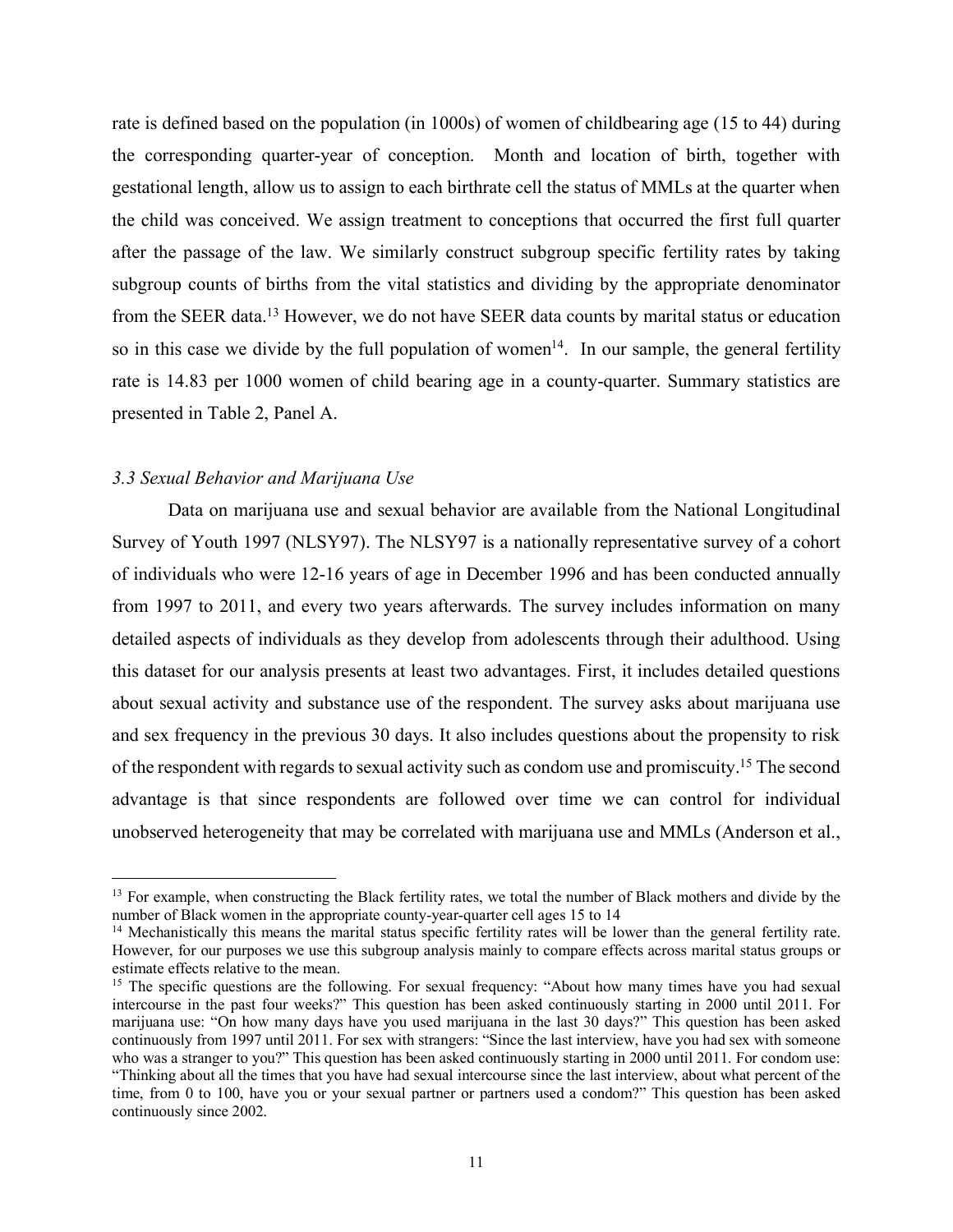2015). One limitation of this dataset is that because the survey began with cohorts who were teenagers in 1997, in the survey years 2005-2011 our observations are on individuals that are no younger than 21 and no older than 30. Therefore, we only estimate effects on young adults in this dataset. However, because these ages represent peak child bearing years, this is arguably the most important margin corresponding with our fertility results.

For the NLSY97, using the date of the interview we can match each respondent to whether an MML was passed at the time of the reported behavior. Because the questions on marijuana consumption and sexual activity refer to the previous month, we match treatment to 30 days before the interview. For sexual activity, we create an indicator if the respondent had sexual intercourse once or more in the 30 days preceding the date of the interview, and an indicator for having sex three or more times. Jointly we felt these two variables captures different margins of the intensity of sexual activity across which marijuana use may affect behavior, but we have tested the robustness of these results to other definitions of sexual frequency.16

The NLSY97 data also allows us to observe other behaviors related to sex. To proxy for promiscuity, we create an indicator for reported sexual intercourse with a stranger since the past interview.17 To capture likelihood of contraceptive use we look at reported condom use. Condom use is measured as the percent of the time the respondent, or their partner, used a condom during sexual intercourse since the previous interview. Unfortunately, we have very small sample sizes on condom use: this is due to low response rates and the fact that reports of condom use are by definition conditional on reported sexual activity since the last interview. There are roughly 6 times fewer observations for this outcome than the other outcomes in the NLSY97. Summary statistics are reported in Panel B of Table 2.

# *3.3 Retail Condom Sales*

 $\overline{a}$ 

<sup>&</sup>lt;sup>16</sup> We also measure frequency of sexual activity as an indicator for having intercourse three times or more in the past month as well counts for the number of times of sexual intercourse (top-coded at 7 or more). Our results are generally consistent across these methods, though the "number of times" measure has larger standard errors, suggesting more precise impacts on the lower end of the distribution of sexual frequency.

 $17$  As with sexual frequency, we can precisely match the reported behavior to the timing of the laws. However, in this case because the behavior on condom use and promiscuity is reported for the time between the two interviews, we match the treatment variable to the period since the previous interview. In other words, the respondent is considered to be treated if starting from the date of the previous interview medical marijuana was legalized in her/his state of residence.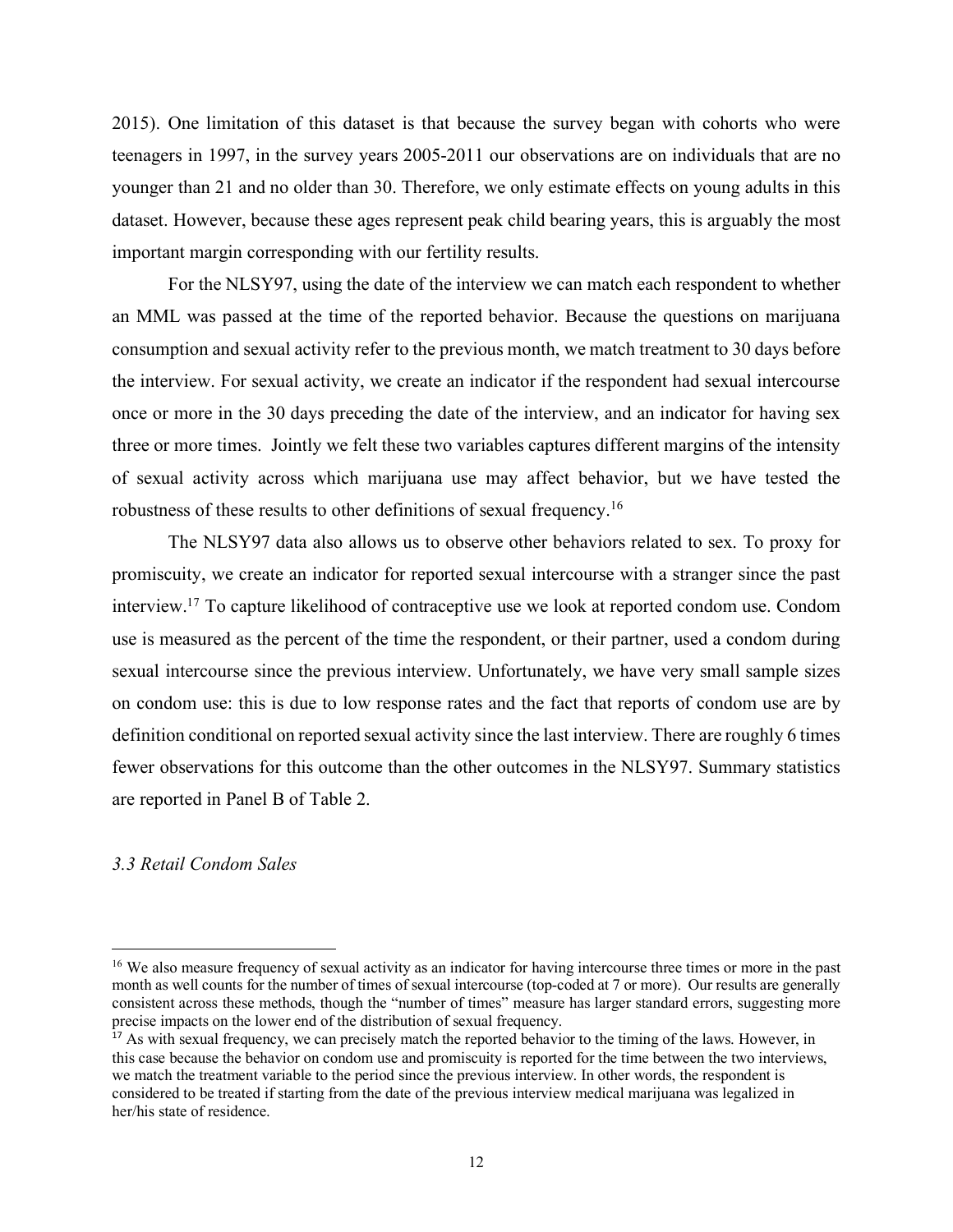Because of the relatively small sample sizes in the NLSY97 and the fewer number of respondents to questions on birth control, we supplement the analysis on condom use by using the Nielsen Retail Scanner database to study whether MMLs had an effect on condom sales. While retail sales do not strictly represent behavioral use of condoms, sales also do not suffer from underreporting and measure error problems prevalent in self-reported data. Condom sales could decline with decreased use or decreases in sexual activity. However, given that we estimate increases in sexual activity, we interpret declines in condom sales as net of increased sex. We have access to store level data on condom sales observed in the scanner database for states before and after MMLs became effective. The database contains purchases of products in all categories for grocery, convenience, drug, or mass distribution stores across the United States for the period 2006-2014, including detailed product characteristics, price, and quantities for different condom types and brand. The Scanner data ensure a wide spatial coverage of sales across the 48 contiguous states of the US. Consistently with the analysis on birth rate, we aggregate sales data to the countyquarter level. Overall, we have sales data for more than two thousand US counties. Summary statistics are reported in Panel C of Table 2.

## *3.4 Covariates*

 $\overline{a}$ 

We control for a set of time-varying covariates that could potentially influence sexual behavior and fertility and also be correlated with MMLs. The SEER population data are used to construct controls for the demographic composition of counties over time. Specifically, we include quarterly measures of the share of the population male, Hispanic, by race group (White, Black, Asian, and Other) age groups (0-19, 20-39, 40-64, 65 plus). We additionally control for state-level share of educational groups, which is not available in SEER but is provided by the ACS: (high school dropout, high school graduate, some college, and college educated). <sup>18</sup> Information on economic characteristics such as the unemployment rate and median household income comes from Local Area Unemployment Statistics and Small Area Income and Poverty Estimates. As described earlier, the NLSY97 includes detailed information on the demographic characteristics of the respondents. Therefore, in addition to controls for the demographic composition of the state/county, when using the NLSY97 we also include indicator variables for race, gender,

<sup>&</sup>lt;sup>18</sup> Although county-level data is available in the ACS, a non-negligible number of counties are missing when we turn to the ACS. We thus prefer to rely on state-level data on share of the population by education group.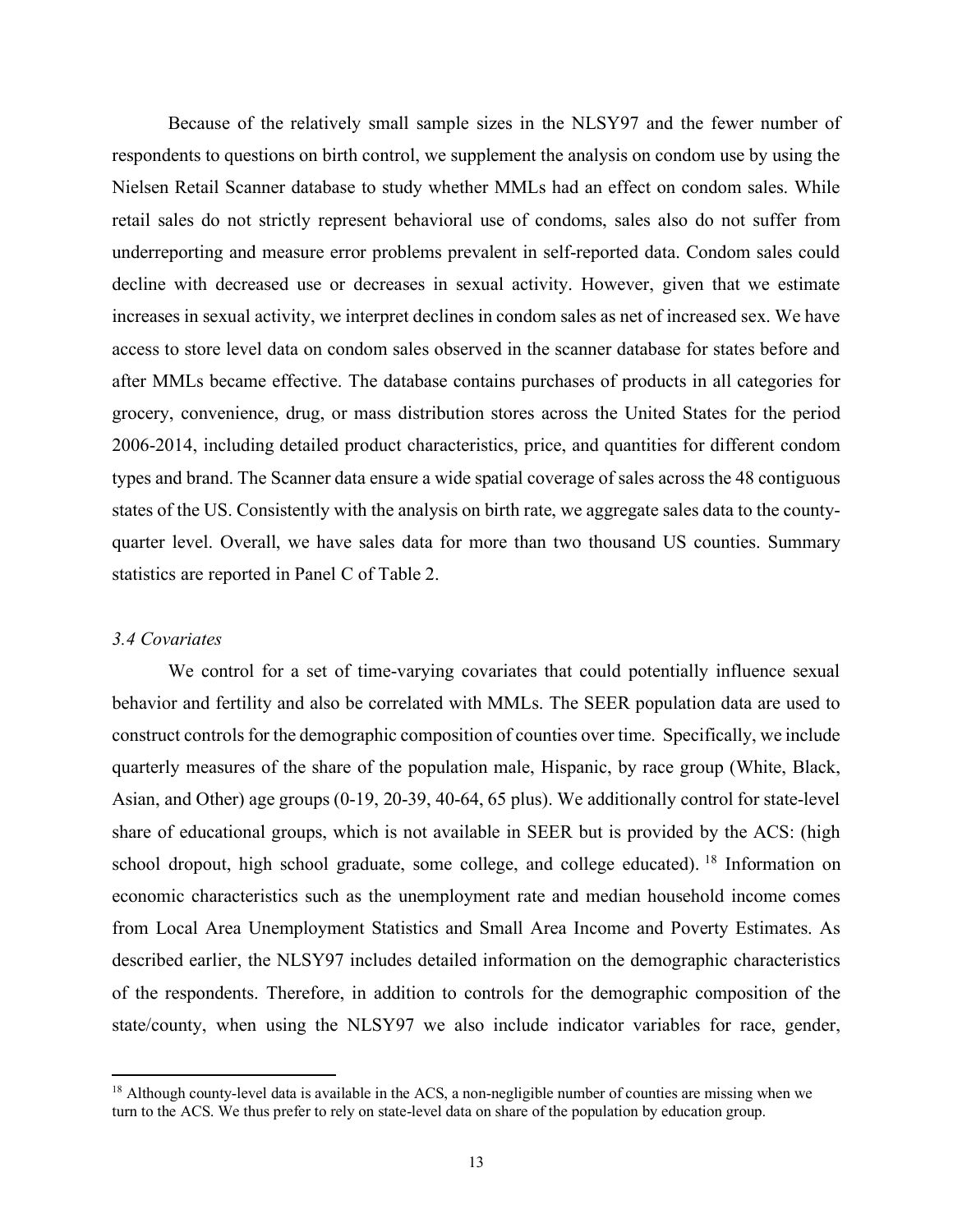educational attainment, and age-in-years fixed effects.

We are also concerned with the existence of contemporaneous policies that may be correlated with an MMLs implementation. We are particularly concerned about policies that affect consumption of marijuana for reasons other than the legalization of medical use and policies that affect fertility. We address the first concern by creating dichotomous indicators for states that decriminalized and/or legalized the consumption of recreational marijuana. We also include annual state-level data on beer and cigarette tax rates.<sup>19</sup> Passage of the Affordable Care Act (ACA) allowed states to choose to expand Medicaid coverage, and Medicaid is a prominent provider of family planning services. We therefore created an indicator for the states that opted-into expanded Medicaid coverage in 2014. It is possible that more conservative states may be less likely to legalize medical marijuana and more likely to limit access to abortion. Recently several states have passed so called Targeted Regulation of Abortion Provider (TRAP) laws, which impose more stringent requirements on abortion clinics, making abortion less accessible (Jones et al., 2018). We control for the different components of these TRAP laws using data from the Policy Surveillance Program's website.<sup>20</sup> Summary statistics for all state-year level policies as well as all our individual and county level covariates are presented in Table A1.

#### **4. Empirical Methodology**

 $\overline{a}$ 

We estimate a Difference-in-Difference panel model to identify the impact of marijuana use on sexual behavior and fertility outcomes. Specifically, we estimate the following model:

$$
y_{cst} = \beta MML_{st} + \phi_c + \gamma_t + \vartheta_s t + \pi X_{cst} + \eta_{cst},
$$
\n(1)

where  $y_{cst}$  is one of several outcomes related to either fertility, sexual behavior or marijuana use,<sup>21</sup> observed in county *c*, in state *s*, in time *t*. Time fixed effects are defined at the year-quarter level

<sup>&</sup>lt;sup>19</sup> State cigarette and beer tax information is based on several sources: American Petroleum Institute, state revenue departments, Distilled Spirits Council of the U.S., Commerce Clearing House, Orzechowski and Walker's "Tax Burden on Tobacco", and the Tax Foundation.

<sup>&</sup>lt;sup>20</sup> Data are available on LawAtlas.org; accessed on April 2018. These laws cover the regulation of licensing of provisions and accreditation (AFL), requirements for the ambulatory surgical centers (ASC), and hospitalization requirements (HR) for facilities providing abortion. Indeed, as a result of these more stringent regulations the number of clinics offering abortion has indeed decreased in states that have imposed these restrictions (Jones and Jerman, 2017).

<sup>&</sup>lt;sup>21</sup> As discussed above in the data section, we explore the impacts of change in MMLs on several outcome variables. We use the NLSY97 data to investigate the effect on marijuana use and sexual frequency. We also use the NLSY97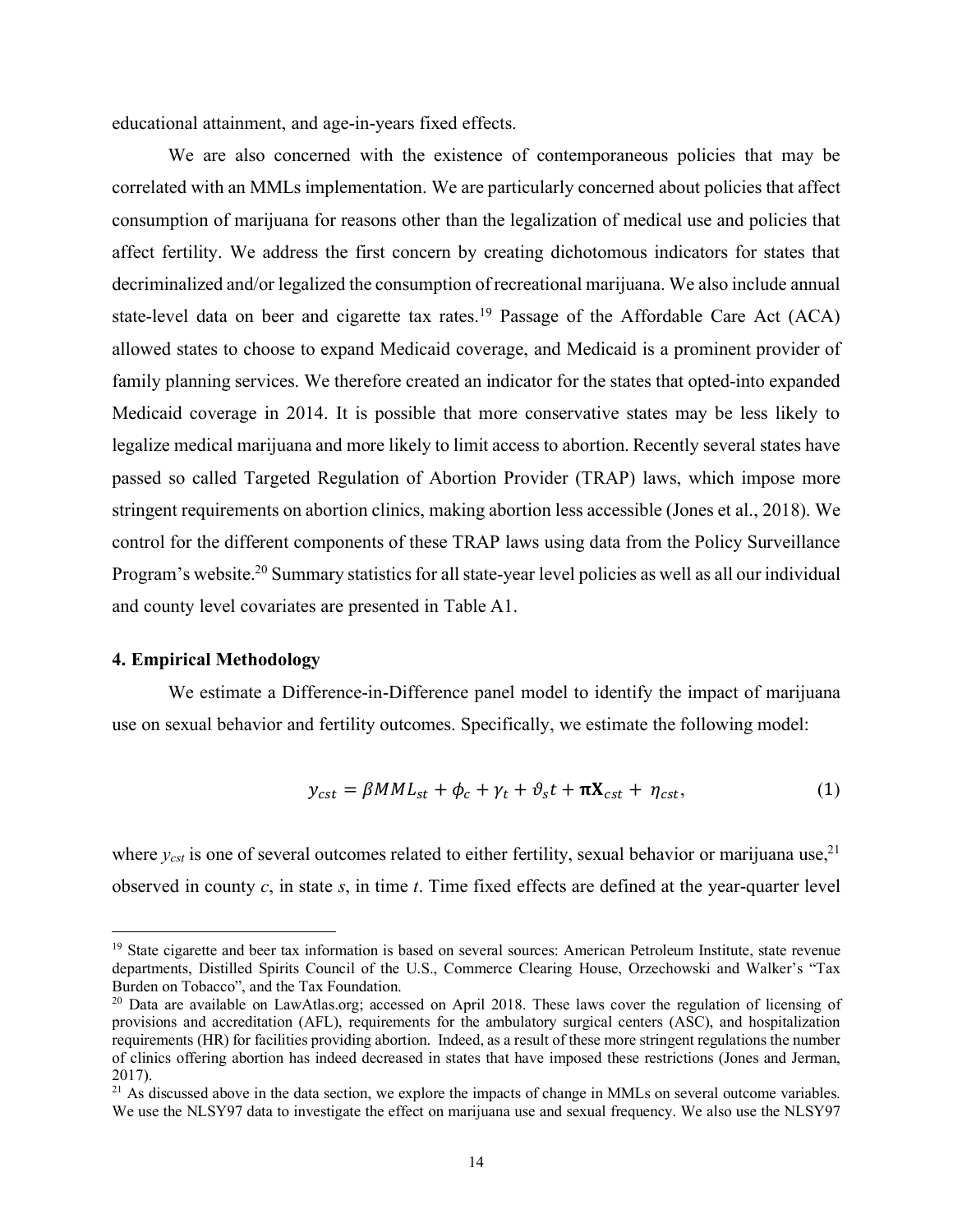across all datasets. *MML* is an indicator for whether in state *s* medical marijuana law is effective in time  $t$ , and  $\beta$  is the coefficient of interest. The treatment variable *MML* is equal to 1 if the state has either enacted legalized medical marijuana or one of its key provisions at time *t*. The terms  $\phi_c$ represent geographic fixed effects (county in the vital statistics or state in the NLSY97), and  $\gamma_t$ represents time fixed effects (year-quarter of conception in the vital statistics or year-quarter of interview in the NLSY97). We also include state-specific time trends,  $\vartheta_s t$ , to control for systematic pre-trend differences in birth rates between treated and control states $22$ , as well as for unobservable state-level factors evolving over time at a constant rate.  $\mathbf{X}_{cst}$  is a vector of control variables, that is, demographic, economic, and policy variables listed in the appendix, Table A1. In all models and datasets, the standard errors are clustered at the state level allowing for within state serial correlation (Bertrand et al., 2004). All regressions are weighted using sample weights for the NLSY97 regressions, and using county-year population for fertility and condom sales regressions.

Across our datasets we examine the sensitivity of the estimated parameter of interest, to including different sets of control variables in  $X_{cst}$ . Given their importance to marijuana use and fertility in all specifications we control for laws for the decriminalization and legalization of recreational marijuana, as well as a rich set of controls for county demographic shares by race, ethnicity, age, and education as described in section 3.4 above and shown in Table A1. In our second specification, we then add the county unemployment rate and interactions between county demographic characteristics and the unemployment rate.<sup>23</sup> This is an important control since participation in the labor market affects the opportunity cost of childbearing and thus influences fertility rates (e.g., Adsera, 2004; Del Bono et al., 2012; Schaller, 2016). For our final and preferred specification, we include an additional rich set of policy and demographic relevant controls: state

 $\overline{a}$ 

examine the impact on risky sexual behavior by focusing on the use of condom and having sexual intercourse with someone that is a stranger. The analysis on condom use is supplemented by looking at the effect of MMLs on the log of quarterly sales of condoms across U.S. counties. Finally, using the natality data we investigate the impacts on the general birth rate.

 $22$  We include state linear time trends in our main specification because in many cases the state level pre-period is somewhat longer than the post period (see table 1), making it more important to absorb trends over time. We also have run our results without linear trends and find that the coefficient estimates are almost identical to our preferred specification but that the standard errors are substantially larger. This supports the notion that there are trends over time in fertility and marijuana use that are unrelated to MMLs but add noise to our estimates. We show results on fertility without linear trends in appendix table A2.

<sup>&</sup>lt;sup>23</sup> This allows for differential impacts of the demographic shares based on the other relative shares in the population and the unemployment rate, though including these terms have little overall effect on the coefficient of interest.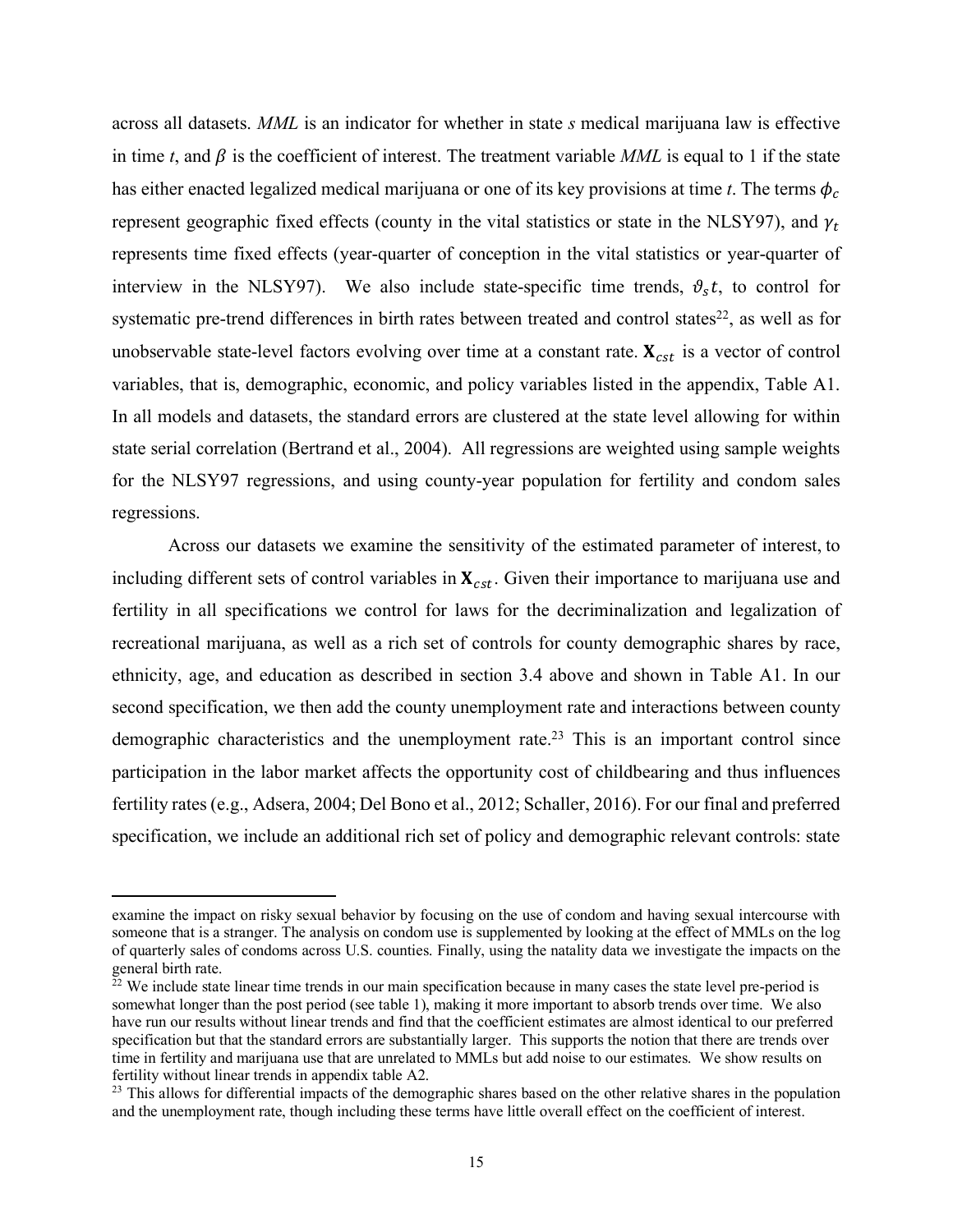cigarette and beer tax variation, an indicator for expanding Medicaid under the ACA, TRAP laws, median county income, and all interactions between the various demographic covariates.

Unlike the fertility and retail scanner data, the NLSY97 has unique data related advantages and disadvantages that affect how we specify our models. First, we can include individual level covariates, such as age-in-year fixed effects, in addition to county demographic controls in all models (see section 3.5 above and Table A-1). Second, because the NLSY97 follows the same cohort of individuals over time, this data allows us to test our preferred specification for unobserved individual heterogeneity using individual fixed effects. We do not add individual fixed effects to the regressions on condom use because we only observe condom use for those who are sexually active which itself is changing with the laws.<sup>24</sup> Likewise, we are unable to reliably include state-linear trends in the condom use regressions.<sup>25</sup> Finally, since there is not a comprehensive set of counties in the NLSY97 we use state fixed effects instead of county fixed effects. Beyond these few differences, we match our specifications between our data sets.

## *4.1 Event Study Methodology*

 $\overline{a}$ 

One way to verify the validity of our results is to visually check for differential trends in an event study. This method has the advantage of both verifying that there are no differential pretrends and showing that the coefficients are identified off of changes that occur around the time of the policy. We estimate event studies using the following equation:

$$
y_{cst} = \sum_{j=-7}^{4} \delta_j \mathbf{1}(\tau_{ct} = j) + \phi_c + \gamma_t + \vartheta_s t + \pi \mathbf{X}_{cst} + \eta_{cst},\tag{2}
$$

where  $\tau_{ct}$  indicates the event quarter-year, which takes value equal to one when an observation is *j* semesters away from the quarter the law became effective.<sup>26</sup> These event dummy variables

 $24$  In addition to making the individual fixed effect endogenous, this makes it unclear to us how to interpret within person differences in condom use. Specifically, if the marginally sexually active individual is more (or less) likely to use a condom due to marijuana this person is unobserved in the pre-period and therefore removed from identification when individual fixed effects are included.

<sup>&</sup>lt;sup>25</sup> We did not feel that there were enough observations before and after the passage of MMLs to reliably estimate both quarter-year fixed effects and state-specific quarter-year linear trends, and therefore we dropped the trends from these regressions.

<sup>&</sup>lt;sup>26</sup> We aggregate event time into six-month bins to reduce noise, particularly in the NLSY97, which has relatively small sample sizes. However, we find qualitative similar patterns to putting event time in quarters and, importantly, no indication of a confounding pre-trend when we aggregate the event dummies in other ways.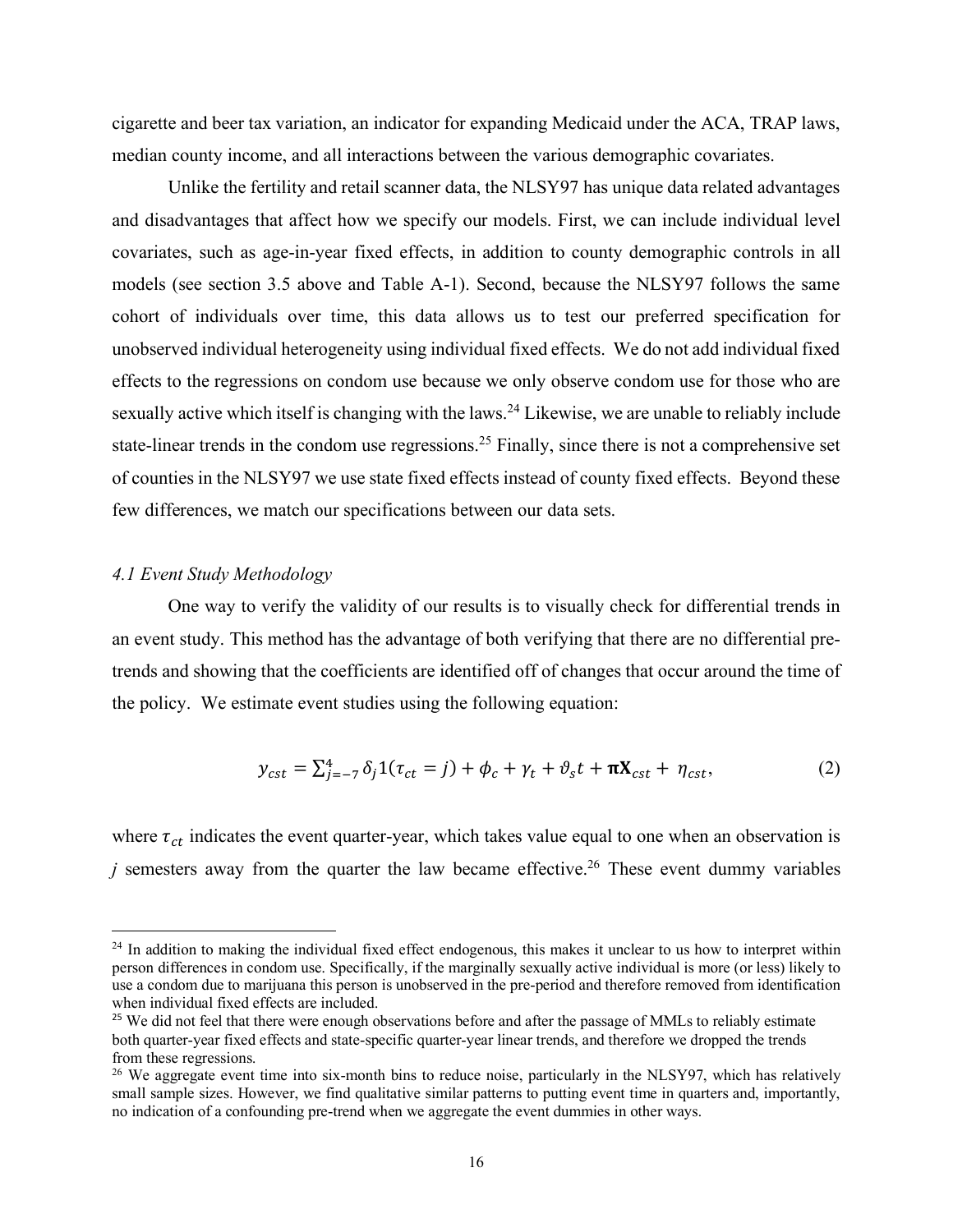replace the *MML* treatment dummy from equation (1).  $\tau_{ct}$  indexes these dummy variables such that when  $\tau_{ct} = 0$  this denotes the period of the policy change. Period -1 is the reference period in all specifications. The end points are inclusive on the dummy variables such that they denote more than four semesters after and more than six semesters before the legalization became effective. Overall, the coefficients  $\delta_i$  capture the impact on the outcome variable in treated states both prior to and after the treatment. They were estimated relative to the semester before the policy change, the omitted coefficient. The vector  $\mathbf{X}_{cst}$  includes all control variables in our "preferred" specification described above. For the event studies we focus on the date the law is enacted rather than a specific law provision such as dispensaries becoming operative or home cultivation being allowed. We do this because the event study itself makes trends over time in the effects of laws explicit. If there are smaller increases in marijuana use directly after a law is enacted due solely to changes in enforcement, monitoring, or attitudes from enacting the law; then assigning treatment at a later date would cause these changes to be picked up as pre-trends in the model.

## **5. Results**

#### *5.1 MMLs and Marijuana use*

We first document that MMLs increase marijuana use in our sample and time period. We use equation (1) to estimate the effect of MMLs on increasing the likelihood of marijuana use in the past 30 days, with results shown in Table 3. We use both definition of treatment: when MMLs became effective and the effective date for states where home cultivation is allowed. We find that compared to non-MML states, individuals living in states that changed medical marijuana laws are more likely to consume marijuana in the past 30 days. Estimates are consistent across specifications, including when we add individual fixed effects or focus on home cultivation. Overall, these results suggest around a 5.14 percentage points increase in the likelihood of consuming marijuana or an effect of roughly 33% of the mean. Results for states that passed home cultivation laws are consistent, although slightly larger in magnitude. Overall, these effects are larger but generally in line with the earlier literature. Wen et al. (2015) report a 14% increase in marijuana use for individuals aged 21 and above over the period 2004-2012. Focusing on nonmedical population, Chu (2014) finds a 10-20% increase in marijuana related arrests and treatments, which jointly provides indirect evidence of increasing recreational use. However, our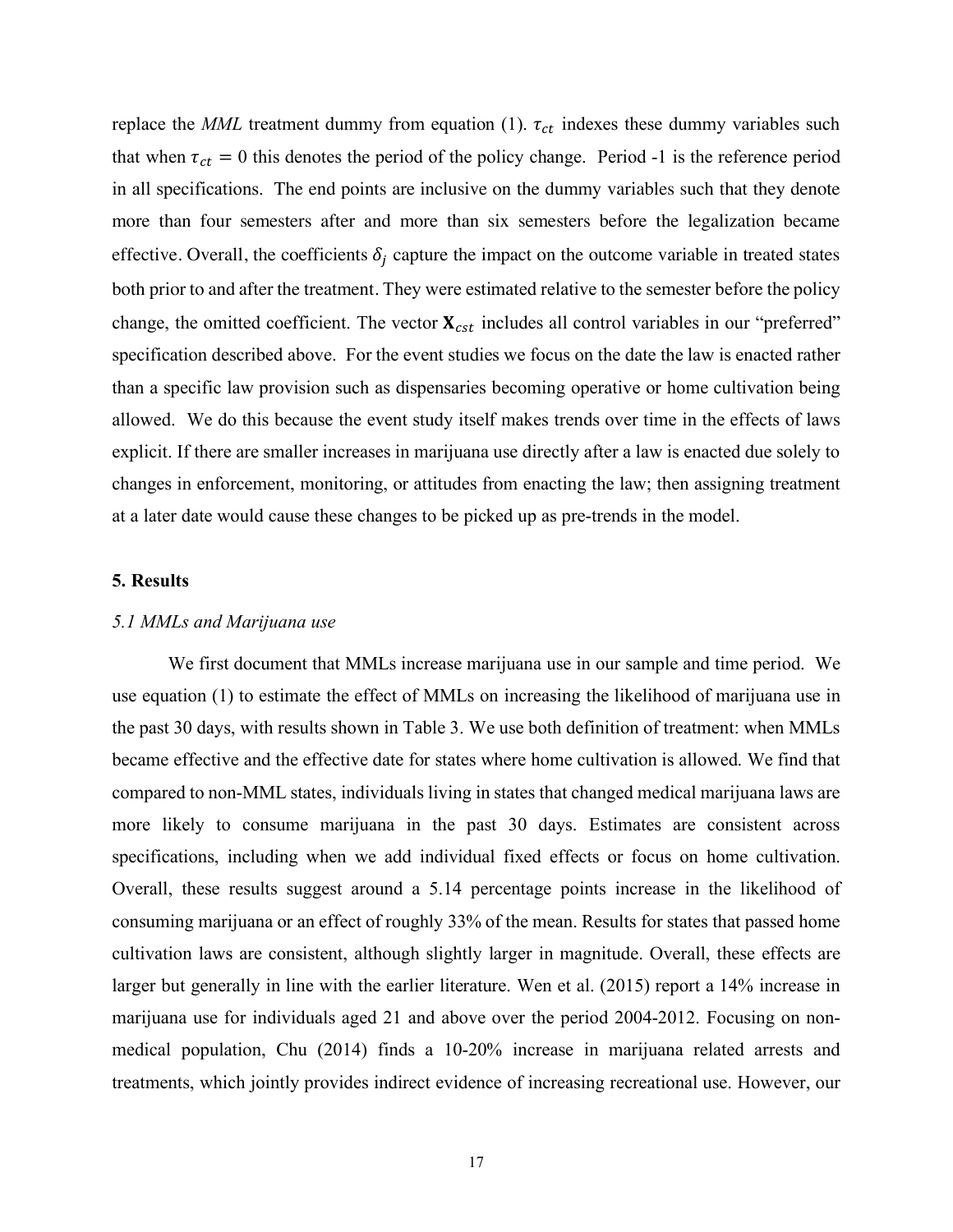estimates are unique in that, unlike earlier papers, we look only at young adults between the ages of 21-30. We believe these results show that adults in this age are more responsive to recreational take up of marijuana in response to an MML law change than those who are older or younger.<sup>27</sup> Notably, teenagers are also less responsive to MMLs than adults, and we have replicated the earlier literature by Anderson et al. 2015 that MMLs do not affect teen use (results available upon request).

Figure 1 shows the event study in marijuana use. Before the law is passed, reported marijuana use has a flat pre-trend, with none of the pre-period coefficients being statistically different from zero. There is a relatively sharp increase in reported use in the period during which the law is passed. Marijuana use continues to increases in the following two years, consistent with the gradual spread of marijuana availability in the wake of the law. This is also consistent with their being a delay, in some states, between passing the law and enacting supply side measures such as making dispensaries operational.

## *5.2 MMLs, Fertility, and Sexual Behavior*

 $\overline{a}$ 

Table 4 Panel A, shows the impact of MMLs on the fertility rate. Overall, we find consistent results across specifications. The first column shows results controlling for county and year-quarter fixed effects, state-specific time trends, and demographic covariates. We find that the enactment of any medical marijuana laws increases the birth rate by 0.40 or approximately 4 births per quarter for every 10,000 women of childbearing age. Adding controls for the unemployment or focusing on the passage of home cultivation laws generally yields slightly larger effects. Finally, including state level policies in our preferred and final specification does not substantially affect the results: suggesting that MMLs caused 5.3 additional births per 10,000 women if any law is enacted or 6 births in states that pass home cultivation law. Jointly these results show increased birthrates in medical marijuana legalizing states of around 3% of the mean.

These results provide evidence that marijuana use has a considerable, unintended, and positive effect on fertility. This is in-spite of the negative biological effects suggested by the

<sup>&</sup>lt;sup>27</sup> Specifically, Pacula et al (2014) use the NLSY9 and find a 14.3% increase in marijuana use once different types of laws are controlled for. However, their sample includesteens, which as shown in Anderson et al. (2015), MMLs have little no effect on teen use, particularly when individual fixed effects are included. Likewise Wen et al. (2015) and Choi et al. (2018) find a smaller increase in marijuana use; however, these papers look at the population ages 12 and older and 18 and older respectively: rather than just those aged 21-30.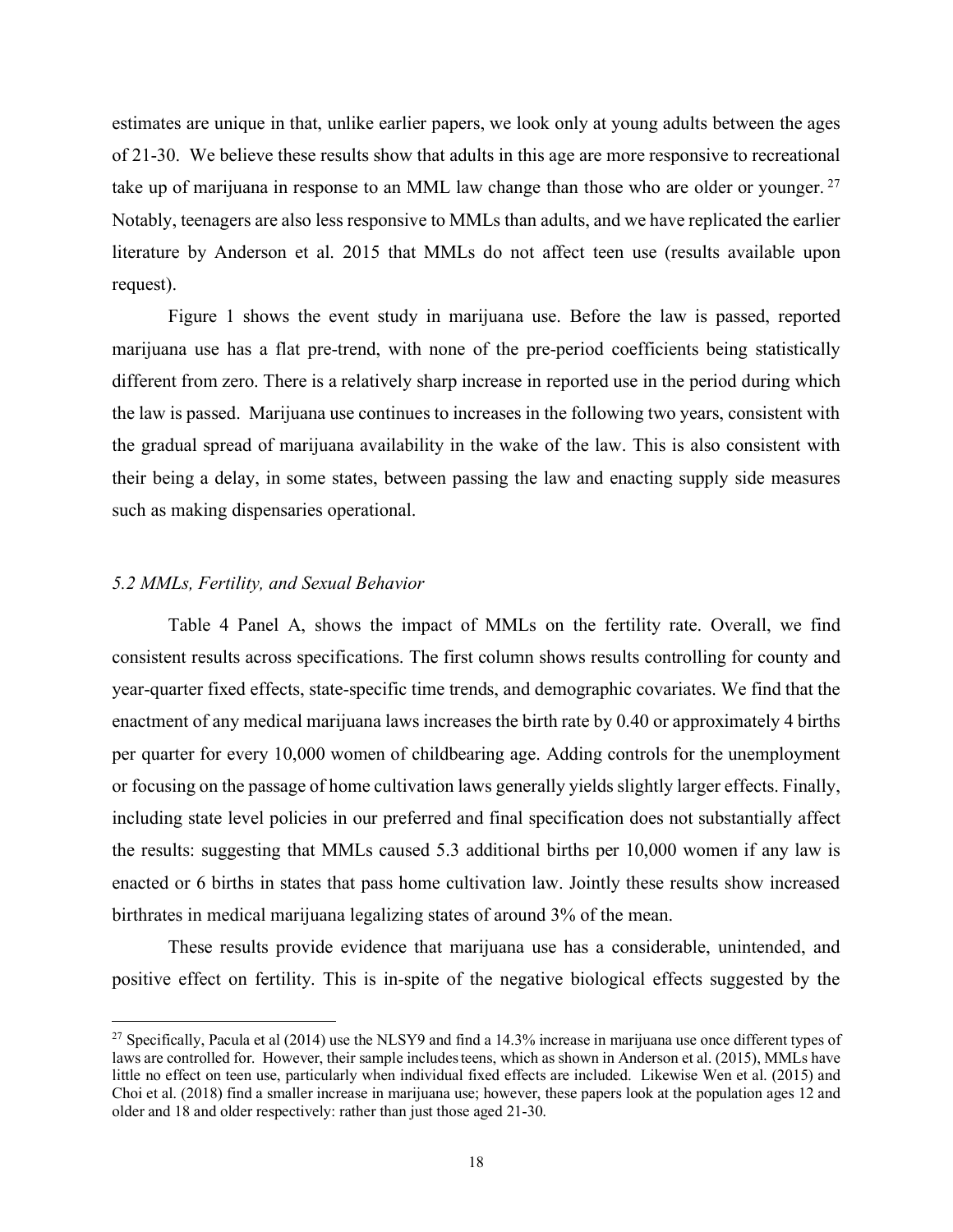medical literature. Next, we attempt to understand this finding by looking at the underlying mechanisms. In other words: how does behavior change in a way that overcomes the biological impacts of the substance? First, we consider sexual frequency. Mechanically, the fertility rate will rise as more individuals engage in sexual activity, irrespective of contraceptive use. Panels B and C in Table 4 shows passage of MMLs is associated with increases in sexual activity. In accordance with the literature (e.g. Cavazos-Rehg et al., 2011; Heil et al., 2011; Tapert et al., 2001) we expect to find a stronger effect of MMLs on sexual frequency at the extensive margin (sex once or more in the past 30 days). Indeed, MMLs raise the probability of becoming sexually active in the past 30 days by as much as 6.9 percent over the mean rate. Results lose significance when focusing on "home cultivation", however are qualitatively similar with a t-statistic above 1, and we cannot rule out large positive effects on sexual activity in this specification<sup>28</sup>. Evidence at the margin of "3 or more acts of intercourse" also supports an increase in overall sexual activity; however, the effects are smaller and less precisely estimated.

The second way in which behavior could overcome the biological effect of marijuana is due to how it affects risky sexual behavior and contraceptive use. Conditional on sexual activity, the birth rate is expected to increase if individuals are less likely to actively prevent pregnancies through contraception. We account for this mechanism by investigating the impact of MMLs on self-reported condom use, and administrative data on condoms sales. Table 5, Panels A and B, report the estimates for the impact of MMLs on contraceptive use and sales, respectively. Consistent with the literature (e.g. George and Koob, 2010, Vangsness et al., 2005, Kingree and Phan, 2002) we find that the sign on the coefficient of MMLs on condom use is negative, suggestive of a decrease in condom use. However, this self-reported measure is noisy, and the results are statistically insignificant. This is likely due (in part) to sample sizes that are 6 time smaller than the rest of our NLSY outcomes.<sup>29</sup> Supplementing this result by using the retail sales data on condom sales we find that passage of an MML lowers condom sales by more than 4.3%.

It is important to note that the latter result indicate that MMLs lead to lower condom sales (and possibly use), but we are unable to comment with confidence whether this impact is clear

 $\overline{a}$ 

<sup>&</sup>lt;sup>28</sup> One reason for loss of significance here is that when using this outcome from the NLSY97, unlike with the vital statistics, there are only four states that passed home cultivation laws: making statistical power a concern.

 $^{29}$  As discussed in the empirical methodology section, state linear trends are excluded from the condom use regressions because small sample means it is likely that in including them we will be unable to reliably estimate both state trends over time and the effects of the laws. The results become very small, positive, and with standard errors that are 6 times as large as the point estimates, making it difficult to draw any conclusions in this case.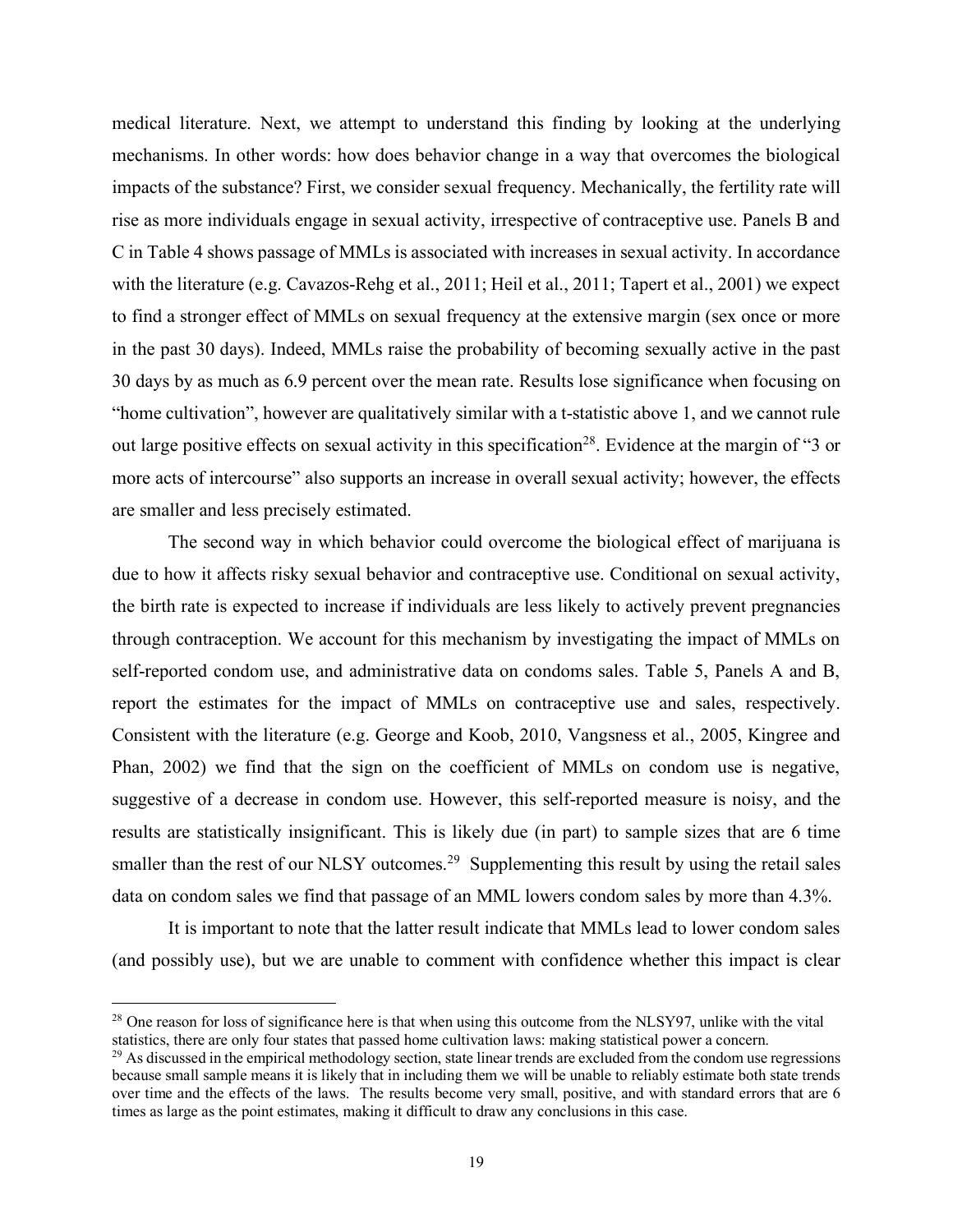evidence of higher risky sexual activity. Thus, we also examine the impact of MMLs on other forms of sexual risky behavior, namely sexual activity with strangers. Panel C in Table 5 shows that MMLs have no impact on individuals' likelihood to have sex with someone unknown to the respondent. We have also estimated the effect of changes in MMLs on sexual transmitted diseases (STDs) using state-level data on chlamydia, syphilis, and gonorrhea available from the Centers for Disease Control and Prevention (CDC) finding no significant effect.<sup>30</sup> In light of the findings regarding risky sexual behaviors, we conclude that the impact of MMLs on the birth rate is primarily driven by higher frequency of non-risky sexual activity, and suggestively through lower use of contraceptives.

## *5.3 Fertility, and sex, event study results*

We proceed to conduct an event study in order to formally test the validity of our findings on fertility and sexual activity. The event studies were estimated using equation (2) and all the covariates from our preferred specification. Figure 2 depicts the event study results of the impact of MMLs on the birth rate. There is generally no evidence of differential birth rate trends in the semesters prior to the passing of MMLs.<sup>31</sup> The figure then indicates a sustained increase in birth rate in the period following the policy change. Figure 3 shows our event study on the most prominent mechanism leading to an increase in birth rates: the probability of having sex once or more in the past 30 days. While there is a dip down in sexual activity two periods before the law passes, otherwise the pre-trends are fairly flat and not statistically different from zero. Further, Figure 3 shows an increase in sex beginning after the law change, with a small increase overtime as marijuana availability becomes more widespread.<sup>32</sup>

## *5.4 Law Heterogeneity*

 $\overline{a}$ 

It is widely recognized in the MML literature that not all marijuana laws are the same. While, our main estimates make explicit differences in effects between any law being enacted and

<sup>&</sup>lt;sup>30</sup> Results are available upon request.

<sup>&</sup>lt;sup>31</sup> For the event study analysis using the NLSY97 data we reduce the number of periods because of the fewer years of available data.

 $32$  Appendix Figure A1 also shows an event study in retail condom sales. The pattern is more difficult to clearly make out due to large confidence intervals relative to the effect size. Still, we were reassured not to see no distinct pre-trend in the pre-period followed by a relatively sharp decline following the passage of the law. We also did an event study on having sex "3 or more times" in the past 30 days. There was no evidence of a pre-trend and the pattern of coefficients was similar to our extensive margin measure of sex.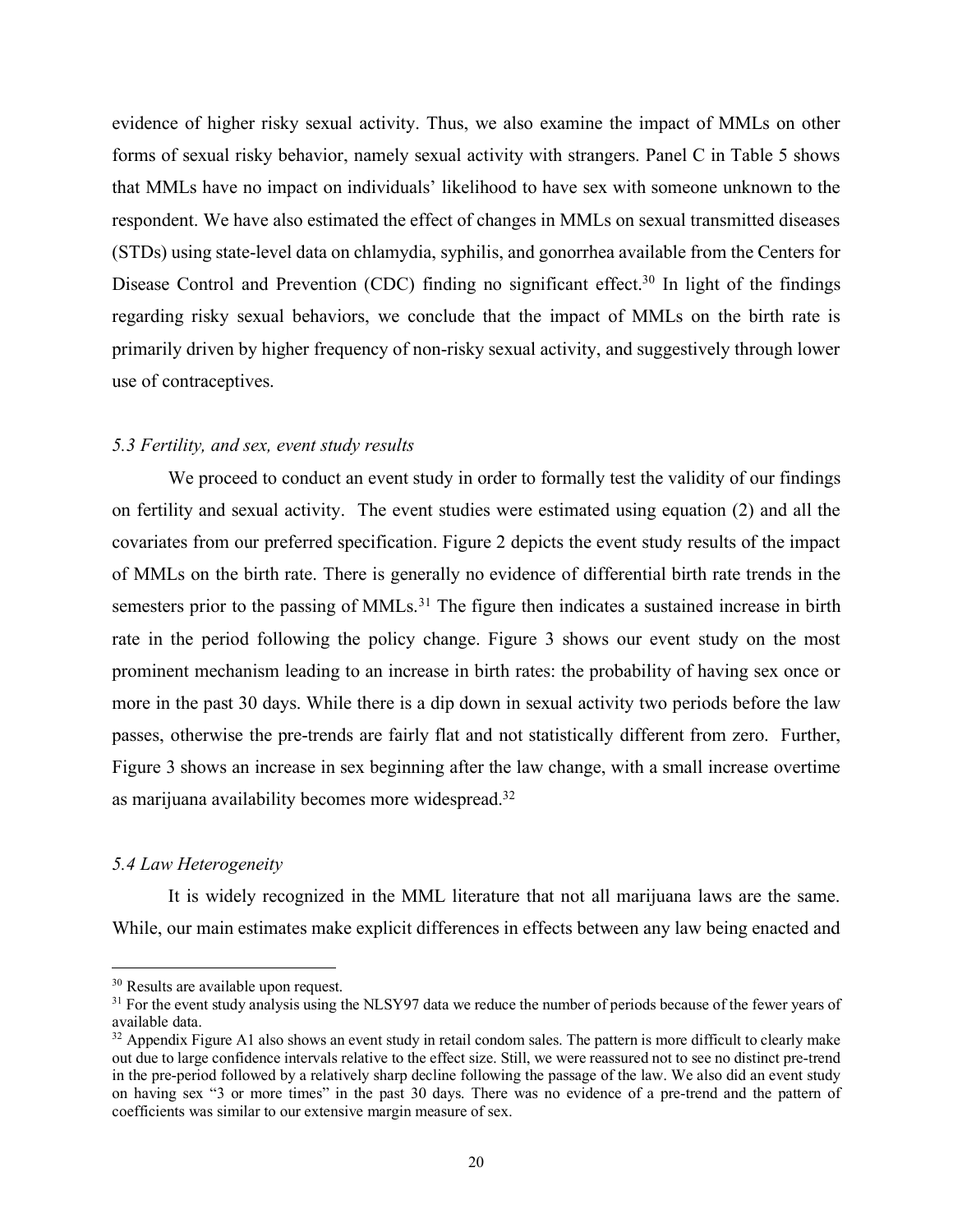those that allowed for home cultivation, we recognize it is important to look at the full spectrum of laws. We focus this law heterogeneity analysis on fertility outcomes both because we see fertility as the end result of additional marijuana use and sex, and because the large sample size and longer panel of years available in the vital statistics makes it practical to horse race the effects of different laws.

Table 6 shows the results of different type of MMLs on the birth rate. The first column only defines treatment as laws that allow for home cultivation and is identical to the third column results in table 3. The second column assigns treatment based on when dispensaries in a state become operational and are actively supplying marijuana. The third column assigns treatment based only on states who pass laws that allow for "non-specific pain" for MML prescriptions. These states allow prescriptions to be given for generic "chronic pain" rather than a more specific condition, allowing a prescription to be more easily obtained. The final column horse races the relative effectiveness of these laws by including all of them in the same regression. Jointly, these three types of laws reflect the major ways in which the legal supply of marijuana could be most easily obtained.

Table 6 shows that the largest results on fertility comes from states that allow for home cultivation. Non-specific pain provision laws have reasonably sized effects, but are imprecisely estimated and not statistically significant. When these provisions are included separately in the same specification, home cultivation increases births by 4 births in a quarter per 10,000 women of child bearing age, and an operating dispensary increases births by 3 births per 10,000 women.

# *5.5 Quantifying the effects*

We now put some prospective on the effect sizes in our estimates. The sexual activity results suggest that for adults aged 21-30, there is an increase in the likelihood of having sex once or more in the past month of around 4.5 percentage points. A rough back of the envelop calculation, implies that for every 10,000 women in this age group about 1350 more of them are likely to have intercourse in the past quarter<sup>33</sup>: in turn, resulting in 4 additional births within a quarter. This doesn't consider any intensive margin effects for those who would otherwise already be sexually active in a month. Further, the likelihood of a birth increases a great deal if

<sup>&</sup>lt;sup>33</sup> A 4.5 percentage point increase per 10,000 women suggests 450 more having sex at least once per month, or 1350 per quarter.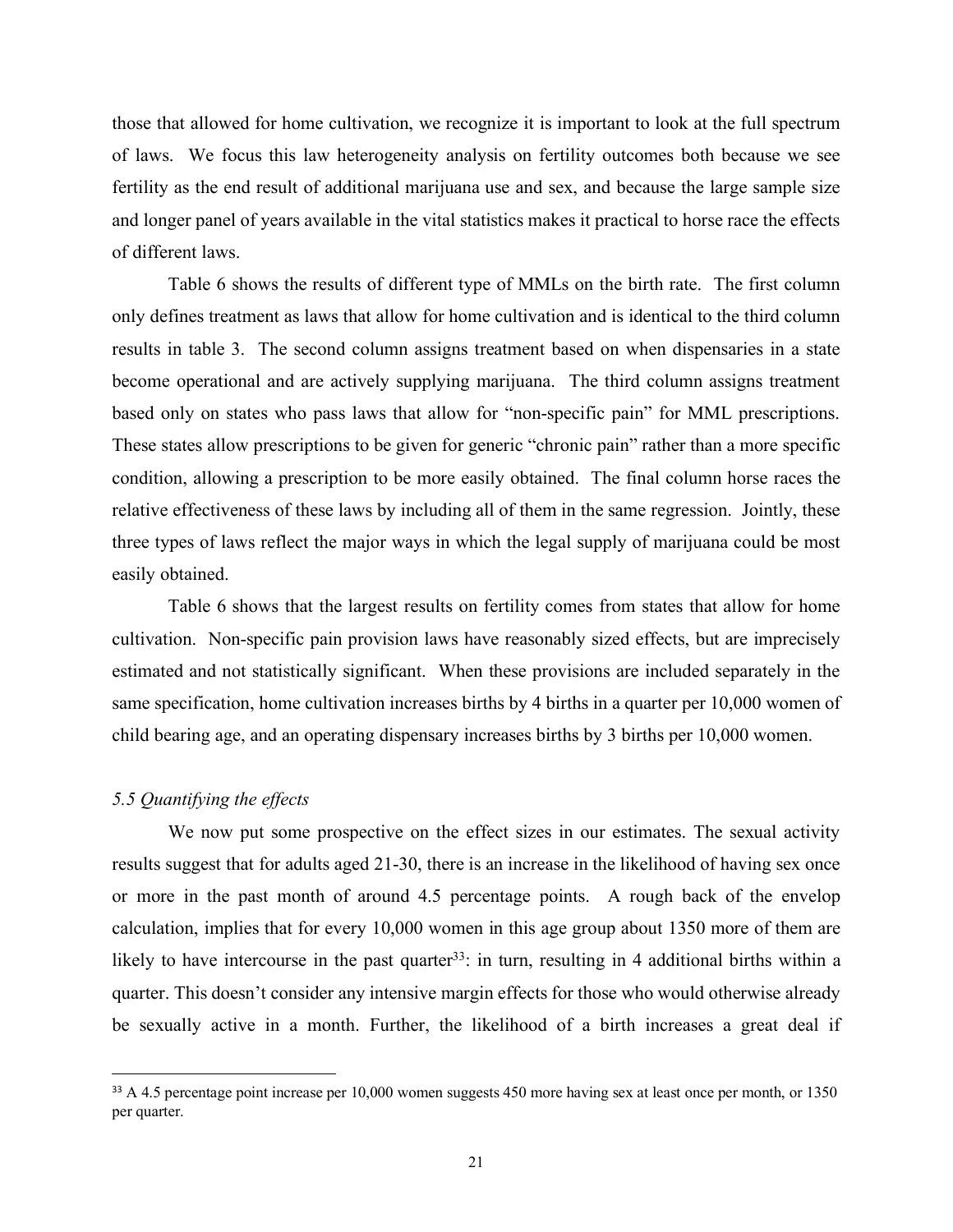contraception is not regularly used during intercourse. While our results on decreased condom use are largely suggestive: they imply a greater likelihood that our estimates of frequent intercourse will result in a pregnancy. Therefore, relative to our estimated increases in sexual activity, we consider 4 births per quarter a plausible increase in fertility. Another way to think about the magnitude of effects is to benchmark them against other policies or shocks that have changed fertility. We find effects on the fertility rate of 3% of the mean. Overall, these results are more modest then the impact of opening family planning clinics that reduced the fertility of poor mothers by 30% (Bailey, 2012) and similar to the estimated 2.6% decline in births due to increased temperatures from climate change (Barreca et al. 2015).

#### *5.6 Further robustness and heterogeneity checks*

We conduct a series of robustness checks to examine the sensitivity of the results. We test whether the effects from the legalization are realized before they should occur. This is done in two ways. First, by adding leads for the MMLs change to our preferred specification from Table 3. Panel A in Tables 7 and 8 shows the results from the robustness checks using sexual frequency and the general birth rate as outcome variables, respectively. The two columns add leads for 1 and 2 years before the policy, and thus control for a policy change at different times prior to MMLs becoming effective. The main treatment variable remains significant with a magnitude that is not substantially different from before while the coefficients for the leads are negative and statistically insignificant. These results indicate that the impact of the policy remains captured by the original treatment variable and it is not absorbed by leads.

Second, we check that the effects we find are not spurious by replacing the main policy variable with 1,000 sets of placebo dates for the change in MMLs. Specifically, using a uniform distribution we randomly generated 1,000 sets of fake dates from the first quarter of 2006 to one year before the actual effective date of the change in the laws. This allows us to have data on births at least one year before and after the change in MML laws. Data on births occurring from the true effective date were dropped from the sample to avoid contaminating the test with the truly treated period. Then, we estimated equation (1) 1,000 times where at each time the treatment indicator, *MMLst*, was defined according to the placebo dates. Summary statistics from the distribution of the placebo treatments are presented in Panel B of Tables 7 and 8. We find that these placebo dates do not capture any effect for the policy change. The estimated effects are small and statistically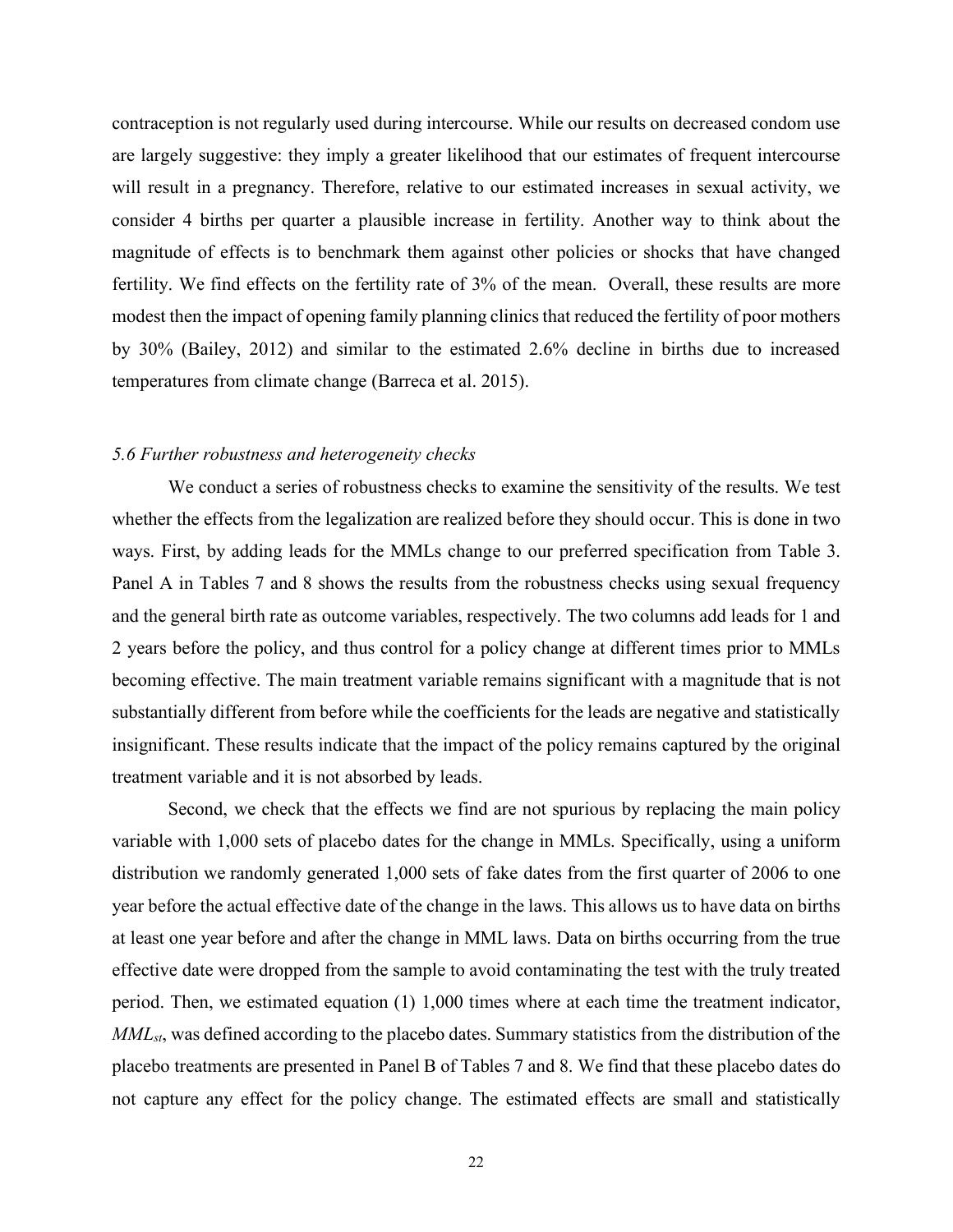insignificant at any conventional level, and were positive and statistically significant at the 10 percent level only 65 times for sex frequency and 108 times for fertility out of 1,000 replications.

In appendix Table A-2 we also test for the sensitivity of the fertility results to using state instead of county fixed effect as well as the exclusion of linear trends. Notably, when we do not include state-linear trends the coefficient estimate is virtually identical to our preferred specification, though the standard errors are substantially larger. We interpret this as there being linear trends over time across in sex and fertility that are explained by linear trends that are not related to the laws but help substantially with provision. Regardless, after including county fixed effects, the coefficient on MMLs becomes very stable to the inclusion of additional covariates (as shown in Table 3). This reinforces that county fixed effects absorb some important heterogeneity and reinforces our decision to include those in our main specification.

Finally, we find evidence of heterogeneous effects of MMLs between different demographic groups. Table A-3 presents these results. As shown in Panel A, MMLs has a statistically and economically significant effect across groups identified by marital status. However, the impact of MMLs is more strongly observed among unmarried individuals, with the overall effect being 4.3% over the mean birth rate for this subgroup. Alternatively, of the 5.7 births from an MML for every 10,000 women, 3.7 of them are from unmarried mothers. However, this does not mean that these births are necessarily "unwanted" as the rate of out of wedlock births has been increasing in recent years suggesting that the "marginal birth" in the US is to an unmarried mother. Heterogeneous effects by racial group show that whites exhibit a stronger fertility response than blacks; with an increase of 4%. Hispanics exhibit a stronger response than non-Hispanics with an increase of 3.7%. Lastly, we can't rule out any differences across education groups, though the coefficient on MMLs for college educated mothers is negative (but imprecisely estimated).

## **6. Recreational Spillovers**

Despite the fact that we focus on medical marijuana laws, which covers a very narrow segment of the population, we find that the related impacts on the overall population are rather large. This raises the issue of the extent to which marijuana that was originally authorized for medical purposes is spilling over to other segments of the population. To get a sense of this, we first calculate the population of our treated states and their number of medical marijuana patients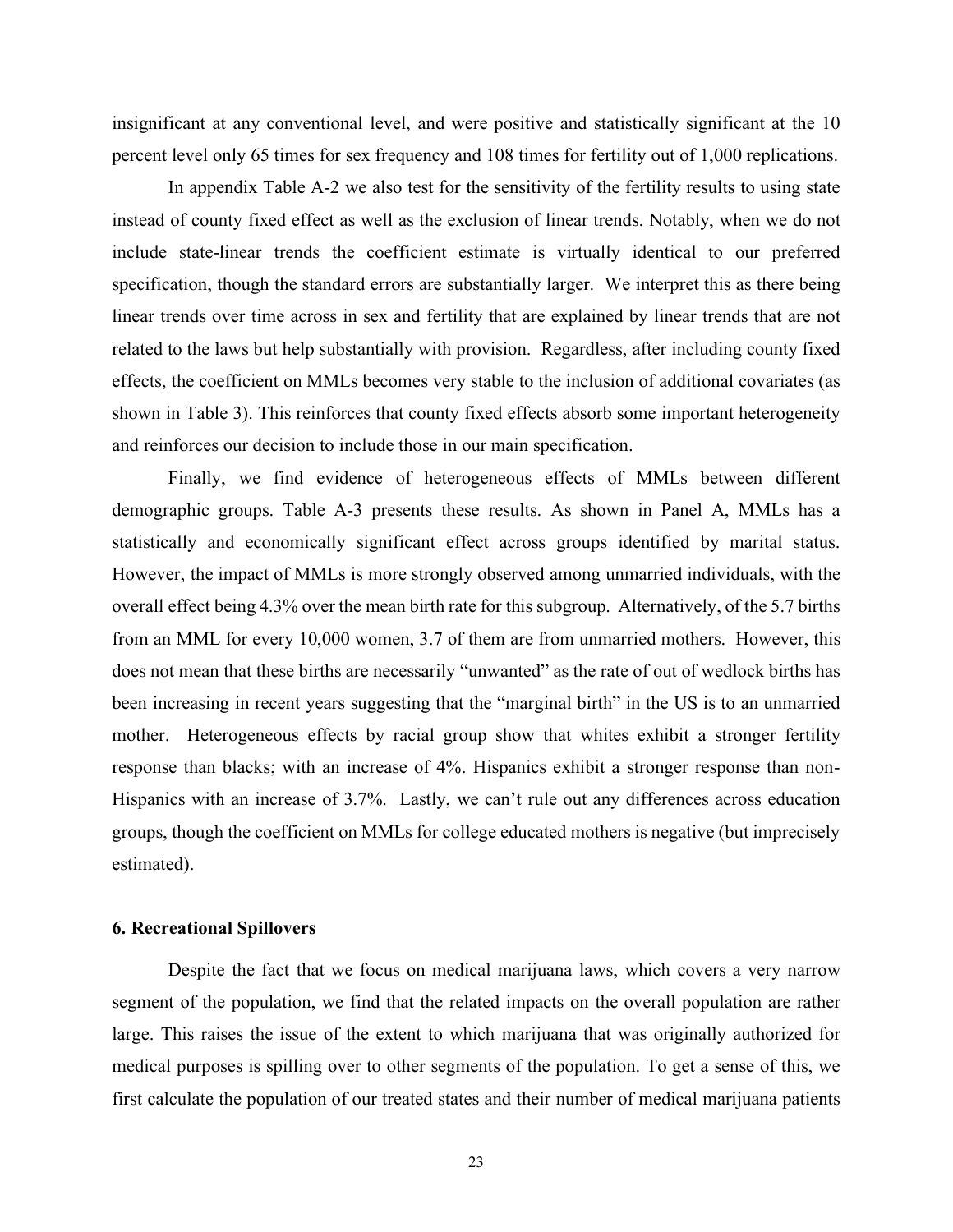in 2014. We choose 2014 as this is the last year of our sample and therefore represents a reasonable approximation of our post period. Using the treatment effect of 4 births per 10,000 women we calculate the number of additional births in these states from MMLs. Under the assumption that all of the births are due to the population of legal medical marijuana patients this would imply a treatment on the treated birth rate, which represents 76 births per 1,000 women. This is a rate that is 4.6 times larger than the general birth rate in the US population. <sup>34</sup> Put it in a different way, if all of these births are due to non-medical marijuana users who, somehow, were able to obtain cannabis from medical users we find that for every 100 medical marijuana users 7 individuals are able to both divert cannabis to non-medical use and pregnancy results. Therefore, it seems likely our results are largely driven by recreational use.

While early adopters, such as California, Colorado, Oregon, and Washington had relatively little monitoring of the supply and related mechanisms, late adopters put in more strict restrictions that, it was believed, left little room for potential spillovers to non-medical use (Anderson and Rees, 2014, 2014a). However, recent studies that also exploited variation in the laws for late adopters find evidence of significant spillover effects (Wen et al., 2015; Choi et al., 2018). <sup>35</sup> Our findings, do not appear to be spurious given their consistency across the board and in particular given the very strong evidence provided above that there are very significant first stage effects that parallel our fertility findings that show that marijuana laws do spill over to non-medical use, at least for the population of young adults in peak childbearing years. They are also consistent with findings in the medical literature. For instance, Hasin, et al (2017) show that illicit cannabis use increased significantly more in states that passed medical marijuana laws than in other states and that, in general, such laws have contributed to an increased prevalence of illicit cannabis use, which has also resulted in a dramatic increase in cannabis-related health disorders.

We argue that there are several mechanisms that further help explain the reason why spillovers occur even if the medical supply has become more tightly regulated for late adopting states. First, as tightly as laws are written, they are very difficult to enforce and monitor because cannabis is highly transportable, which undermines many of the restrictions local governments seek to impose on the distribution of the drug. Even if effective, the laws simply tend to displace

 $\overline{a}$ 

<sup>&</sup>lt;sup>34</sup> We have a quarterly population of about 14 million people in our treated states, which in theory give birth almost 56,000 babies due to medical marijuana laws.

<sup>&</sup>lt;sup>35</sup> Wen, et al. (2015) focus on the period 2004 to 2012 and Choi, et al, (2018) focus on the period 2002-2015.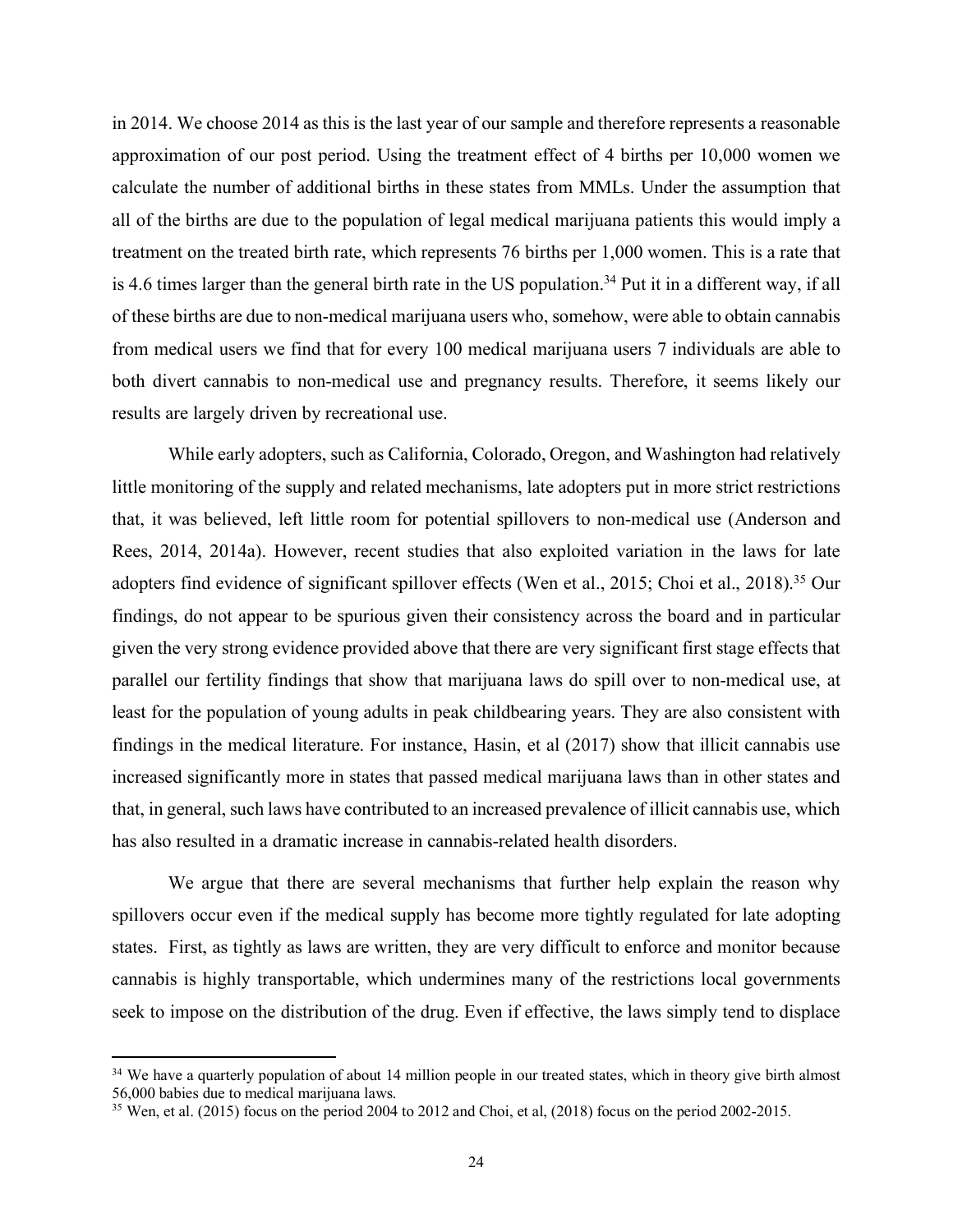activities onto more permissive jurisdictions nearby (Mikos, 2015, 2017). In fact, very recent research on recreational marijuana highlights the issue of transportability (Hansen, et al., 2018; Hao and Cowan,  $2017$ ).<sup>36</sup> A second reason that helps explain our findings is marijuana potency, which is consistent with our finding of increased sexual activity. As ElSohly et al., (2016) and Sevigny, et al., (2014) show, marijuana potency has risen dramatically over the past two decades. In particular, the latter find suggestive evidence that potency increased by a half percentage point on average after legalization of medical marijuana and that legal allowances for retail dispensaries had the strongest influence, significantly increasing potency by about one percentage point on average. Along the same lines, Freeman, et al., (2018) show that cannabis potency is correlated with the fact that the number of people entering specialist drug treatment for cannabis problems. In particular, in their 16-year observational study, they find positive links between changes in cannabis potency and first-time cannabis admissions to drug treatment. In addition to increased sexual activity, transportability, and potency, it is reasonable to expect that factors such as social acceptance of marijuana compounded by emboldened suppliers who tend to focus on the adult population (Anderson et al., 2015) as well as perceptions that penalties and related enforcement have become more lax for illegal possession by claiming medical use, and drastic price decrease of marijuana on the black market (Anderson et al, 2013.) may likely play a role, too.

## **7. Summary and Conclusions**

 $\overline{a}$ 

There is widespread belief that the discoveries in the hard sciences are more credible than those in the soft sciences. In this paper we argue that several first order research questions are best addressed from an interdisciplinary perspective. We test this general idea by focusing on the causal link between consumption of marijuana and fertility rates, a question that stands in the intersection between the social and medical sciences. In fact, whereas this question has not been previously addressed in the former it is a question in which the physiological literature has reached some

<sup>&</sup>lt;sup>36</sup> Hansen, et al. (2018) measure trafficking with a natural experiment on recreational marijuana and find that Washington retailers along the Oregon border experienced a 41 percent decline in sales immediately following Oregon's market opening. In counties that are the closest crossing point the estimated decrease was a staggering 58 percent. They also find suggestive evidence that inter-state spillovers lead to health externalities. Similarly, Hao and Cowan (2017) focus on the spillover effects of recreational marijuana legalization in Colorado and Washington on neighboring states and finds that it causes a sharp increase in possession arrests in border counties of neighboring states relative to non-border counties. They also show an increase in use in neighboring states relative to nonneighboring states.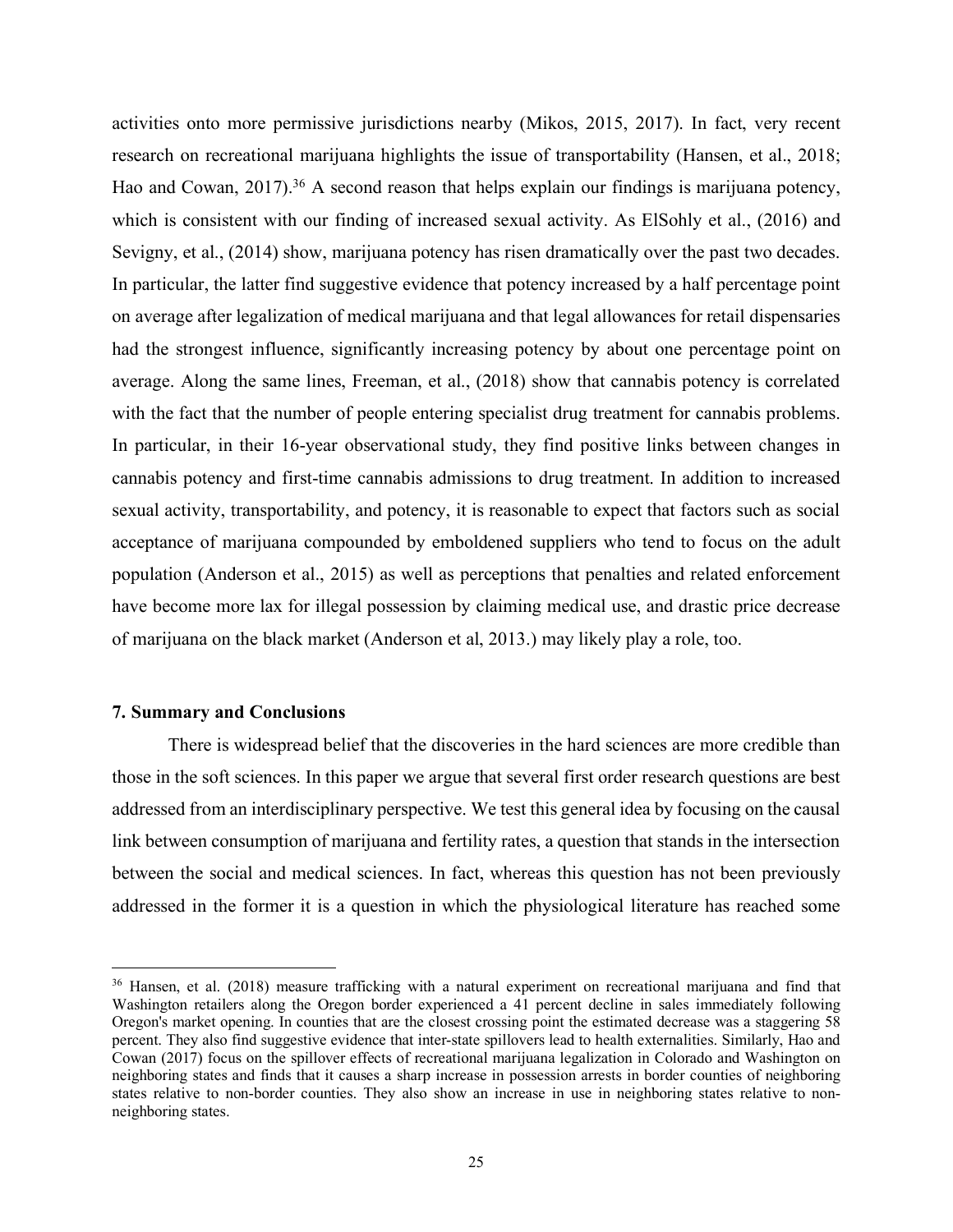consensus. This makes an interdisciplinary approach particularly relevant given the potential public policy implications.

We answer this question by exploiting the differences in timing in the introduction of medical marijuana laws among states, an uncontroversial methodological approach that has been used in several recent papers that study the impact of marijuana use on different outcomes, including domestic violence, alcohol consumption, traffic fatalities, and others. In fact, we believe that by using this approach we are also better able to study the main driving behavioral mechanisms that may cause cannabis use to increase fertility rates. We also believe that focusing on the unintended consequences of the legalization of medical marijuana is important in of itself for at least three reasons. First, medical marijuana is likely to be legalized by more states in the future. Unlike legalization of recreational marijuana, passage of MMLs is more likely to occur in states that do not necessarily have more liberal views towards drug use. Legalization of medical marijuana is a first, albeit important step toward the legalization for recreational use. Finally, given the potential extent of spillovers towards recreational use, the legalization for medical use has a quasi-legalization effect, which helps predict the impact of future adoption of recreational marijuana laws.37

Overall, we find evidence that behavior may overcome physiological mechanisms, as we find that the overall causal link between MMLS and fertility ends up being positive and economically significant. The stated physiological link in the medical literature that asserts a negative relationship is apparently dominated by positive behavioral changes in sexual activity. In other words, the consumption of cannabis may produce changes in behavior that surpass the hormonal changes detected in physiology to the extent that the overall impact on fertility may end up being positive, not negative.

The behavioral mechanisms that drive our findings are mainly two. We find that increased intercourse and changes in perceived risk are both causal mechanisms that explain increased birth rates in the population. In particular, our results show increased birth rates coupled with a higher likelihood of having intercourse. We also find suggestive evidence that shows a decrease in condom use and retail condom sales, which may be due to behavioral responses such as increased

<sup>&</sup>lt;sup>37</sup> It should be noted that to our knowledge there are no datasets containing information on both sex and drug use spanning across the adoption of recreational marijuana laws, which renders the study of medicinal use as particularly useful.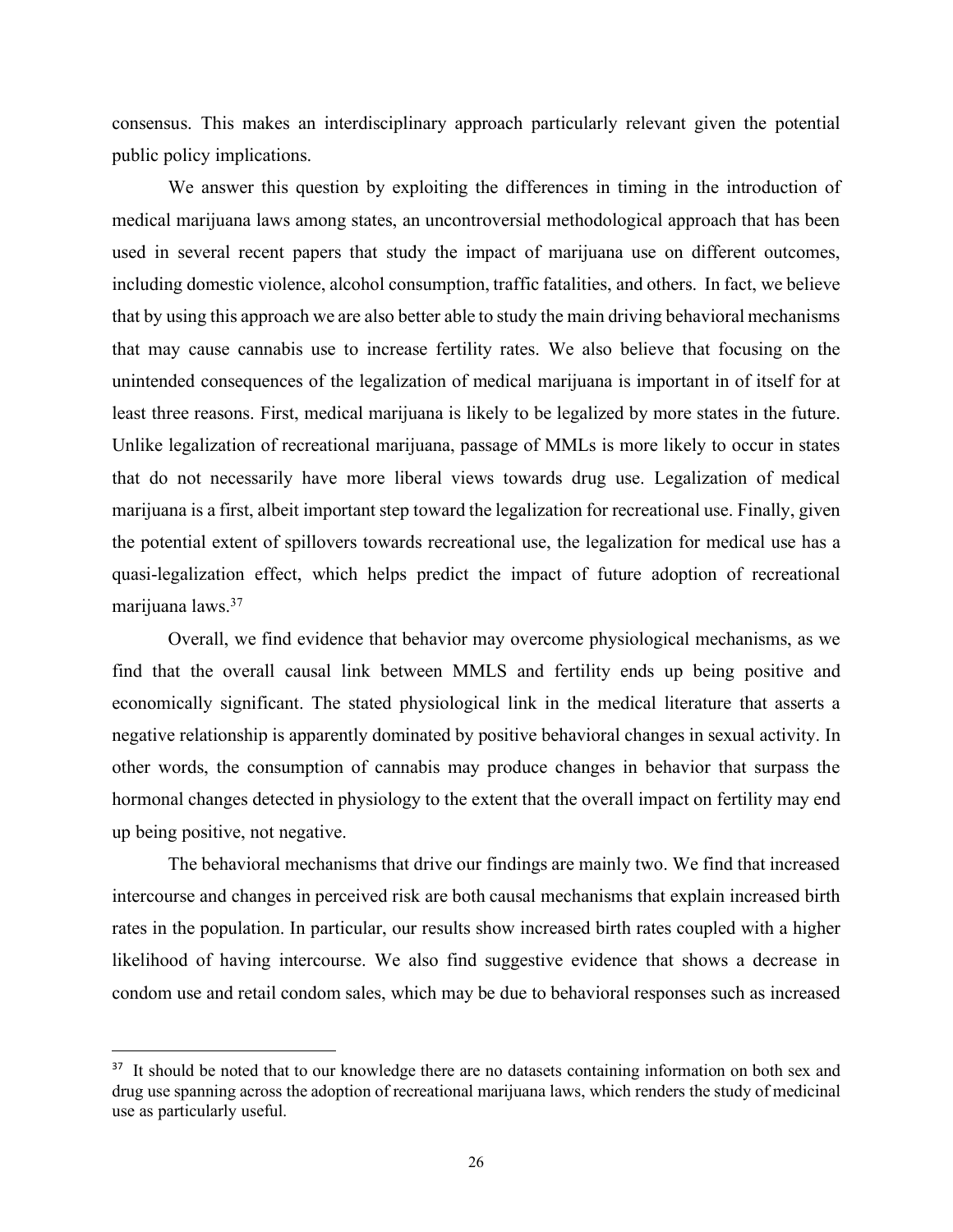attention to immediate hedonic effects of sexual contact, delayed discounting and ignoring costs associated with risky sex. These findings are robust, as placebo, falsification tests, and event study analysis confirm our causal interpretation of our findings between cannabis, fertility rates and the main mechanisms identified.

From a public policy perspective, we also raise some relevant issues. Our back-of-theenvelope calculations show that the increase in births due to spillovers to non-medical users is significant. Therefore, the public health implications are potentially large, particularly given the fact that spillovers may impact some groups more than others. This may mean that cannabis use results in increases on public health expenditures related to pregnancy, though this could be balanced out by beneficial increases to the population growth, which has been "below the replacement rate" in the United States and other developed countries. These effects may be compounded by the fact that recreational cannabis may be further legalized in additional States to the current ones. This finding brings to the fore not only the importance of better understanding the fertility-related magnitudes that the legalization of recreational marijuana may bring in the near future, but also other potential health-related negative (and positive) externalities derived from its use, including stress and mental health related impacts, which interestingly have not been well studied.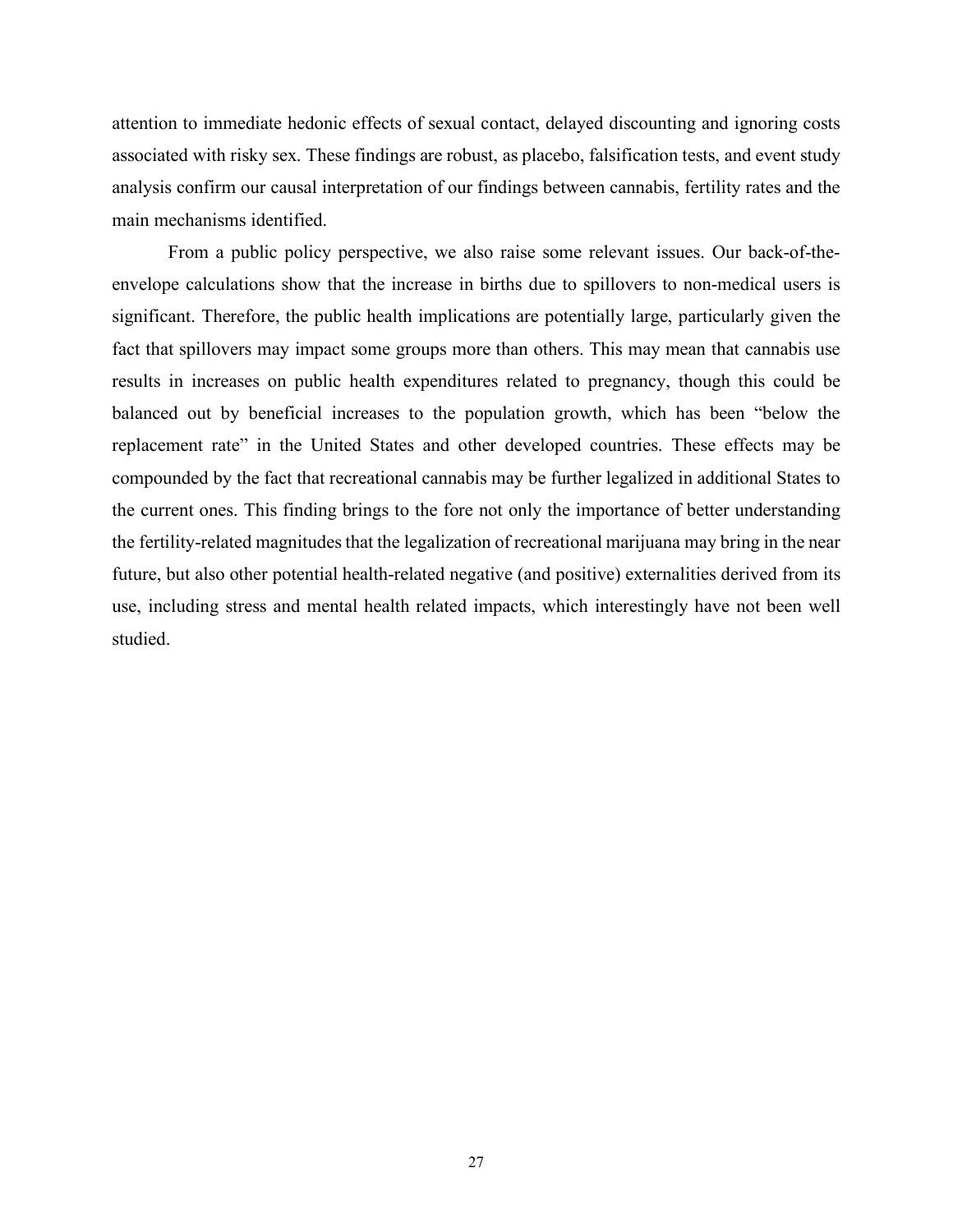

**Figure 1 – Event Study. Having used marijuana in the past 4 weeks (2005-2011).**

*Notes*: The graph shows parameter estimates and 95% confidence interval for semesters before and after the change in MMLs from a regression that controls for all covariates: share of total county population by race, heritage, age, and educational achievement, unemployment rate together with the interactions between demographic variables and unemployment rate, state cigarette, beer tax, Medicaid expansion and abortion laws, as well as all interactions between each of the demographic and educational covariates. Furthermore, each regression also controls for state and year-quarter fixed effects, state-specific time trend, and for decriminalization and legalization of recreational marijuana consumption. The regression also includes individual-level covariates on demographic and educational attainment of respondents. Regression is weighted using sample weights. Standard errors are clustered at the state level.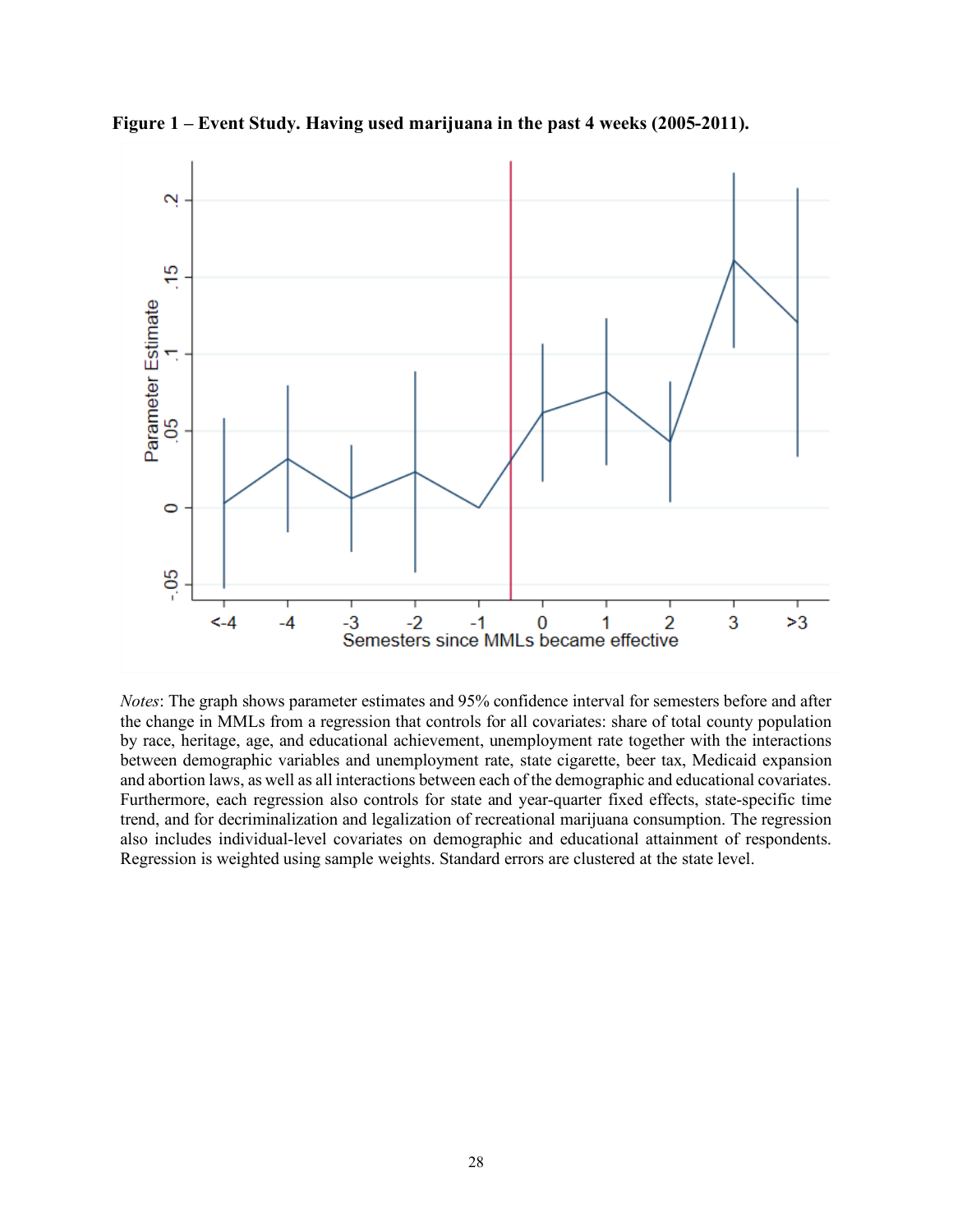

**Figure 2 – Event Study. Fertility: General Birth Rate (2005-2014).**

*Notes*: The graph shows parameter estimates and 95% confidence interval for quarters before and after the change in MMLs from a regression that controls for all covariates: share of total county population by race, heritage, age, and educational achievement, unemployment rate together with the interactions between demographic variables and unemployment rate, state cigarette, beer tax, Medicaid expansion and abortion laws, as well as all interactions between each of the demographic and educational covariates. Furthermore, each regression also controls for state and year-quarter fixed effects, state-specific time trend, and for decriminalization and legalization of recreational marijuana consumption. Regression is Weighted by total county population. Standard errors are clustered at the state level.<br>Weighted by total county population. Notes: The graph shows parameter estimates and 95% confidence interval for quare the change in MM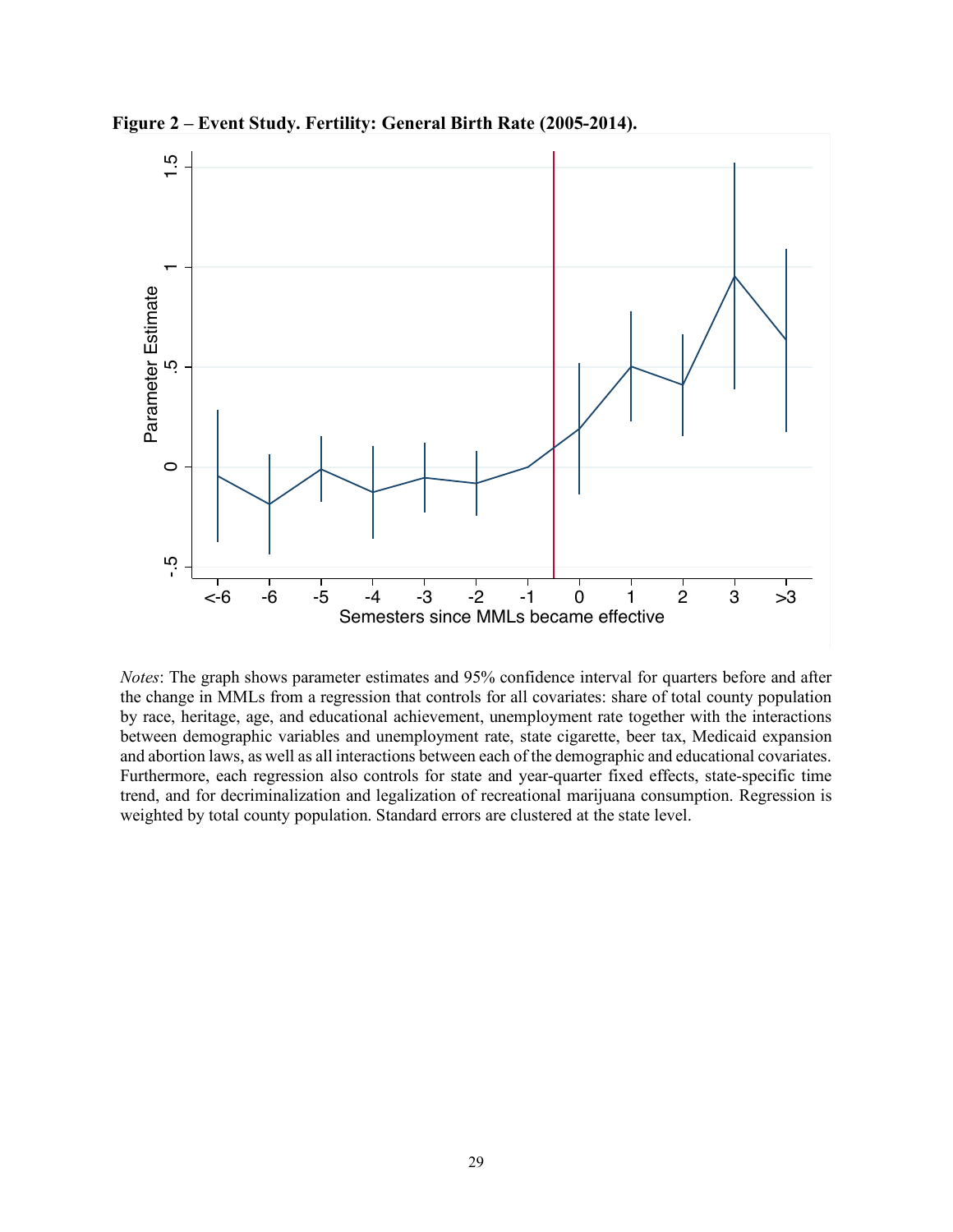

**Figure 3 – Event Study. Sexual frequency in the past 4 weeks: Had sex at least once (2005- 2011).**

*Notes*: The graph shows parameter estimates and 95% confidence interval for semesters before and after the change in MMLs from a regression that controls for all covariates: share of total county population by race, heritage, age, and educational achievement, unemployment rate together with the interactions between demographic variables and unemployment rate, state cigarette, beer tax, Medicaid expansion and abortion laws, as well as all interactions between each of the demographic and educational covariates. Each regression also includes individual-level covariates on demographic and educational attainment of respondents. Furthermore, each regression also controls for state and year-quarter fixed effects, statespecific time trend, and for decriminalization and legalization of recreational marijuana consumption. Regression is weighted by survey sampling weights. Standard errors are clustered at the state level.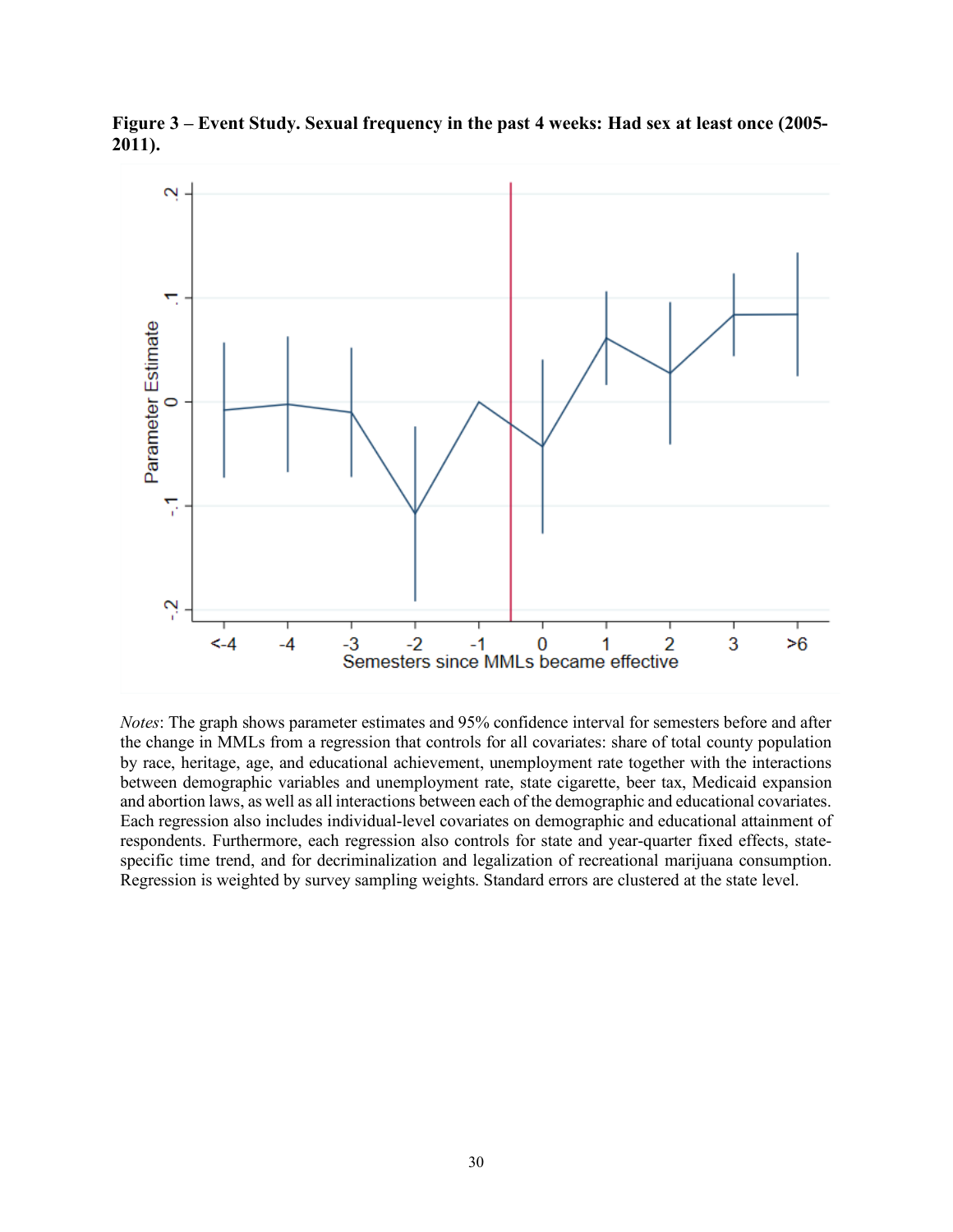| <b>State</b>  | Law becomes effective        | Home<br>cultivation | Open first<br><b>Dispensary /treatment center</b> | <b>Legal Supply First</b><br><b>Available in State</b> | Non-<br>specific<br>pain |
|---------------|------------------------------|---------------------|---------------------------------------------------|--------------------------------------------------------|--------------------------|
| Arizona       | April 14, 2011 <sup>a</sup>  | Yes                 | December 2012                                     | April 14, 2011                                         | Yes                      |
| Connecticut   | October 1, 2012              | N <sub>o</sub>      | August 20, $2014^b$                               | August 20, 2014                                        | N <sub>o</sub>           |
| Delaware      | July 1, 2011                 | N <sub>o</sub>      | --------------                                    | --------------                                         | Yes                      |
| D.C.          | July 27, 2010                | N <sub>o</sub>      | July 30, 2013                                     | July 30, 2013                                          | N <sub>o</sub>           |
| Illinois      | January 1, 2014              | N <sub>o</sub>      | --------------                                    |                                                        | N <sub>o</sub>           |
| Maine         | --------------               | -----               | March 2011                                        |                                                        | $---$                    |
| Maryland      | June 1, 2014                 | N <sub>o</sub>      | not operational                                   | not operational                                        | Yes                      |
| Massachusetts | January 1, 2013              | Yes                 |                                                   | Jan. 1, 2013                                           | N <sub>o</sub>           |
| Michigan      | December 4, 2008             | Yes                 |                                                   | Dec. 4, 2008                                           | Yes                      |
| Minnesota     | May 30, 2014                 | N <sub>o</sub>      |                                                   |                                                        | N <sub>o</sub>           |
| New Hampshire | July 23, 2013                | N <sub>o</sub>      |                                                   |                                                        | Yes                      |
| New Jersey    | October 1, 2010 <sup>a</sup> | N <sub>o</sub>      | December 6, 2012                                  | Dec. 6, 2012                                           | Yes                      |
| New Mexico    | July 1, 2007                 | Yes                 | June 2009 <sup>c</sup>                            | July 1, 2007                                           | N <sub>o</sub>           |
| New York      | July 5, 2014                 | N <sub>o</sub>      |                                                   |                                                        | N <sub>o</sub>           |
| Oregon        |                              | ----                | March 2014                                        |                                                        | $---$                    |
| Rhode Island  | January 3, 2006              | Yes                 | April 19, 2013                                    | January 3, 2006                                        | Yes                      |
| Vermont       | July 1, 2004                 | Yes                 | June 2013                                         | July 1, 2004                                           | Yes <sup>d</sup>         |

**Table 1 –Dates of Medical Marijuana Laws and Provisions, 2004-2014**

*Notes*: Home cultivation and Non-specific pain provisions become effective when the law becomes effective, unless otherwise stated. The "First supply" date is the date legal supply of marijuana becomes available in the state and is assigned as either the first date of home cultivation or the first date that a dispensary becomes open and active. Sometimes an MML first becomes enacted outside of our sample period even though it later passes a provision that occurs within our sample timeline. In these cases, we mark the date or provision as "--------", since we do not use this variation in our analysis. Dates for all Medical Marijuana Laws (MMLs) and provisions are gathered from the Marijuana Policy Project (MPP): "State-by-State Medical Marijuana Laws Report and Medical Marijuana Program Implementation Timelines". Because of discrepancies between MPP and existing literature we rely on effective dates published in previous MMLs papers or other sources: <sup>a</sup> Sabia et al (2017); Anderson et al (2013 and 2015); <sup>b</sup> Wen et al (2015). <sup>c</sup> DEA Position on Marijuana, US Dept. of Justice, July 2010; accessed September 2018 d Wen et al. (2015) reports 2007/07, so we assigned the law from this date. See the references for web hyperlinks.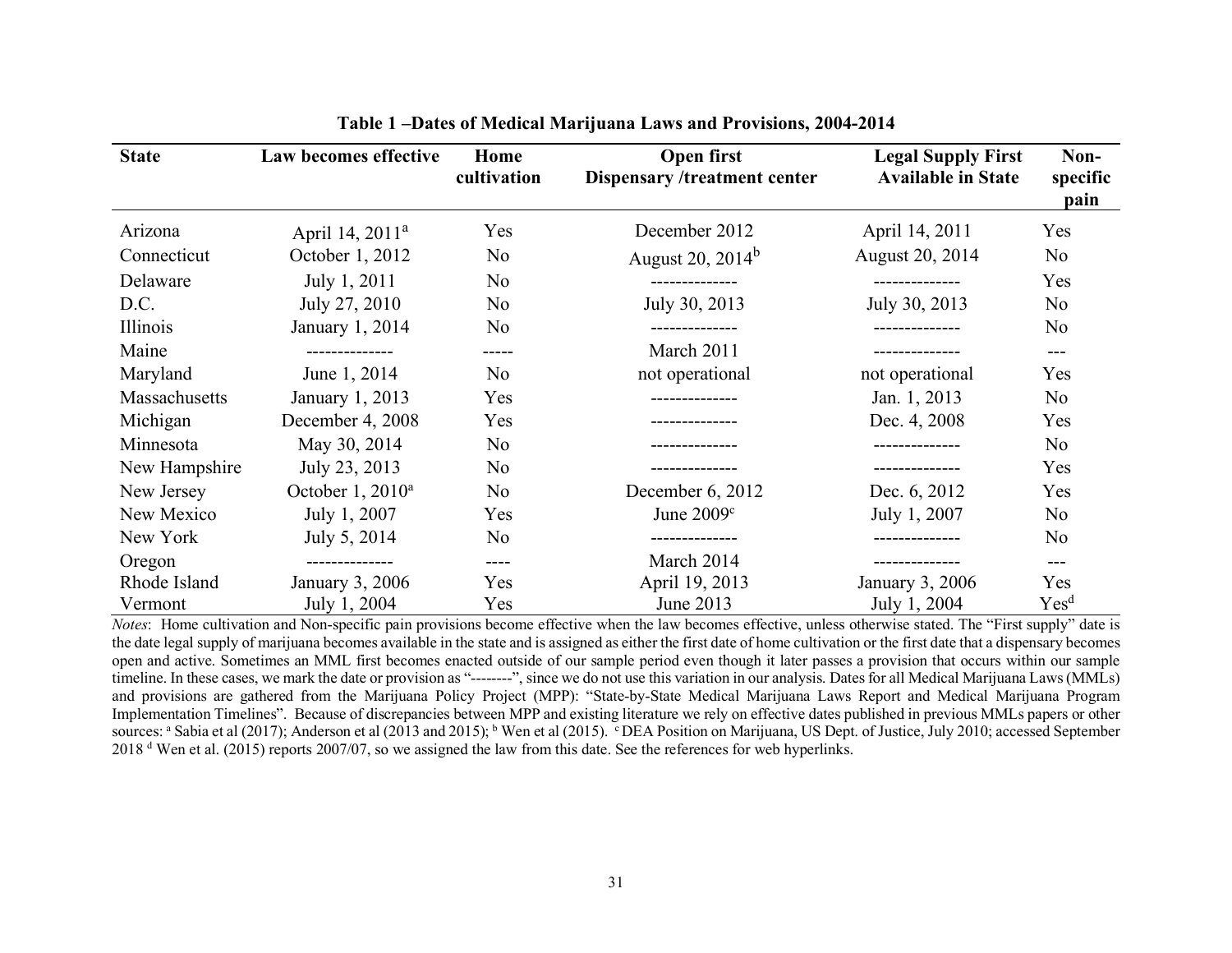| <b>Panel A: Vital Statistics, Fertility Rates</b> | N. Obs. | Mean        | Std.        |
|---------------------------------------------------|---------|-------------|-------------|
| (per 1000 women of child bearing age)             |         |             |             |
| General                                           | 122,415 | 14.83       | 8.76        |
| Married                                           | 122,415 | 8.84        | 5.64        |
| Unmarried                                         | 122,415 | 6.00        | 3.89        |
| White                                             | 122,415 | 15.19       | 9.51        |
| <b>Black</b>                                      | 122,415 | 14.74       | 12.79       |
| Hispanic                                          | 122,415 | 19.56       | 17.08       |
| Not Hispanic                                      | 122,415 | 13.72       | 8.33        |
|                                                   |         |             |             |
| Panel B: NLSY97                                   |         |             |             |
| Using Marijuana in the last 30 days               | 40,708  | 0.1499      | 0.3594      |
| Had sex more than once in the last 4 weeks        | 38,193  | 0.6574      | 0.4746      |
| Had sex more than three times in the last 4 weeks | 38,193  | 0.5339      | 0.4989      |
| Percentage of condom use since last interview     | 5,336   | 36.944      | 43.378      |
| Sex with stranger since last interview            | 40,651  | 0.0556      | 0.2292      |
|                                                   |         |             |             |
| Panel C: Nielsen Scanner Data, Condom Sales       |         |             |             |
| County-quarter sales                              | 84,732  | \$215,110.5 | \$392,465.9 |

| Table 2 – Descriptive Statistics for Outcome Variables from Vital Statistics (2005-2014), |  |  |
|-------------------------------------------------------------------------------------------|--|--|
| NLSY97 (2005-2011), and Condom Sales (2006-2014).                                         |  |  |

Notes: All means are weighted by sampling weights for the NLSY97 data and total county population for condom sales and vital statistics. All the monetary data are in 2015 dollars. Fertility rates are based on number of women of child bearing age (18-44) in a county/quarter. We do not have county level population counts by marital status and age. Therefore, for marital status subgroup specific fertility rates we use total (female child bearing) population in the denominator. Hence, these rates are mechanistically lower than the general fertility rate.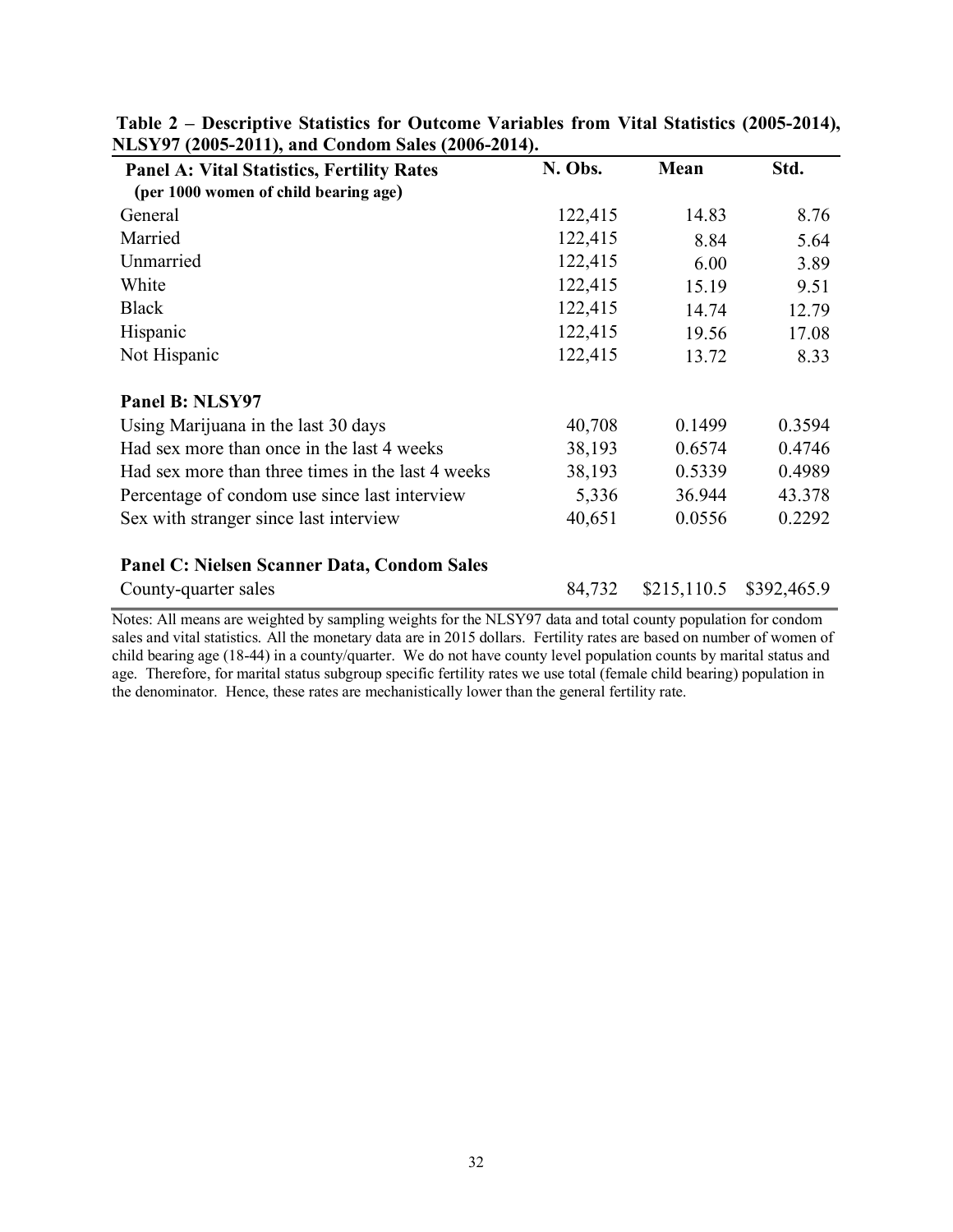|                             | (1)             | (2)            | (3)            | (4)        |
|-----------------------------|-----------------|----------------|----------------|------------|
| Using in the past 30 days   |                 |                |                |            |
| Any MML Effective           | $0.0501**$      | $0.0544**$     | $0.0629***$    | $0.0512**$ |
|                             | (0.0198)        | (0.0232)       | (0.0196)       | (0.0239)   |
| Home cultivation            | $0.0605**$      | $0.0684*$      | $0.0778***$    | $0.0650**$ |
|                             | (0.0277)        | (0.0346)       | (0.0269)       | (0.0296)   |
| <b>Observations</b><br>Mean | 40,693<br>0.15  | 40,693         | 40,693         | 40,693     |
| Demographic Controls        | YES             | <b>YES</b>     | YES            | <b>YES</b> |
| <b>Unemployment Rate</b>    | N <sub>O</sub>  | <b>YES</b>     | <b>YES</b>     | <b>YES</b> |
| <b>State Policies</b>       | NO <sub>1</sub> | N <sub>O</sub> | <b>YES</b>     | <b>YES</b> |
| <b>Individual FEs</b>       | NO              | N <sub>O</sub> | N <sub>O</sub> | <b>YES</b> |

# **Table 3 – Medical Marijuana Laws on Marijuana Use (2005-2011).**

*Notes*: \*\*\* p<0.01, \*\* p<0.05, \* p<0.1. *First enacted* denotes the date the law became effective. *Home cultivation* denotes the effective date for states where home cultivation is allowed. Each regression includes county and year-quarter FEs, state-specific time trend, and controls for decriminalization and legalization of recreational marijuana consumption. *Demographic Controls*: share of total county population by race, heritage, age, and educational achievement. *Unemployment Rate*: unemployment rate together with the interactions between demographic variables unemployment rate. *State Policies*: state cigarette and beer tax, Medicaid expansion and abortion laws, and all interactions between each of the demographic and educational covariates. Regressions are weighted using sample weights. Standard errors in all regressions are clustered at the state level.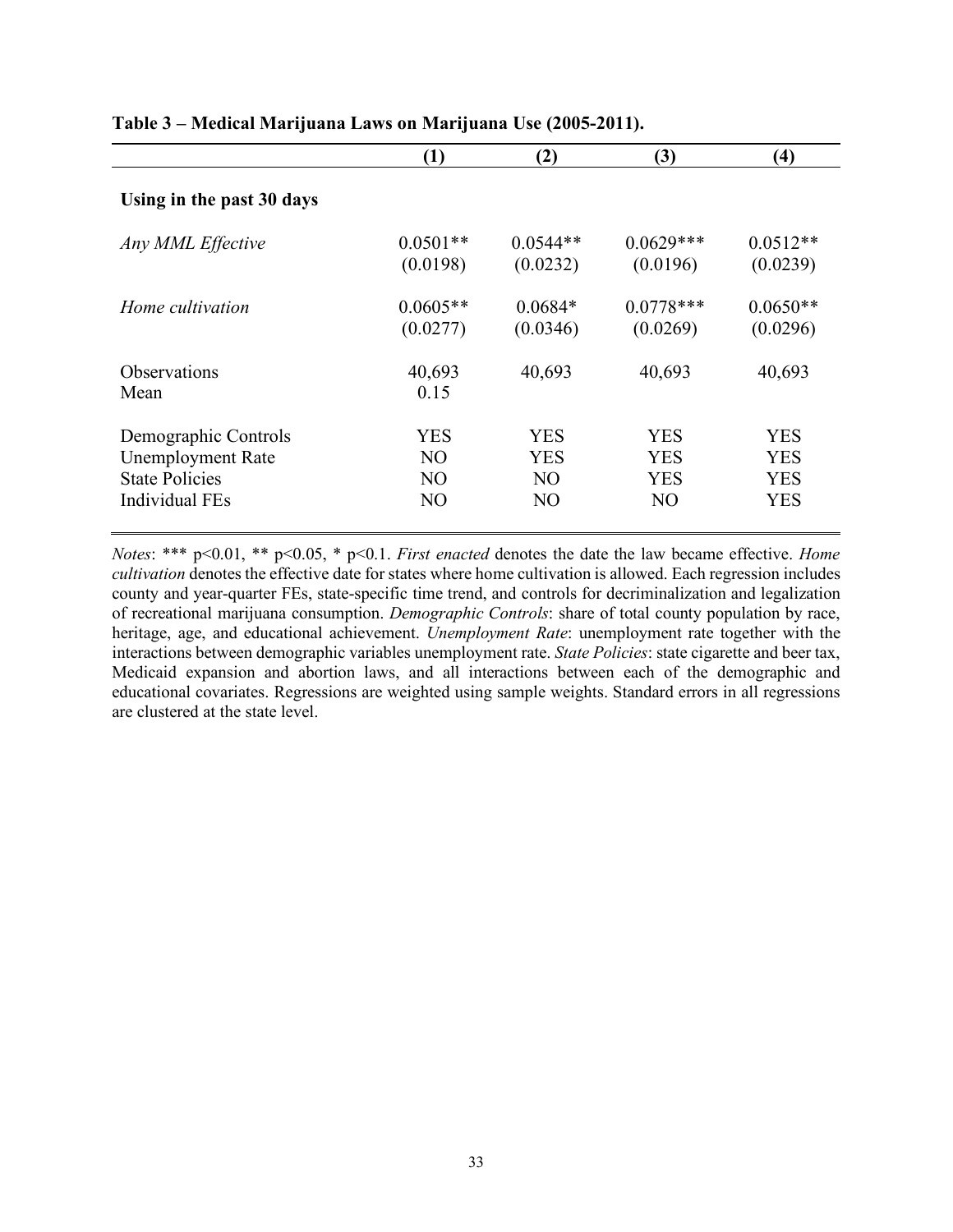|                                                   | (1)        | (2)            | (3)            | (4)                      |  |
|---------------------------------------------------|------------|----------------|----------------|--------------------------|--|
| <b>Panel A: Fertility rate</b>                    |            |                |                |                          |  |
| Any MML Effective                                 | $0.403**$  | $0.490***$     | $0.537***$     |                          |  |
|                                                   | (0.133)    | (0.125)        | (0.102)        |                          |  |
|                                                   |            |                |                |                          |  |
| Home cultivation                                  | $0.396***$ | $0.513***$     | $0.603***$     |                          |  |
|                                                   | (0.102)    | (0.138)        | (0.132)        |                          |  |
| Observations                                      | 122,415    | 122,415        | 122,415        |                          |  |
| Mean                                              | 14.83      |                |                |                          |  |
|                                                   |            |                |                |                          |  |
| Panel B: Had sex at                               |            |                |                |                          |  |
| least once                                        |            |                |                |                          |  |
| Any MML Effective                                 | 0.0318     | $0.0451**$     | $0.0412**$     | $0.0428**$               |  |
|                                                   | (0.0233)   | (0.0207)       | (0.0175)       | (0.0211)                 |  |
|                                                   |            |                |                |                          |  |
| Home cultivation                                  | 0.0102     | 0.0282         | 0.0305         | 0.0300                   |  |
|                                                   | (0.0158)   | (0.0214)       | (0.0219)       | (0.0203)                 |  |
| Mean                                              | 0.657      |                |                |                          |  |
| Panel C: Had sex at                               |            |                |                |                          |  |
| least three times                                 |            |                |                |                          |  |
| Any MML Effective                                 | 0.0208     | $0.0244*$      | $0.0225*$      | 0.0240                   |  |
|                                                   | (0.0131)   | (0.0127)       | (0.0121)       | (0.0186)                 |  |
|                                                   |            |                |                |                          |  |
| Home cultivation                                  | 0.0150     | 0.0187         | 0.0221         | 0.0252                   |  |
|                                                   | (0.0139)   | (0.0161)       | (0.0161)       | (0.0225)                 |  |
| Observations                                      | 38,179     | 38,179         | 38,179         | 38,179                   |  |
| Mean                                              | 0.534      |                |                |                          |  |
|                                                   | <b>YES</b> | <b>YES</b>     | <b>YES</b>     | <b>YES</b>               |  |
| Demographic Controls                              | NO         | <b>YES</b>     | <b>YES</b>     |                          |  |
| <b>Unemployment Rate</b><br><b>State Policies</b> | NO         | NO             | <b>YES</b>     | <b>YES</b><br><b>YES</b> |  |
|                                                   |            |                |                |                          |  |
| <b>Individual FEs</b>                             | NO         | N <sub>O</sub> | N <sub>O</sub> | <b>YES</b>               |  |

**Table 4 --Medical Marijuana Laws on Fertility (2005-2014) and Sexual Behavior (2005- 2011).**

*Notes*: \*\*\* p<0.01, \*\* p<0.05, \* p<0.1. *First enacted* denotes the date the law became effective. *Home cultivation* denotes the effective date for states where home cultivation is allowed. Each regression includes county and year-quarter FEs, state-specific time trend, and controls for decriminalization and legalization of recreational marijuana consumption. *Panel A*: regressions are weighted by total population of the county by year. *Panel B and C*: each regression also includes individual-level covariates on demographic and educational attainment of respondents and is weighted using sample weights. Standard errors in all regressions are clustered at the state level.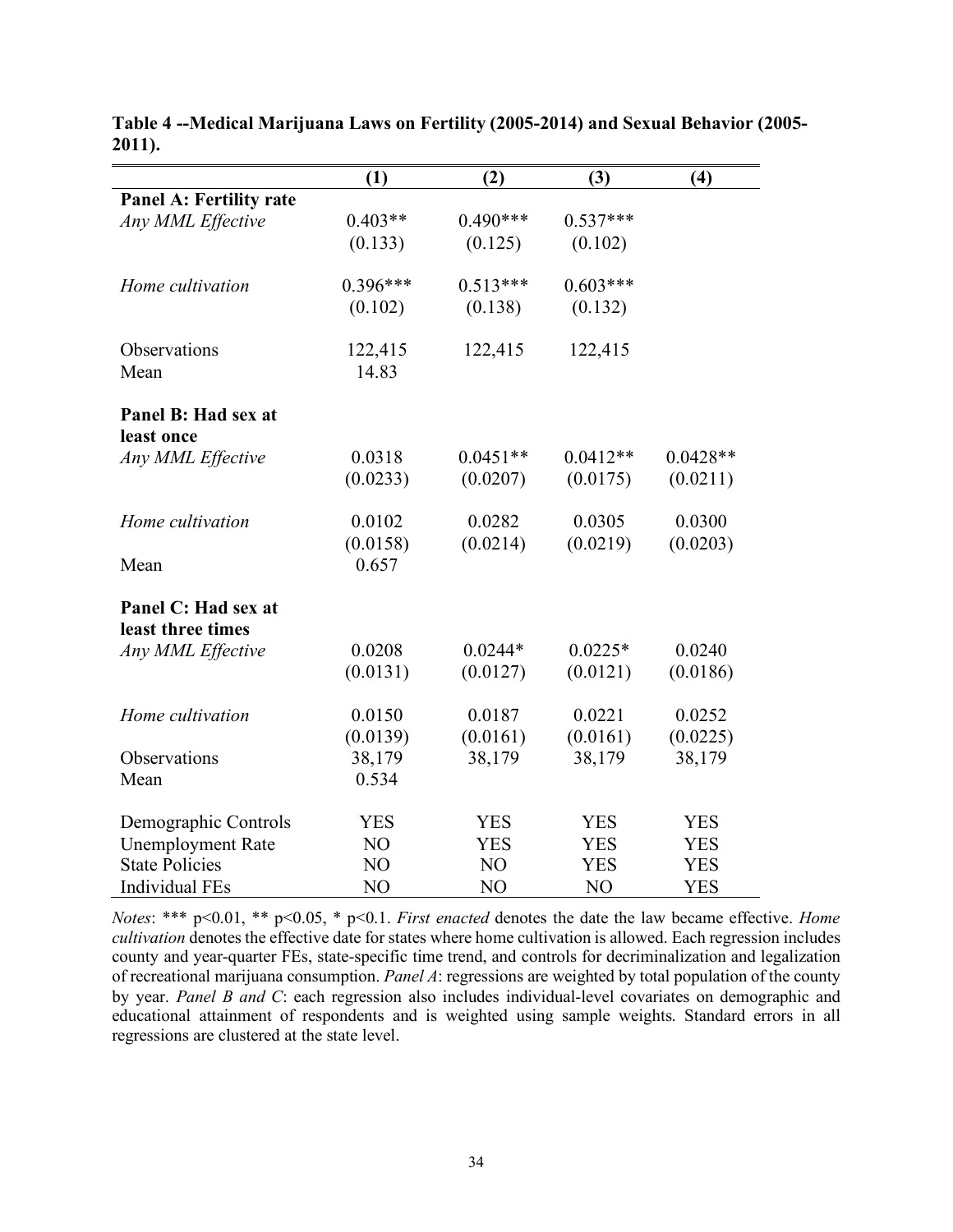|                                                                           | (1)                                            | (2)                                        | (3)                                    |  |  |  |  |  |
|---------------------------------------------------------------------------|------------------------------------------------|--------------------------------------------|----------------------------------------|--|--|--|--|--|
| Panel A: Condom Use since previous interview                              |                                                |                                            |                                        |  |  |  |  |  |
| Any MML Effective                                                         | 0.00124<br>(0.0213)                            | $-0.00552$<br>(0.0265)                     | $-0.00971$<br>(0.0419)                 |  |  |  |  |  |
| Observations<br>Mean                                                      | 5,334<br>0.369                                 | 5,334                                      | 5,334                                  |  |  |  |  |  |
| <b>Panel B: Condom Sales</b>                                              |                                                |                                            |                                        |  |  |  |  |  |
| Any MML Effective                                                         | $-0.0398*$<br>(0.0202)                         | $-0.0443**$<br>(0.0196)                    | $-0.0363**$<br>(0.0169)                |  |  |  |  |  |
| Observations<br>Mean                                                      | 84,732<br>10.73                                | 84,732                                     | 84,732                                 |  |  |  |  |  |
| Panel C: Sex with Strangers since previous interview                      |                                                |                                            |                                        |  |  |  |  |  |
| Any MML Effective                                                         | 0.00538<br>(0.0188)                            | 0.00314<br>(0.0203)                        | 0.00768<br>(0.0220)                    |  |  |  |  |  |
| Observations<br>Mean                                                      | 40,636<br>0.0556                               | 40,636                                     | 40,636                                 |  |  |  |  |  |
| Demographic Controls<br><b>Unemployment Rate</b><br><b>State Policies</b> | <b>YES</b><br>N <sub>O</sub><br>N <sub>O</sub> | <b>YES</b><br><b>YES</b><br>N <sub>O</sub> | <b>YES</b><br><b>YES</b><br><b>YES</b> |  |  |  |  |  |
|                                                                           |                                                |                                            |                                        |  |  |  |  |  |

## **Table 5 – Medical Marijuana Laws on Risky Sex.**

*Notes*: \*\*\* p<0.01, \*\* p<0.05, \* p<0.1. *First enacted* denotes the date the law became effective. Each regression includes county and year-quarter FEs, state-specific time trend, and controls for decriminalization and legalization of recreational marijuana consumption. *Demographic Controls*: share of total county population by race, heritage, age, and educational achievement. *Unemployment Rate*: unemployment rate together with the interactions between demographic variables unemployment rate. *State Policies*: state cigarette and beer tax, and abortion laws, and all interactions between each of the demographic and educational covariates. State linear time trends are dropped from the condom use regressions due to the extremely small sample sizes. *Panel A* and *C*: each regression also includes individual-level covariates on demographic and educational attainment of respondents. Regressions are weighted using sample weights. *Panel B*: regressions are weighted by total population of the county by year. Standard errors in all regressions are clustered at the state level.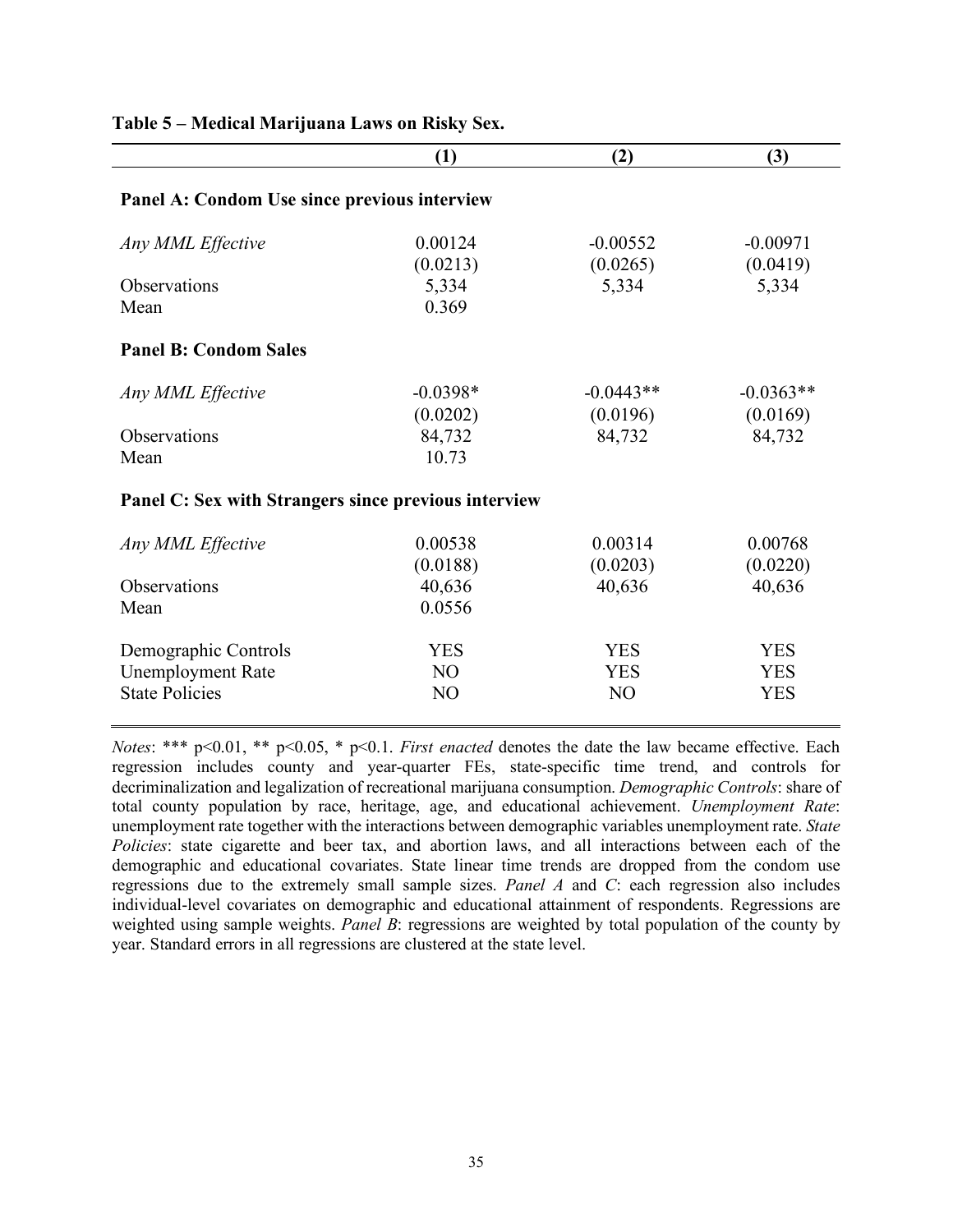|                   | 1)         | $\mathbf{2)}$ | (3)     | $\left( 4\right)$ |
|-------------------|------------|---------------|---------|-------------------|
|                   |            |               |         |                   |
| Home cultivation  | $0.603***$ |               |         | $0.415*$          |
|                   | (0.132)    |               |         | (0.211)           |
|                   |            |               |         |                   |
| Dispensary Open   |            | $0.314**$     |         | $0.308**$         |
|                   |            | (0.137)       |         | (0.136)           |
|                   |            |               |         |                   |
| Non-specific pain |            |               | 0.507   | 0.285             |
| Provision         |            |               | (0.156) | (0.196)           |

**Table 6 – Policy Heterogeneity in Medical Marijuana Laws on Fertility Rate (005-2014).**

*Notes*: \*\*\* p<0.01, \*\* p<0.05, \* p<0.1. Each regression includes county and year-quarter FEs, statespecific time trend, and controls for decriminalization and legalization of recreational marijuana consumption. The title of each column denotes the specific included in the regression. In all specifications we include the full set of demographic and state policy controls.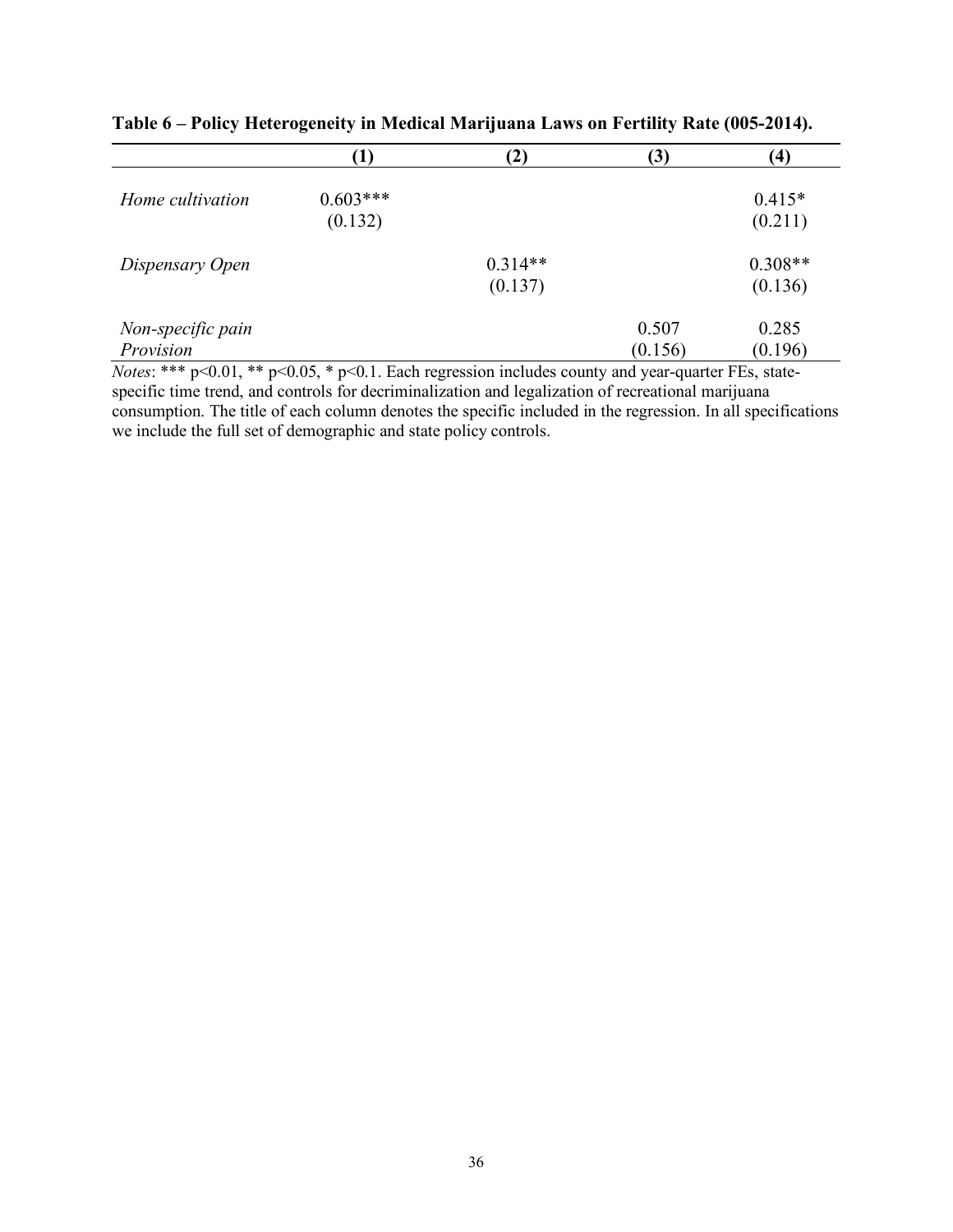|                                                                                                                                                              | (1)                       | (2)                    |
|--------------------------------------------------------------------------------------------------------------------------------------------------------------|---------------------------|------------------------|
| <b>Panel A: Time Indicators</b>                                                                                                                              |                           |                        |
| Any MML Effective                                                                                                                                            | $0.0487**$<br>(0.0146)    | $0.0407**$<br>(0.0193) |
| 1 year before                                                                                                                                                | 0.0146<br>(0.0204)        |                        |
| 2 years before                                                                                                                                               |                           | $-0.0034$<br>(0.0211)  |
| Observations                                                                                                                                                 | 38,179                    | 38,179                 |
| Panel B: Policy Reassignment, placebo dates                                                                                                                  |                           |                        |
| Average placebo MML estimate                                                                                                                                 | $-0.0059$<br>(0.0300)     |                        |
| Placebo coefficient $> 0$<br>Placebo coefficient $> 0$ and significant at 5% level<br>Placebo coefficient $> 0$ and significant at 10% level<br>Observations | 416<br>46<br>65<br>36,775 |                        |

**Table 7 – Robustness Checks for Sexual Frequency,** *Had sex at least once***: Time Indicators / Policy Reassignment.**

*Notes*: \*\*\* p<0.01, \*\* p<0.05, \* p<0.1. Each regression controls for all covariates: demographic controls, unemployment rate and interactions, state policies and interactions, as well as individual-level covariates, state, and year-quarter fixed effects, state-specific time trend, and for decriminalization and legalization of recreational marijuana consumption. Regressions are weighted using sample weights. Standard errors in all regressions are clustered at the state level.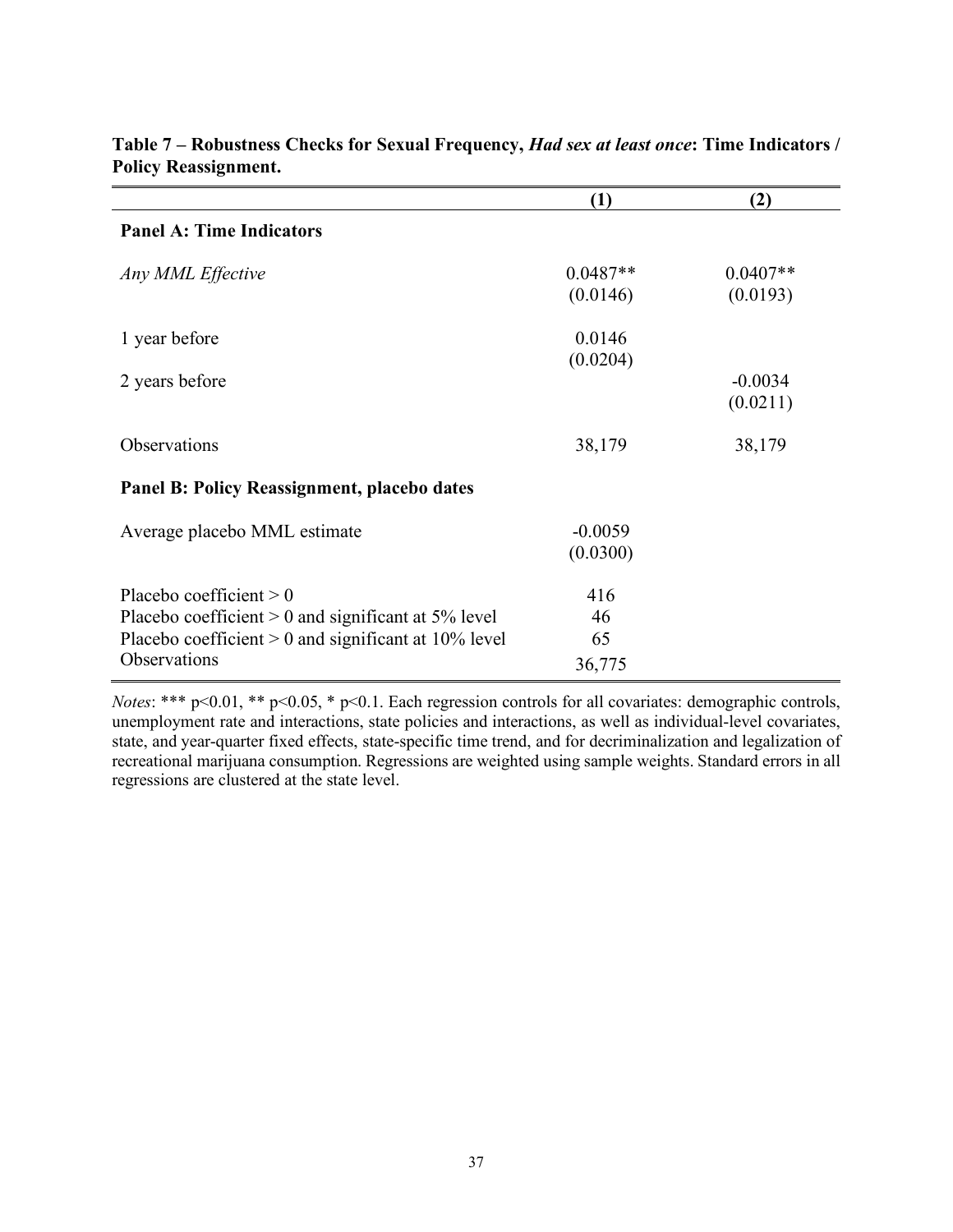|                                                                                                                                                              | (1)                         | (2)                    |
|--------------------------------------------------------------------------------------------------------------------------------------------------------------|-----------------------------|------------------------|
| <b>Panel A: Time Indicators</b>                                                                                                                              |                             |                        |
| Any MML Effective                                                                                                                                            | $0.525***$<br>(0.098)       | $0.4536***$<br>(0.101) |
| 1 year before                                                                                                                                                | $-0.105$<br>(0.072)         |                        |
| 3 years before                                                                                                                                               |                             | 0.045<br>(0.089)       |
| Observations                                                                                                                                                 | 122,415                     | 122,415                |
| Panel B: Policy Reassignment, placebo dates                                                                                                                  |                             |                        |
| Average placebo MML estimate                                                                                                                                 | 0.0259<br>(0.1073)          |                        |
| Placebo coefficient $> 0$<br>Placebo coefficient $> 0$ and significant at 5% level<br>Placebo coefficient $> 0$ and significant at 10% level<br>Observations | 588<br>72<br>108<br>118,073 |                        |

# **Table 8 – Robustness Checks for** *General Fertility Rate***: Time Indicators / Policy Reassignment.**

*Notes*: \*\*\* p<0.01, \*\* p<0.05, \* p<0.1. Each regression controls for all covariates: demographic controls, unemployment rate and interactions, state policies and interactions, as well as state and year-quarter fixed effects, state-specific time trend, and for decriminalization and legalization of recreational marijuana consumption. Regressions are weighted using sample weights. Standard errors in all regressions are clustered at the state level. Regressions are weighted by total population of the county by year. Standard errors in all regressions are clustered at the state level.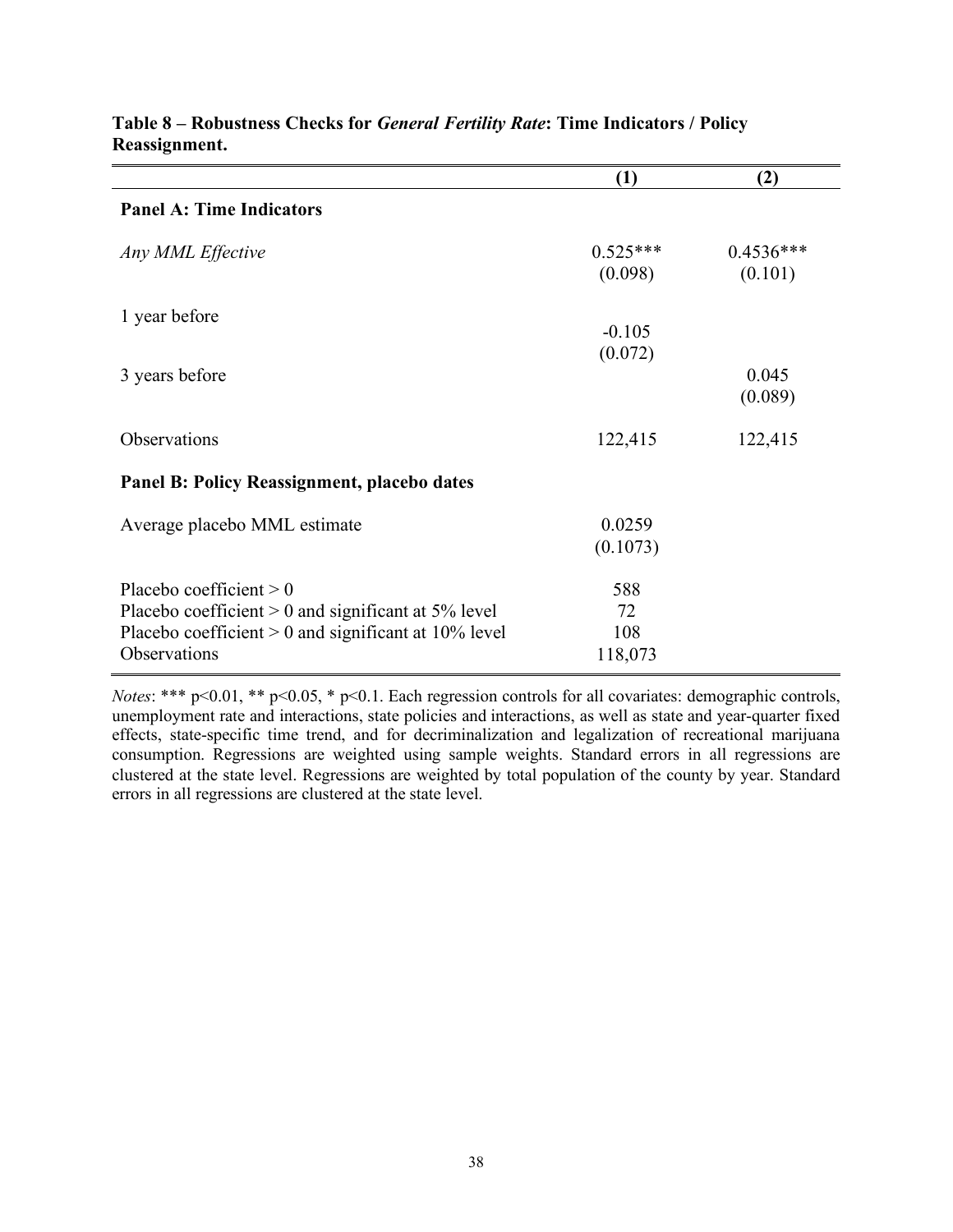## **References**

- Almond, D., Hoynes, H.W. and Schanzenbach, D.W., 2011. Inside the war on poverty: The impact of food stamps on birth outcomes. *The Review of Economics and Statistics*, 93(2), pp.387- 403.
- Anderson, D.M., B. Hansen, and D. Rees. (2015). "Medical marijuana laws and teen marijuana use." *American Law and Economics Review*. 1 7(2), pp.495-528.
- Anderson, B. and D. Rees (2014) "The Legalization of Recreational Marijuana: How Likely Is the Worst‐Case Scenario?" *Journal of Policy Analysis and Management,* 33, 1: 221-232
- Anderson, B. and D. Rees (2014a) "The Role of the Dispensaries: The Devil is on the Details", *Journal of Policy Analysis and Management,* 33, 1: 235-240
- Anderson, D.M., B. Hansen, and D. Rees. (2013). "Medical Marijuana Laws, Traffic Fatalities, and Alcohol Consumption." *The Journal of Law and Economics* 56 (2): 333-369.
- Anderson, B. J., and Stein, M. D. (2011). A behavioral decision model testing the association of marijuana use and sexual risk in young adult women. *AIDS and Behavior*, 15(4), 875-884.
- Anderson, D.M., Rees, D.I. and Tekin, E., 2018. Medical marijuana laws and workplace fatalities in the United States. International Journal of Drug Policy, 60, pp.33-39.
- Androvicova, R., J. Horacek, T. Stark, F. Drago, and V. Micale (2016) "Endocannabinoid system in sexual motivational processes: Is it a novel therapeutic horizon?" *Pharmacological Research*, 115: 200-208.
- Baggio, M., Chong, A., and Kwon, S. (2017). Helping Settle the Marijuana and Alcohol Debate: Evidence from Scanner Data. Available at SSRN: https://ssrn.com/abstract=3063288 or http://dx.doi.org/10.2139/ssrn.3063288.
- Bailey, Martha J. 2012. Reexamining the Impact of Family Planning Programs on US Fertility: Evidence from the War on Poverty and the Early Years of Title X. *American Economic Journal: Applied Economics*, 4 (2): 62-97.
- Bailey, S., Camlin, C., and Ennett, S. (1998). Substance use and risky sexual behavior among homeless and runaway youth. *Journal of Adolescent Health*, 23(6), 378-388.
- Barreca, Allan, Deschenes, O, and Guldi M. (2015). *NBER Working Paper No. 21681.*
- Bari, M., N. Battista, V. Pirazzi, and M. Maccarrone (2011) "The manifold actions of endocannabinoids on female and male reproductive events", Frontiers in Bioscience (Landmark Edition), 16: 498-516.
- Brook, J., Adams, R., Balka, E. B., and Whiteman, M. (2004). Illicit drug use and risky sexual behavior among African American and Puerto Rican urban adolescents: The longitudinal links. *The Journal of Genetic Psychology*, 165(2), 203.
- Canseco Alba, Ana, and Gabriela Rodríguez Manzo (2013). Anandamide transforms non-copulating rats into sexually active animals. *The journal of sexual medicine* 10.3 (2013): 686-693.
- Cavazos-Rehg, P. A., Krauss, M. J., Spitznagel, E. L., Schootman, M., Cottler, L. B., and Bierut, L. J. (2011). Substance use and the risk for sexual intercourse with and without a history of teenage pregnancy among adolescent females. *Journal of Studies on Alcohol and Drugs*, 72(2), 194-198.
- Choi, A., Dave, D. and Sabia, J.J., 2018. Smoke Gets in Your Eyes: Medical Marijuana Laws and Tobacco Cigarette Use. American Journal of Health Economics, (Forthcoming), pp.1-44.
- Close, C. E., Roberts, P. L., and Berger, R. E. (1990). Cigarettes, alcohol and marijuana are related to pyospermia in infertile men. *The Journal of Urology*, 144(4), 900-903.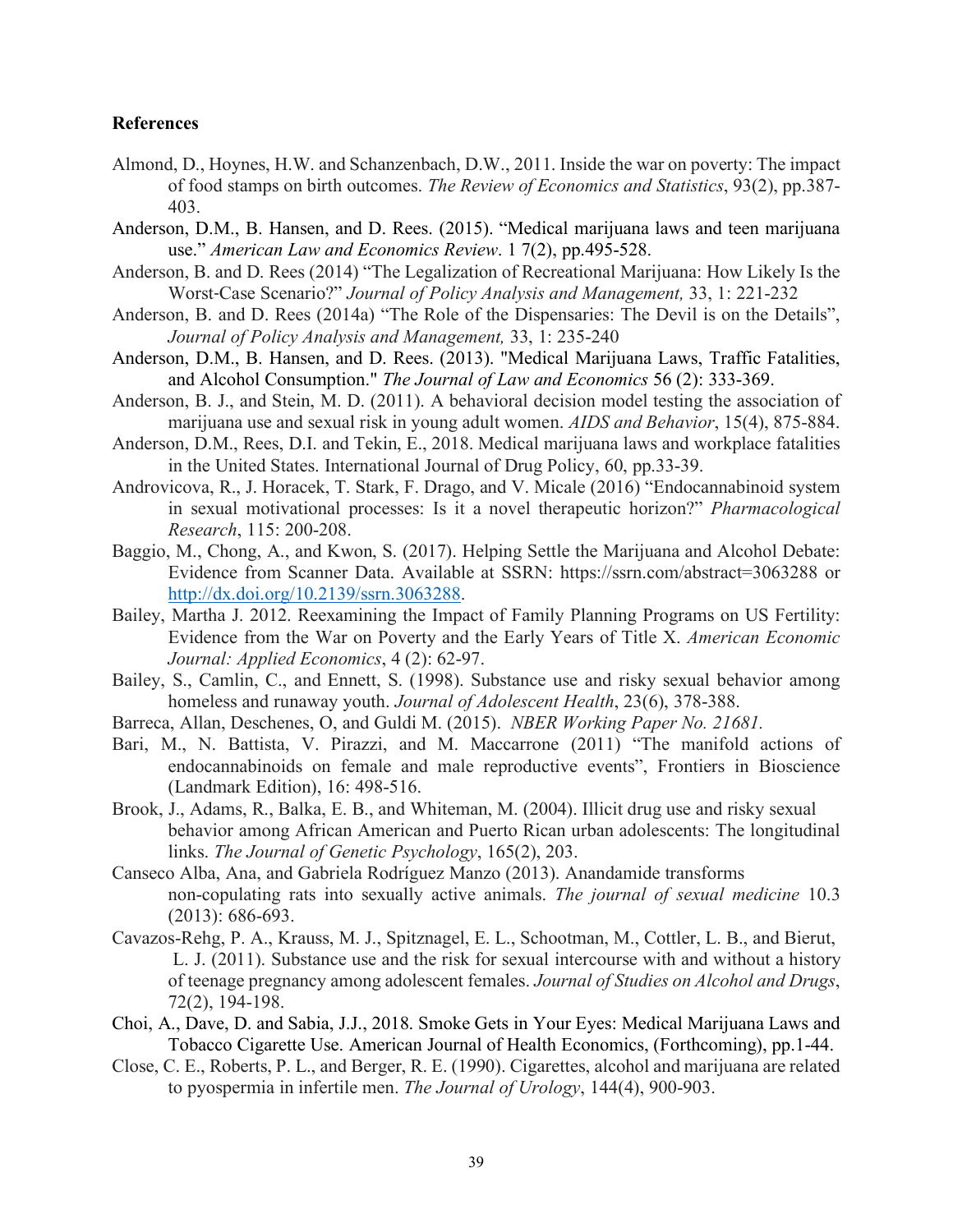- Cooper, M. L. (2006). Does drinking promote risky sexual behavior? A complex answer to a simple question. *Current Directions in Psychological Science*, 15(1), 19-23.
- Cooper, M. L., Skinner, J. B., and George, W. H. (1990). Alcohol use and sexual risk-taking among adolescents: methodological approaches for addressing causal issues. *Progress in Clinical and Biological Research*, 325, 11.
- Crost, Benjamin and Santiago Guerrero. 2012. "The Effect of Alcohol Availability on Marijuana use: Evidence from the Minimum Legal Drinking Age." *Journal of Health Economics* 31 (1): 112-121.
- du Plessis, S. S., Agarwal, A., and Syriac, A. (2015). Marijuana, phytocannabinoids, the endocannabinoid system, and male fertility. Journal of assisted reproduction and genetics, 32(11), 1575-1588.
- Earleywine, M. (2002). *Understanding marijuana: A new look at the scientific evidence*. Oxford University Press.
- ElSohly, M., Z. Mehmedic, S. Foster, C. Gon, S. Chandra, and J. Church (2016) "Changes in Cannabis Potency over the Last Two Decades (1995-2014) - Analysis of Current Data in the United States", Biological Psychiatry, 79, 7: 613-19.
- Fairman, B.J. (2016). Trends in registered medical marijuana participation across 13 US states and District of Columbia. *Drug & Alcohol Dependence,* 159, pp.72-79.
- Feingold, D., M. Weiser, J. Rehm, and S. Lev-Ran (2016) "The association between cannabis use and anxiety disorders: Results from a population-based representative sample", European Neuropsychopharmacology, 26, 3: 493-505
- Freeman T., P. van der Pol, W. Kuijpers, R. Das, S. Rigter, M. van Laar, P. Griffiths, W. Swift, R. Niesink, and M. Lynskey (2018) "Changes in cannabis potency and first-time admissions to drug treatment: a 16-year study in the Netherlands", Psychological Medicine, 31:1-7
- Fronczak, C., Kim, E., and Barqawi A. (2012) "The Insults of Illicit Drug Use on Male Fertility", Journal of Andrology, 33, 4: 515-528
- Gavrilova, E., Kamada, T., and Zoutman F, (2014). "Is Legal Pot Crippling Mexican Drug Trafficking Organizations? The Effect of Medical Marijuana Laws on US Crime." The Economic Journal.
- George, O., and Koob, G. F. (2010). Individual differences in prefrontal cortex function and the transition from drug use to drug dependence. *Neuroscience and Biobehavioral Reviews*, 35(2), 232-247.
- Gorzalka, Boris B., Matthew N. Hill, and Sabrina CH Chang (2010). "Male–female differences in the effects of cannabinoids on sexual behavior and gonadal hormone function." *Hormones and behavior* 58.1 (2010): 91-99.
- Green, B. O. B., Kavanagh, D., and Young, R. (2003). Being stoned: A review of self-reported cannabis effects. *Drug and Alcohol Review*, 22(4), 453-460.
- Grossman, M., Kaestner, R., and Markowitz, S. (2004). Get high and get stupid: The effect of alcohol and marijuana use on teen sexual behavior. *Review of Economics of the Household*, 2(4), 413-441.
- Gundersen, T. D., Jørgensen, N., Andersson, A. M., Bang, A. K., Nordkap, L., Skakkebæk, N. E., ... and Jensen, T. K. (2015). Association between use of marijuana and male reproductive hormones and semen quality: a study among 1,215 healthy young men. *American journal of epidemiology*, 182(6), 473-481.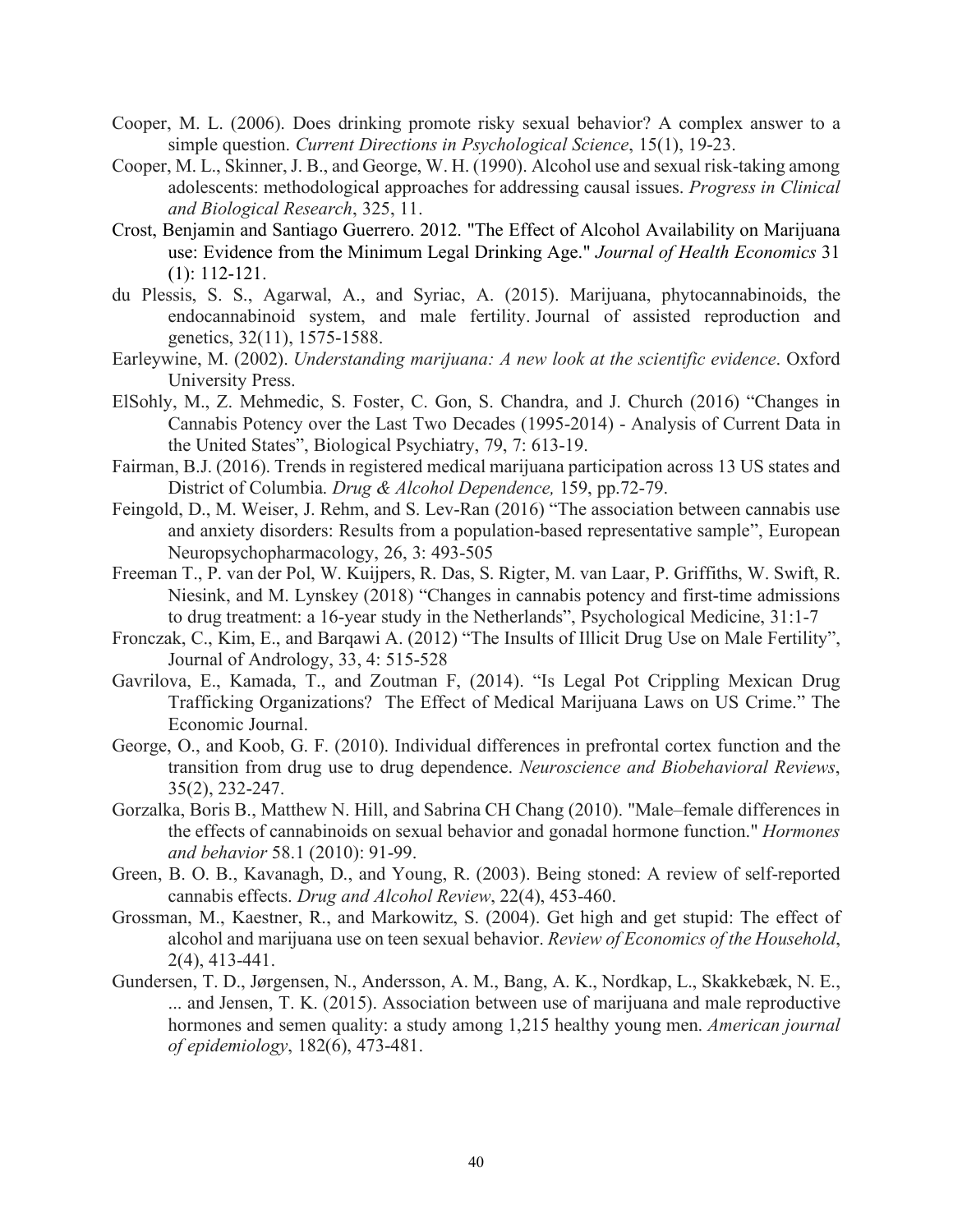- Guo, J., Chung, I. J., Hill, K. G., Hawkins, J. D., Catalano, R. F., and Abbott, R. D. (2002). Developmental relationships between adolescent substance use and risky sexual behavior in young adulthood. *Journal of Adolescent Health*, 31(4), 354-362.
- Haney, M., Ward, A., Comer, D., Foltin, W., and Fischman, W. (1999). Abstinence symptoms following smoked marijuana in humans. *Psychopharmacology*, 141(4), 395-404.
- Hansen, B., K. Miller and C. Weber (2018) "The Grass is Greener on the Other Side: How Extensive is the Interstate Trafficking of Recreational Marijuana?" NBER Working Paper 23762, Cambridge, MA.
- Hao, Z and B. Cowan (2017) "The Cross-Border Spillover Effects of Recreational Marijuana Legalization" NBER Working Paper 23426, Cambridge, MA.
- Hasin, D., A. Sarvet, M. Cerdá, K. Keyes, M. Stohl, S. Galea, and M. Wall (2017) "US Adult Illicit Cannabis Use, Cannabis Use Disorder, and Medical Marijuana Laws: 1991-1992 to 2012- 2013", *JAMA Psychiatry*, 74, 6: 579-588.
- Heil, H., Jones, E., Arria, A., Kaltenbach, K., Coyle, M., Fischer, G., and Martin, P. R. (2011). Unintended pregnancy in opioid-abusing women. *Journal of Substance Abuse Treatment*, 40(2), 199-202.
- Hittner, J. B., and Kennington, L. E. (2008). Normative Perceptions, Substance Use, Age of Substance Use Initiation, and Gender as Predictors of HIV-Risky Sexual Behavior in a College Student Sample. *Journal of Applied Biobehavioral Research*, 13(2), 86-101.
- Koff, Wayne C. "Marijuana and sexual activity (1974)." *Journal of Sex Research* 10.3 (1974): 194-204.
- Kelleher, L. M., Stough, C., Sergejew, A. A., and Rolfe, T. (2004). The effects of cannabis on information-processing speed. *Addictive Behaviors*, 29(6), 1213-1219.
- Kingree, J. B., and Betz, H. (2003). Risky sexual behavior in relation to marijuana and alcohol use among African–American, male adolescent detainees and their female partners. *Drug and Alcohol Dependence*, 72(2), 197-203.
- Kingree, J. B., and Phan, D. (2002). Marijuana use and unprotected sexual intercourse among adolescent detainees: An event analysis. *Criminal Justice and Behavior*, 29(6), 705-717
- Jones, R.K. and Jerman, J., 2017. Abortion incidence and service availability in the United States, 2014. *Perspectives on Sexual and Reproductive Health*, 49(1), pp.17-27.
- Jones, B.S., Daniel, S. and Cloud, L.K., 2018. State law approaches to facility regulation of abortion and other office interventions. *American journal of public health*, 108(4), pp.486- 492.
- Leigh, B. C., Vanslyke, J. G., Hoppe, M. J., Rainey, D. T., Morrison, D. M., and Gillmore, M. R. (2008). Drinking and condom use: Results from an event-based daily diary. *AIDS and Behavior*, 12(1), 104-112.
- Lev-Ran, S., M. Roerecke, B. Le Foll, and T. George (2014) "The association between cannabis use and depression: a systematic review and meta-analysis of longitudinal studies," Psychological Medicine, 44, 4: 797-810.
- Marijuana Policy Project (2015). State-by-State Medical Marijuana Laws Report (with a December 2016 supplement). Accessible at https://www.mpp.org/issues/medicalmarijuana/state-by-state-medical-marijuana-laws/state-by-state-medical-marijuana-lawsreport/. Accessed last on September 2018.
- Mikos R. (2015) "Marijuana Localism", *Case Western Law Review*, 65: 719-769.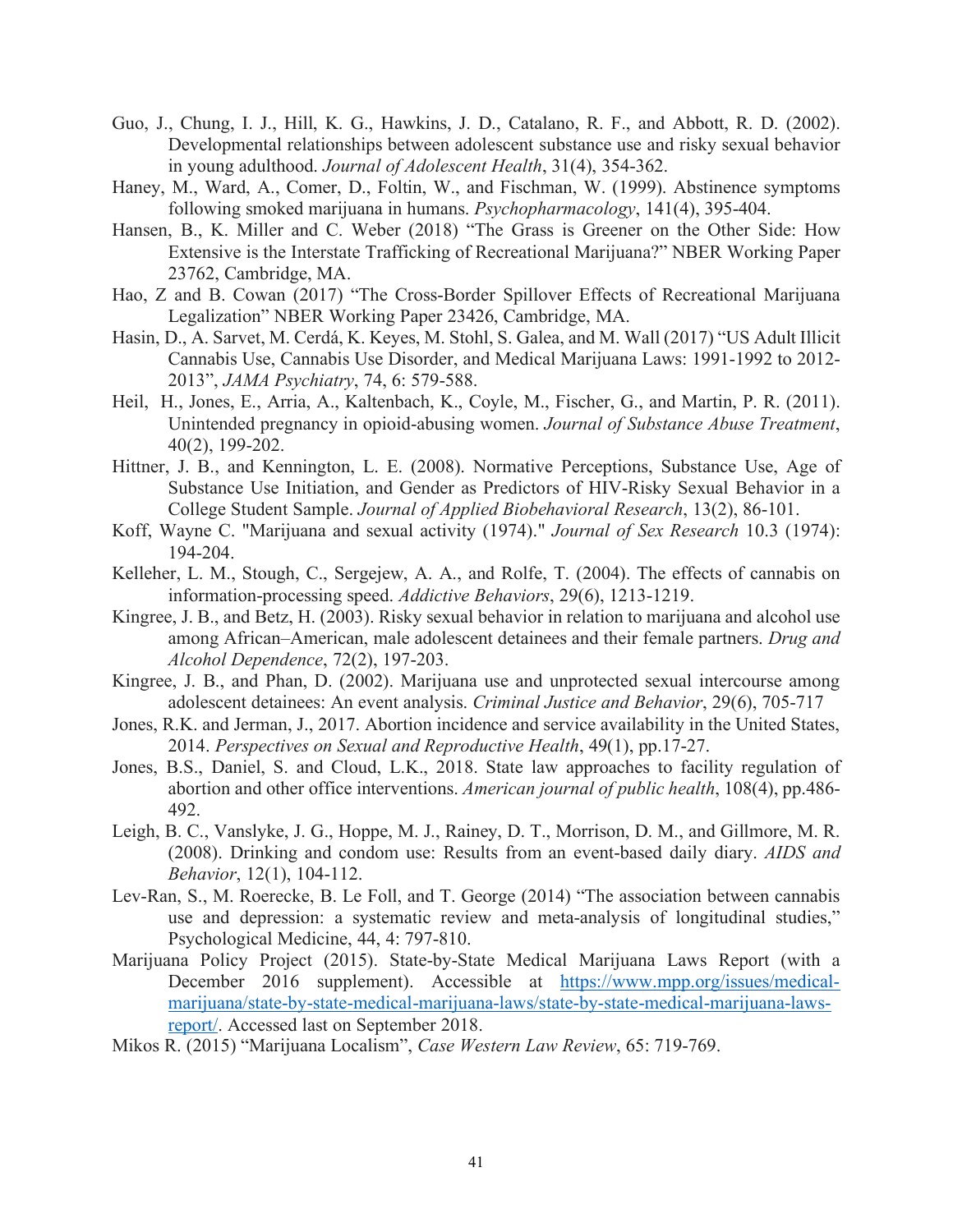- Mikos, R. (2017) "Spillover Effects of Permissive Marijuana Laws: Lessons from Local Alcohol and Firearms Controls" In: Marijuana Law Policy and Authority, Aspen Casebook Series, Walters Kluwer, New York, NY.
- Morokoff, P. J., Redding, C. A., Harlow, L. L., Cho, S., Rossi, J. S., Meier, K. S., and Brown-Peterside, P. (2009). Associations of sexual victimization, depression, and sexual assertiveness with unprotected sex: A test of the multifaceted model of HIV risk across gender. *Journal of Applied Biobehavioral Research*, 14(1), 30-54.
- Pacey, A. A., Povey, A. C., Clyma, J. A., McNamee, R., Moore, H. D., Baillie, H., ... and Participating Centres of Chaps-UK. (2014). Modifiable and non-modifiable risk factors for poor sperm morphology. *Human Reproduction*, 29(8), 1629-1636.
- Pacula, R. L. 1998. "Does Increasing the Beer Tax Reduce Marijuana Consumption?" *Journal of Health Economics* 17 (5): 557-585.
- Pacula, R.L., Powell, D., Heaton, P. and Sevigny, E.L., 2015. Assessing the effects of medical marijuana laws on marijuana use: the devil is in the details. *Journal of Policy Analysis and Management*, 34(1), pp.7-31.
- Palamar, J, P. Acosta, D. Ompad, S. Friedman, 2018, "A Qualitative Investigation Comparing Psychosocial and Physical Sexual Experiences Related to Alcohol and Marijuana Use among Adults", *Archives of Sexual Behavior,* 47, 3: 757-770.
- Powell, D., Pacula, R.L. and Jacobson, M., 2018. Do medical marijuana laws reduce addictions and deaths related to painkillers? *Journal of Health Economics*, 58, pp.29-42.
- Ramrakha, S., Caspi, A., Dickson, N., Moffitt, T. E., and Paul, C. (2000). Psychiatric disorders and risky sexual behavior in young adulthood: cross sectional study in birth cohort. *BMJ*, 321(7256), 263-266.
- Rashad, I., and Kaestner, R. (2004). Teenage sex, drugs and alcohol use: problems identifying the cause of risky behaviors. *Journal of Health Economics*, 23(3), 493-503.
- Rees, D. I., Argys, L. M., and Averett, S. L. (2001). New evidence on the relationship between substance use and adolescent sexual behavior. *Journal of Health Economics*, *20*(5), 835- 845.
- Sabia, J.J., Swigert, J. and Young, T., 2017. The effect of medical marijuana laws on body weight. *Health economics*, 26(1), pp.6-34.
- Sansone, A., Di Dato, C., de Angelis, C., Menafra, D., Pozza, C., Pivonello, R., and Gianfrilli, D. (2018). Smoke, alcohol and drug addiction and male fertility. *Reproductive Biology and Endocrinology*, 16(1), 3.
- Sarvet, A., Wall, M., Fink, D., Greene, E., Le, A., Boustead, A., Pacula, R., Keyes, K., Cerdá, M., Galea, S. and Hasin, S. (2018) "Medical marijuana laws and adolescent marijuana use in the United States: A systematic review and meta-analysis", *Addiction*, 1-14
- Sevigni, E., R. L Pacula, and P. Heaton (2014) "The Effects of Medical Marijuana Laws on Potency" *International Journal of Drug Policy,* 25, 2: 308-19.
- Schroder, K. E., Johnson, C. J., and Wiebe, J. S. (2009). An event-level analysis of condom use as a function of mood, alcohol use, and safer sex negotiations. *Archives of Sexual Behavior*, 38(2), 283-289.
- Sen, B. (2002). Does alcohol-use increase the risk of sexual intercourse among adolescents? Evidence from the NLSY97. *Journal of Health Economics*, 21(6), 1085-1093.
- Shrier, L. A., Emans, S. J., Woods, E. R., and DuRant, R. H. (1997). The association of sexual risk behaviors and problem drug behaviors in high school students. *Journal of Adolescent Health*, 20(5), 377-383.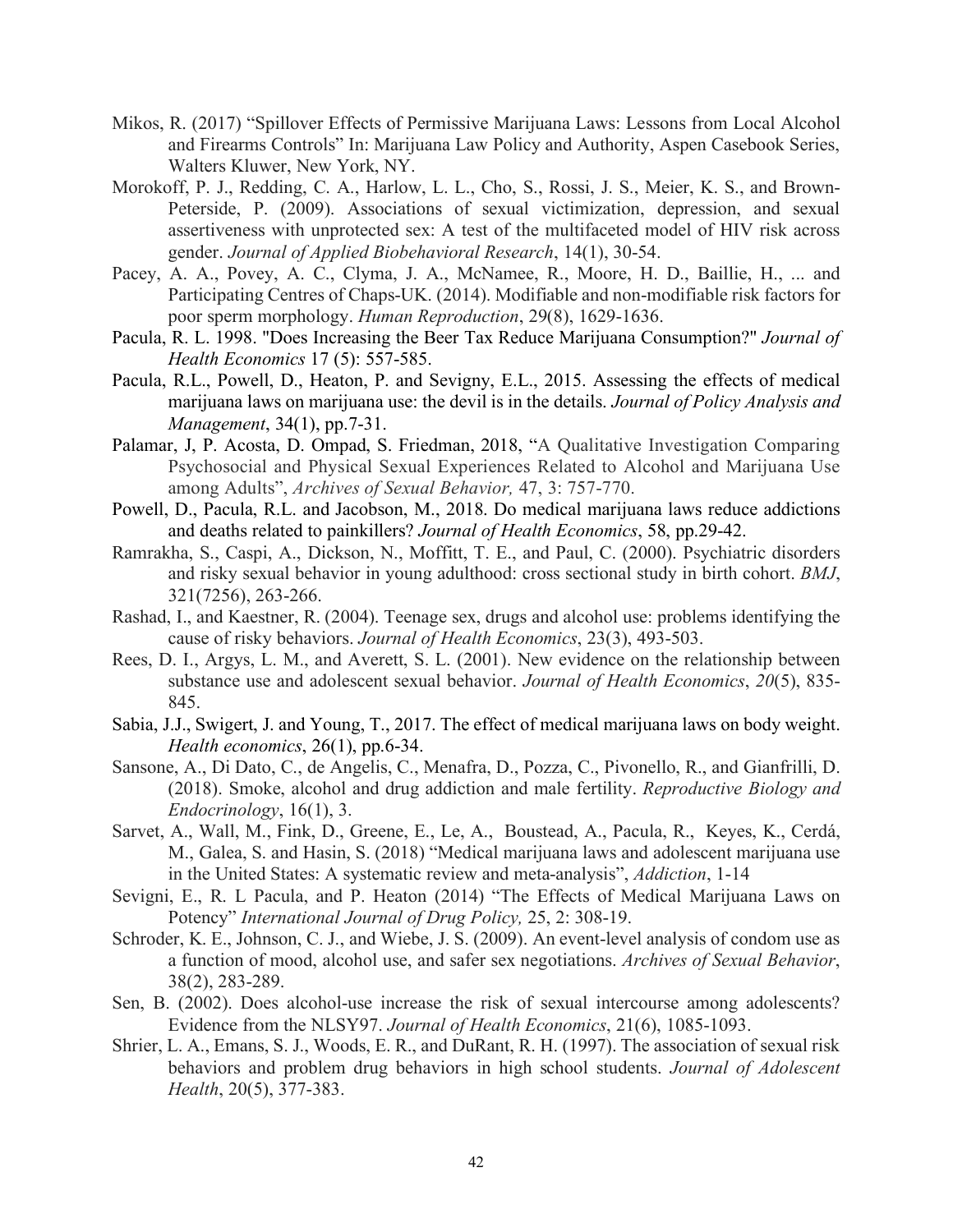- Stoner, S. A., Norris, J., George, W. H., Morrison, D. M., Zawacki, T., Davis, K. C., and Hessler, D. M. (2008). Women's condom use assertiveness and sexual risk-taking: Effects of alcohol intoxication and adult victimization. *Addictive Behaviors*, 33(9), 1167-1176.
- Subbaraman, Meenakshi S. (2016) "Substitution and Complementarity of Alcohol and Cannabis: A Review of the Literature", *Substance Use and Misuse,* 51, 11: 1399-1414.
- Sun, A. and Eisenberg, M. (2017) "Association Between Marijuana Use and Sexual Frequency in the United States: A Population-Based Study" Journal of Sexual Medicine, 14:1342–1347.
- Tapert, S. F., Aarons, G. A., Sedlar, G. R., and Brown, S. A. (2001). Adolescent substance use and sexual risk-taking behavior. *Journal of Adolescent Health*, 28(3), 181-189.
- Terplan, M., Hand, D. J., Hutchinson, M., Salisbury-Afshar, E., and Heil, S. H. (2015). Contraceptive use and method choice among women with opioid and other substance use disorders: a systematic review. *Preventive medicine*, 80, 23-31.
- van Gelder, M. M., Reefhuis, J., Herron, A. M., Williams, M. L., and Roeleveld, N. (2011). Reproductive health characteristics of marijuana and cocaine users: Results from the 2002 National Survey of Family Growth. *Perspectives on Sexual and Reproductive Health*, 43(3), 164-172.
- Vangsness, L., Bry, B. H., and LaBouvie, E. W. (2005). Impulsivity, negative expectancies, and marijuana use: A test of the acquired preparedness model. *Addictive Behaviors*, 30(5), 1071-1076.
- Wen, Hefei, Jason M. Hockenberry, and Janet R. Cummings. 2015. "The Effect of Medical Marijuana Laws on Adolescent and Adult use of Marijuana, Alcohol, and Other Substances." *Journal of Health Economics* 42: 64-80. Yörük, Barış K. and Ceren Ertan Yörük. 2013. "The Impact of Minimum Legal Drinking Age Laws on Alcohol Consumption, Smoking, and Marijuana use Revisited." *Journal of Health Economics* 32 (2): 477-479
- Yörük, Barış K. and Ceren Ertan Yörük. 2011. "The Impact of Minimum Legal Drinking Age Laws on Alcohol Consumption, Smoking, and Marijuana use: Evidence from a Regression Discontinuity Design using Exact Date of Birth." *Journal of Health Economics* 30 (4): 740- 752.
- Zabin, LS and C Hayward. *Adolescent Sexual Behavior and Childbearing*. New York: Sage Publications, 1994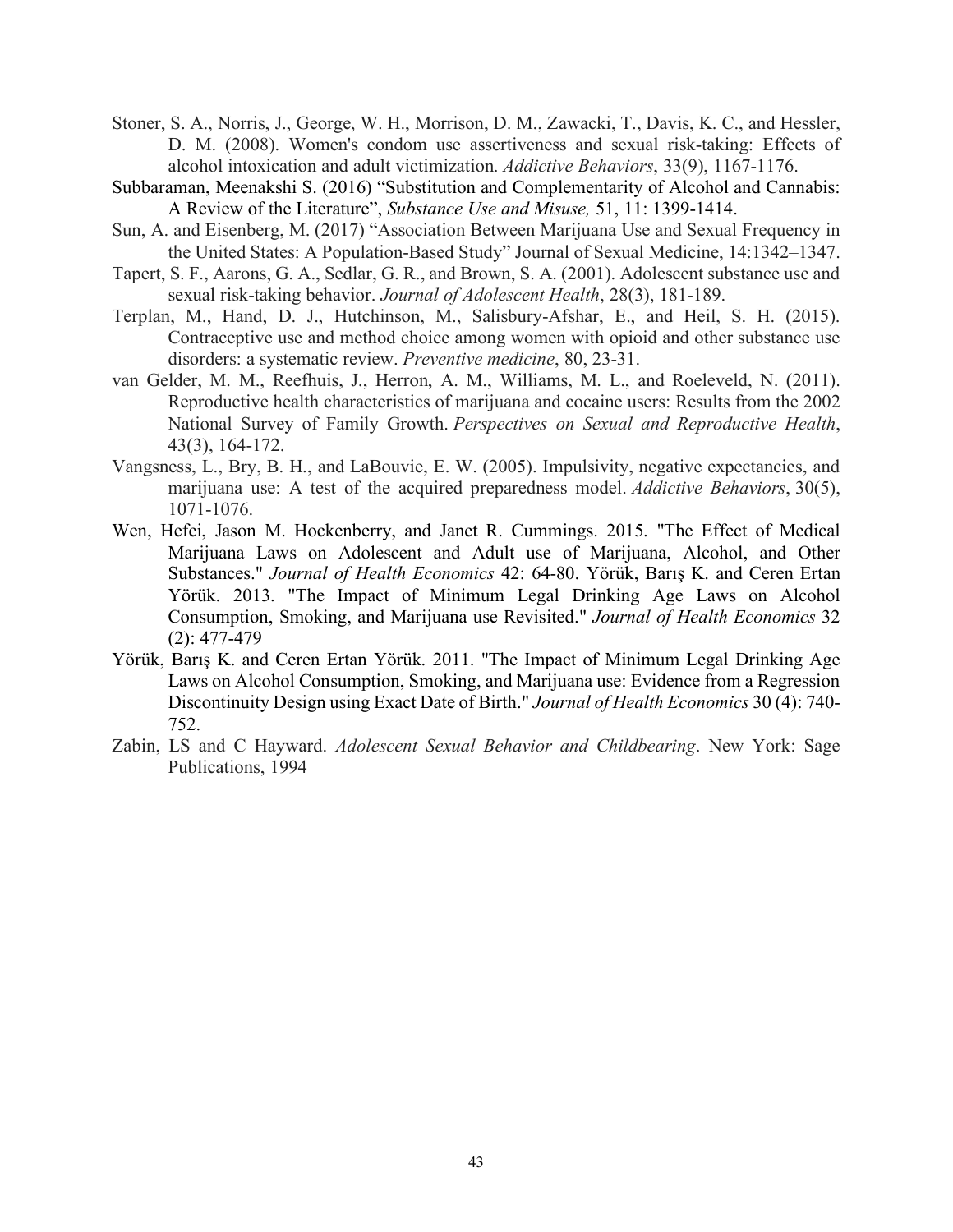# **Appendix Figures**





*Notes*: The graph shows parameter estimates and 95% confidence interval for quarters before and after the change in MMLs from a regression that controls for all covariates: share of total county population by race, heritage, age, and educational achievement, unemployment rate together with the interactions between demographic variables and unemployment rate, state cigarette, beer tax, Medicaid expansion and abortion laws, as well as all interactions between each of the demographic and educational covariates. Furthermore, each regression also controls for state and year-quarter fixed effects, state-specific time trend, and for decriminalization and legalization of recreational marijuana consumption. Regression is weighted by total county population. Standard errors are clustered at the state level.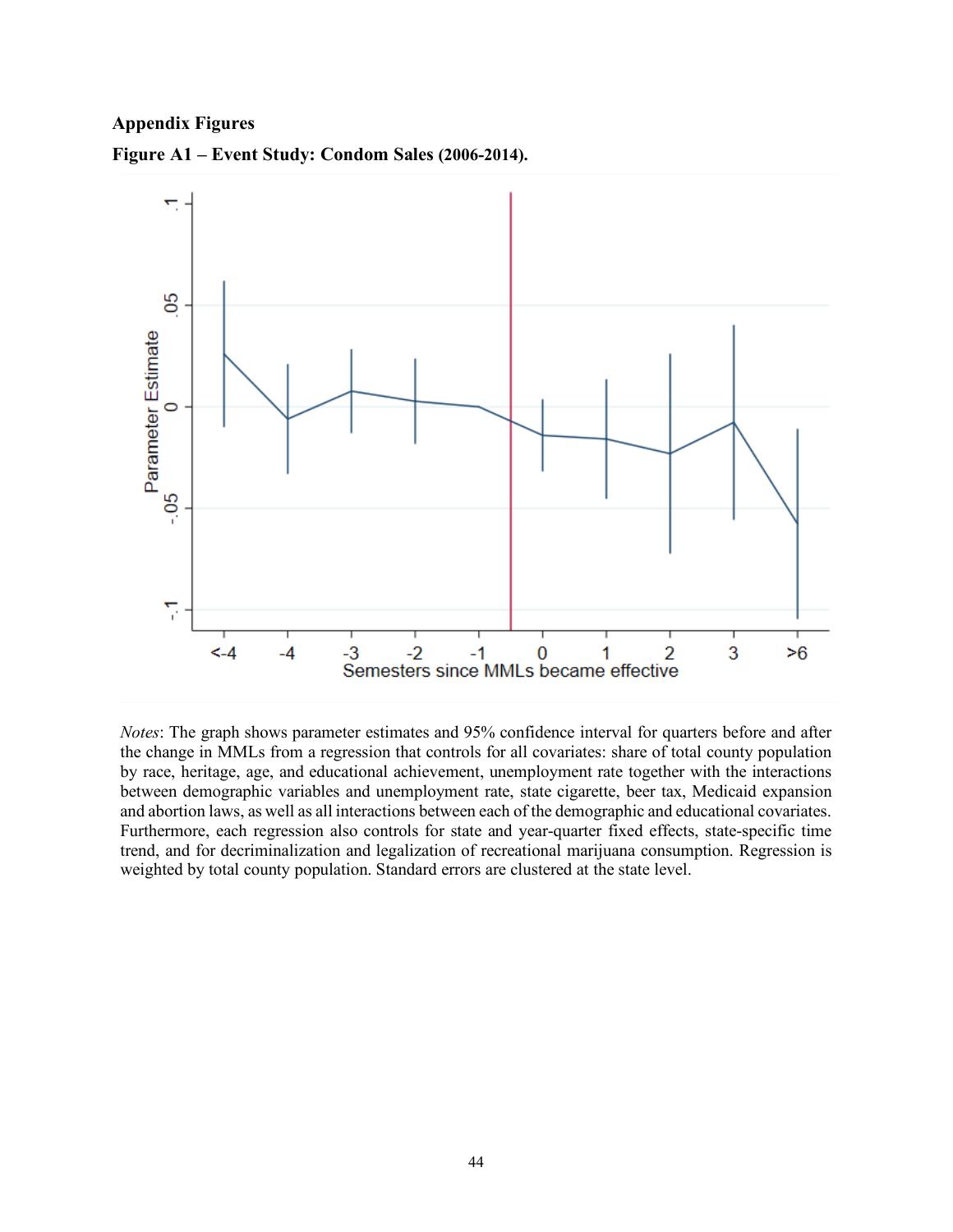|                                                       | N.     | Mean        | Std.        |
|-------------------------------------------------------|--------|-------------|-------------|
|                                                       | Obs.   |             |             |
| Panel A: individual-level covariates NLSY (2005-2011) |        |             |             |
| <b>Black</b>                                          | 40,828 | 0.157       | 0.364       |
| Male                                                  | 40,828 | 0.513       | 0.499       |
| Dropout                                               | 40,828 | 0.083       | 0.277       |
| High school                                           | 40,828 | 0.581       | 0.493       |
| Higher education                                      | 40,828 | 0.329       | 0.469       |
| Panel B: county-level covariates                      |        |             |             |
| Total population                                      | 31,402 | 1,100,279   | 1,904,628   |
| % Male                                                | 31,402 | 0.492       | 0.012       |
| % White                                               | 31,402 | 0.795       | 0.149       |
| % Black                                               | 31,402 | 0.136       | 0.133       |
| % Asian                                               | 31,402 | 0.055       | 0.074       |
| % Other                                               | 31,402 | 0.013       | 0.035       |
| % Hispanic                                            | 31,402 | 0.161       | 0.165       |
| % Population 0-19 years old                           | 31,402 | 0.269       | 0.031       |
| % Population 20-39 years old                          | 31,402 | 0.270       | 0.041       |
| % Population 40-64 years old                          | 31,402 | 0.329       | 0.029       |
| % Population 65-years old                             | 31,402 | 0.132       | 0.036       |
| Unemployment rate                                     | 31,402 | 7.007       | 2.700       |
| Median income                                         | 31,402 | \$57,323.86 | \$15,085.28 |
| <b>Panel C: state-level covariates</b>                |        |             |             |
| % Dropout                                             | 510    | 0.119       | 0.029       |
| % High school                                         | 510    | 0.308       | 0.051       |
| % Some college                                        | 510    | 0.284       | 0.032       |
| % College                                             | 510    | 0.288       | 0.051       |
| Decriminalized                                        | 510    | 0.352       | 0.477       |
| Legalized                                             | 510    | 0.007       | 0.085       |
| Cigarette tax                                         | 510    | 1.249       | 0.876       |
| Beer tax                                              | 510    | 0.267       | 0.222       |
| Medicare expansion                                    | 510    | 0.063       | 0.243       |
| <b>TRAP AFL</b>                                       | 510    | 0.086       | 0.281       |
| <b>TRAP HR</b>                                        | 510    | 0.220       | 0.414       |
| <b>TRAP ASC</b>                                       | 510    | 0.047       | 0.212       |

# **Table A1 – Descriptive Statistics for Covariates**

*Notes*: Weighted by total county population. Individual level covariates are from the NLSY97 and are weighted by sampling weights. All the monetary data are in 2015 dollars.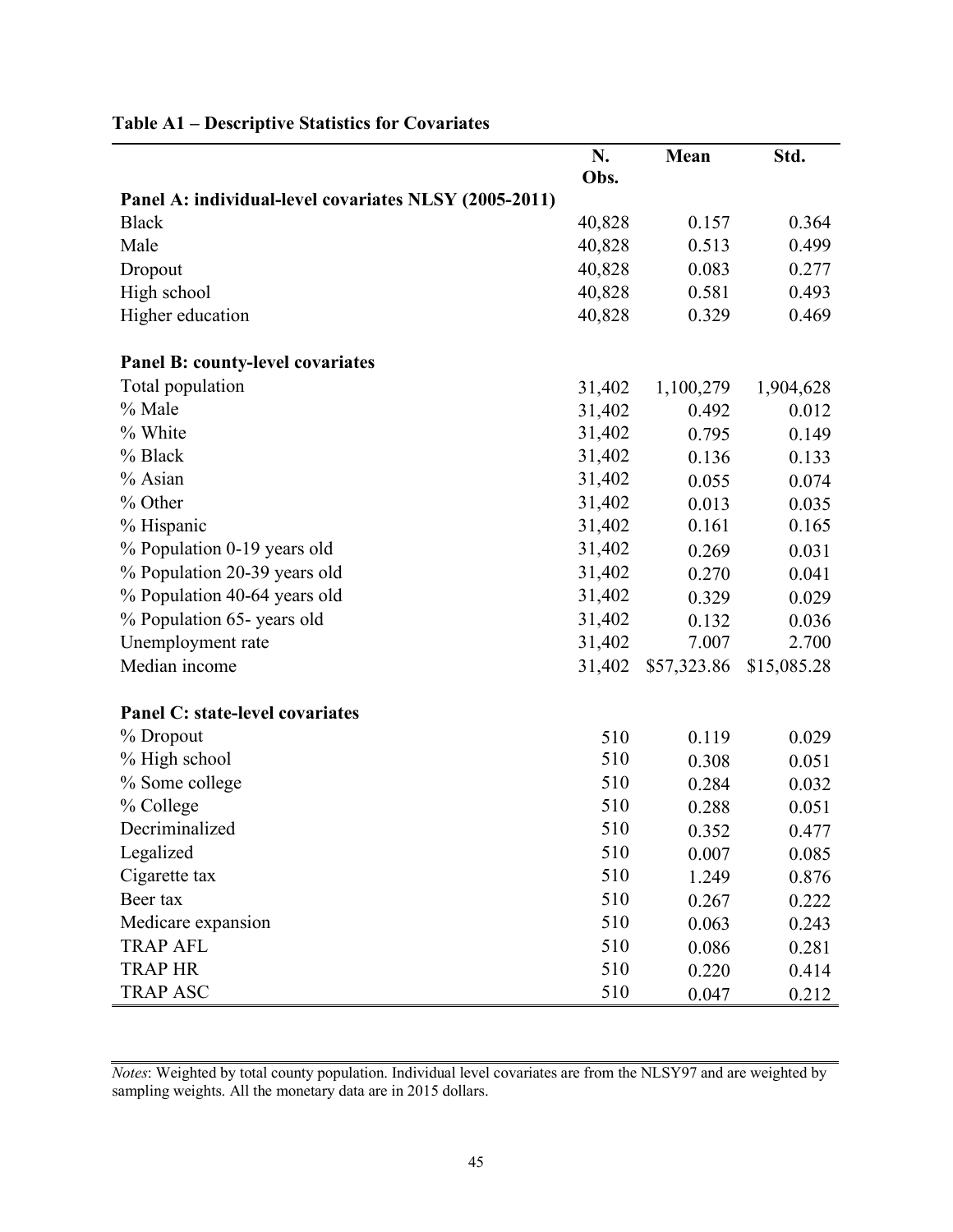|                            | $\bf(1)$       | $\mathbf{2}$   | (3)            |
|----------------------------|----------------|----------------|----------------|
|                            |                |                |                |
| Any MML Effective          | 0.562          | $0.746***$     | $0.537***$     |
|                            | (0.420)        | (0.221)        | (0.102)        |
| <b>Observations</b>        | 122,415        | 122,415        | 122,415        |
| Birth Rate (mean)          | 14.83          |                |                |
| <b>State FE</b>            | <b>YES</b>     | <b>YES</b>     | N <sub>O</sub> |
| <b>State linear Trends</b> | N <sub>O</sub> | <b>YES</b>     | <b>YES</b>     |
| County FE                  | N <sub>O</sub> | N <sub>O</sub> | <b>YES</b>     |

**Table A2 – Fertility Results: Sensitivity to Different Fixed Effect (FE) Specifications.**

Notes: \*\*\* p<0.01, \*\* p<0.05, \* p<0.1. Outcome variable is general birth rate. Each regression controls for all covariates: share of total county population by race, heritage, age, and educational achievement, unemployment rate together with the interactions between demographic variables and unemployment rate, state cigarette, beer tax, Medicaid expansion and abortion laws, as well as all interactions between each of the demographic and educational covariates. Furthermore, each regression also controls for decriminalization and legalization of recreational marijuana consumption. The title of each column denotes the specific controls that are added to the regression. Regressions are weighted by total population of the county by year. Standard errors are clustered at the state level.